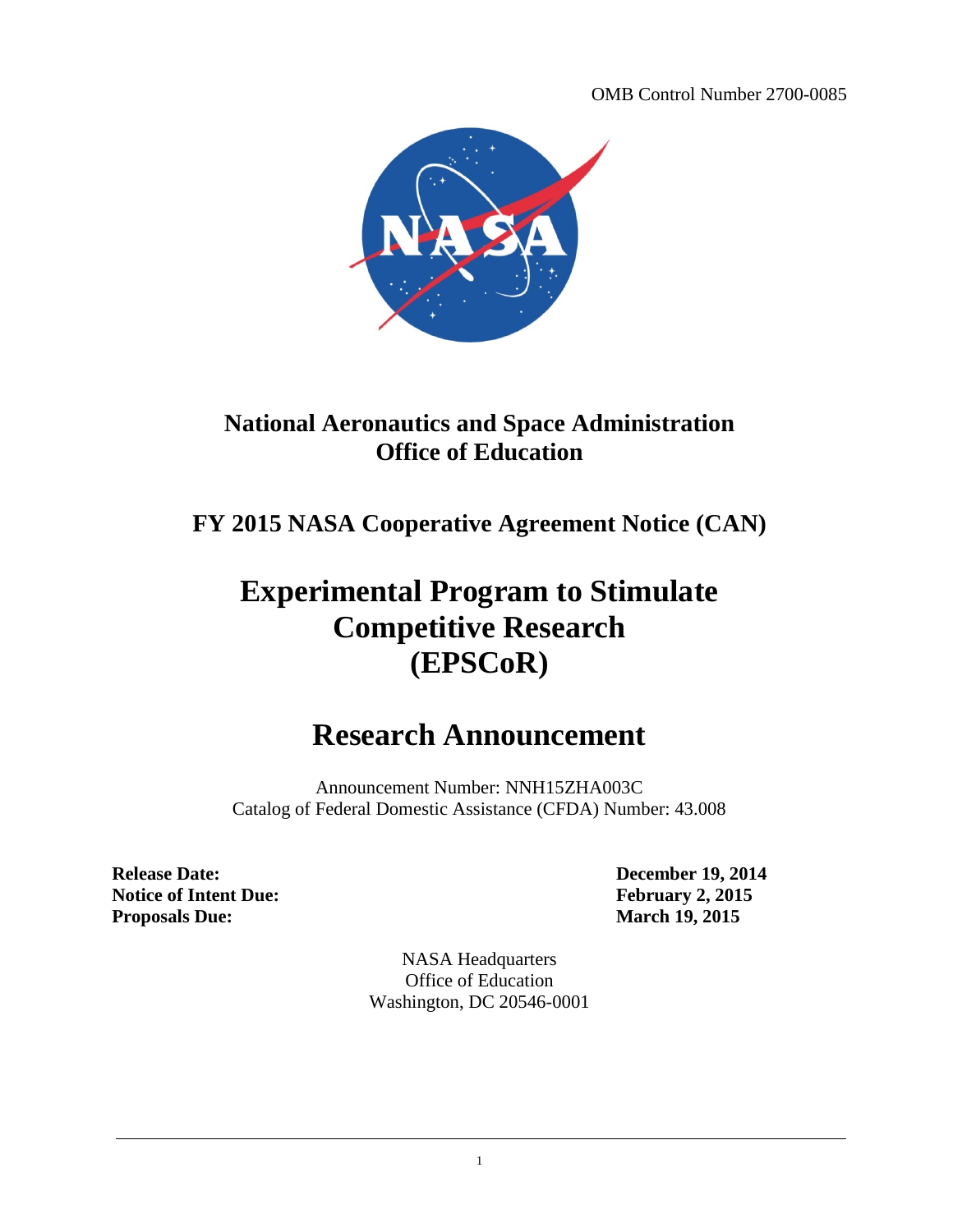### <span id="page-1-0"></span>**Summary of Key Information**

#### Cooperative Agreement Notice (CAN)

#### **Experimental Program to Stimulate Competitive Research (EPSCoR)**

The National Aeronautics and Space Administration (NASA) Office of Education, in cooperation with NASA's Aeronautics Research Mission Directorate (ARMD), Human Exploration & Operations Mission Directorate (HEOMD), Science Mission Directorates (SMD), Space Technology Mission Directorate (STMD), and NASA's ten centers, solicits proposals for the NASA Experimental Program to Stimulate Competitive Research (EPSCoR). Each funded NASA EPSCoR proposal is expected to establish research activities that will make significant contributions to the strategic research and technology development priorities of one or more of the Mission Directorates, and contribute to the overall research infrastructure, science and technology capabilities, higher education, and economic development of the jurisdiction. Notices of Intent are due on **February 2, 2015** and proposals are due on **March 19, 2015.**

#### **Solicitation Availability**

This announcement is accessible through the NASA Solicitation and Proposal Integrated Review and Evaluation System (NSPIRES) and through Grants.gov.

To access through NSPIRES, go to [http://nspires.nasaprs.com](http://nspires.nasaprs.com/) and click on Solicitations.

To access through Grants.gov, go to<http://www.grants.gov/search/agency.do> and select the link for NASA.

#### **Selecting Official**

The selecting official for this CAN is the Associate Administrator for Education at NASA Headquarters.

#### **Funds Availability**

The Government's obligation to make an award is contingent upon the availability of appropriated funds from which payment can be made.

#### **Number and Size of Awards**

It is anticipated that 3 to 5 awards of up to \$750,000 each to be expended over a three-year period of performance may be made under this Notice pursuant to the authority of the *NASA Grant and Cooperative Agreement Handbook* [\(http://www.gpo.gov/fdsys/granule/CFR-1999-title14](http://www.gpo.gov/fdsys/granule/CFR-1999-title14-vol5/CFR-1999-title14-vol5-part1260/content-detail.html) [vol5/CFR-1999-title14-vol5-part1260/content-detail.html\)](http://www.gpo.gov/fdsys/granule/CFR-1999-title14-vol5/CFR-1999-title14-vol5-part1260/content-detail.html), Section 1260.12(d). The exact number of awards depends on the available EPSCoR Research Budget.

#### **NASA Safety Policy**

The objectives of the NASA Safety Program are to protect the public, NASA workforce, highvalue equipment and property, and the environment from potential harm as a result of NASA activities and operations by factoring safety as an integral feature of programs, projects, technologies, operations, and facilities.

#### **Proposal Submission**

All information needed to respond to this solicitation is contained in this announcement and in the companion document entitled *Guidebook for Proposers Responding to a NASA Research*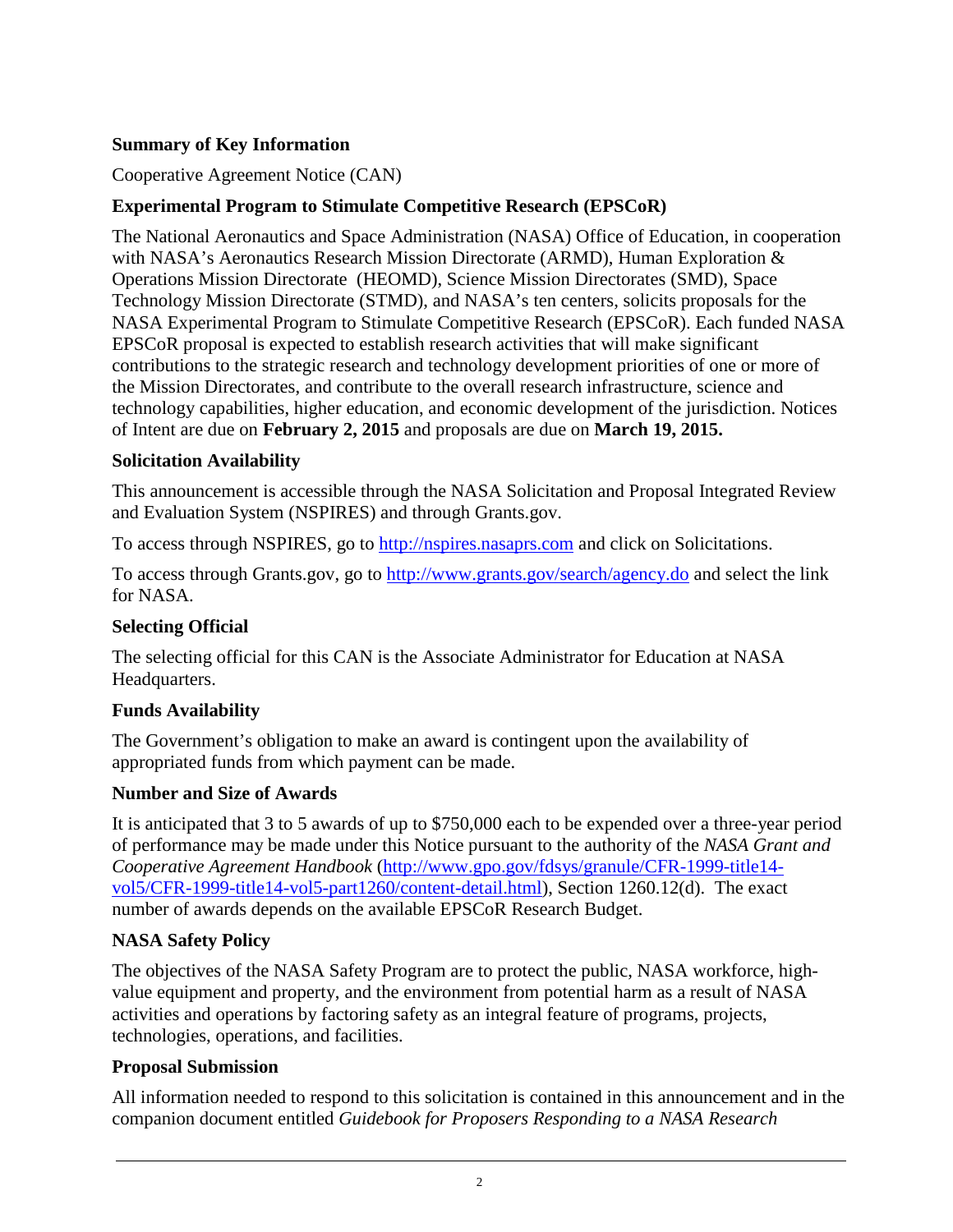*Announcement (NRA) or Cooperative Agreement Notice (CAN) May 2014 Edition* (hereafter referred to as the NASA Guidebook for Proposers). The PDF version is available at: <http://www.hq.nasa.gov/office/procurement/nraguidebook/proposer2014.pdf> Within the Agency, NASA Research Announcements (NRAs) and Cooperative Agreement Notices (CANs) are types of solicitations used to solicit proposals for grants and cooperative agreements. The main difference between an NRA and a CAN is that a CAN is used when the decision has been made in advance that cooperative agreements, rather than grants, will be awarded for a given research opportunity. Proposers follow the same procedures and processes when responding to CANs and/or NRAs.

#### **Inquiries**

Technical and scientific questions about programs in this CAN may be directed to:

Jeppie R. Compton Project Manager, NASA EPSCoR Office of Education NASA Kennedy Space Center, HQ EX-E Kennedy Space Center, FL 32899-0001 E-mail: [jeppie.r.compton@nasa.gov](mailto:Luis.C.Rabelo@nasa.gov) Telephone: (321) 867-6988

Inquiries regarding the submission of proposal materials may be addressed to:

Althia Harris NASA Research and Education Support Services (NRESS) 2345 Crystal Drive, Suite 500 Arlington, VA 22202-4816 E-mail: [aharris@nasaprs.com](mailto:aharris@nasaprs.com) Telephone: (202) 479-9030 x310 Fax: (202) 479-0511

**Release Date: December 19, 2014 Notice of Intent Due: February 2, 2015 Proposals Due: March 19, 2015**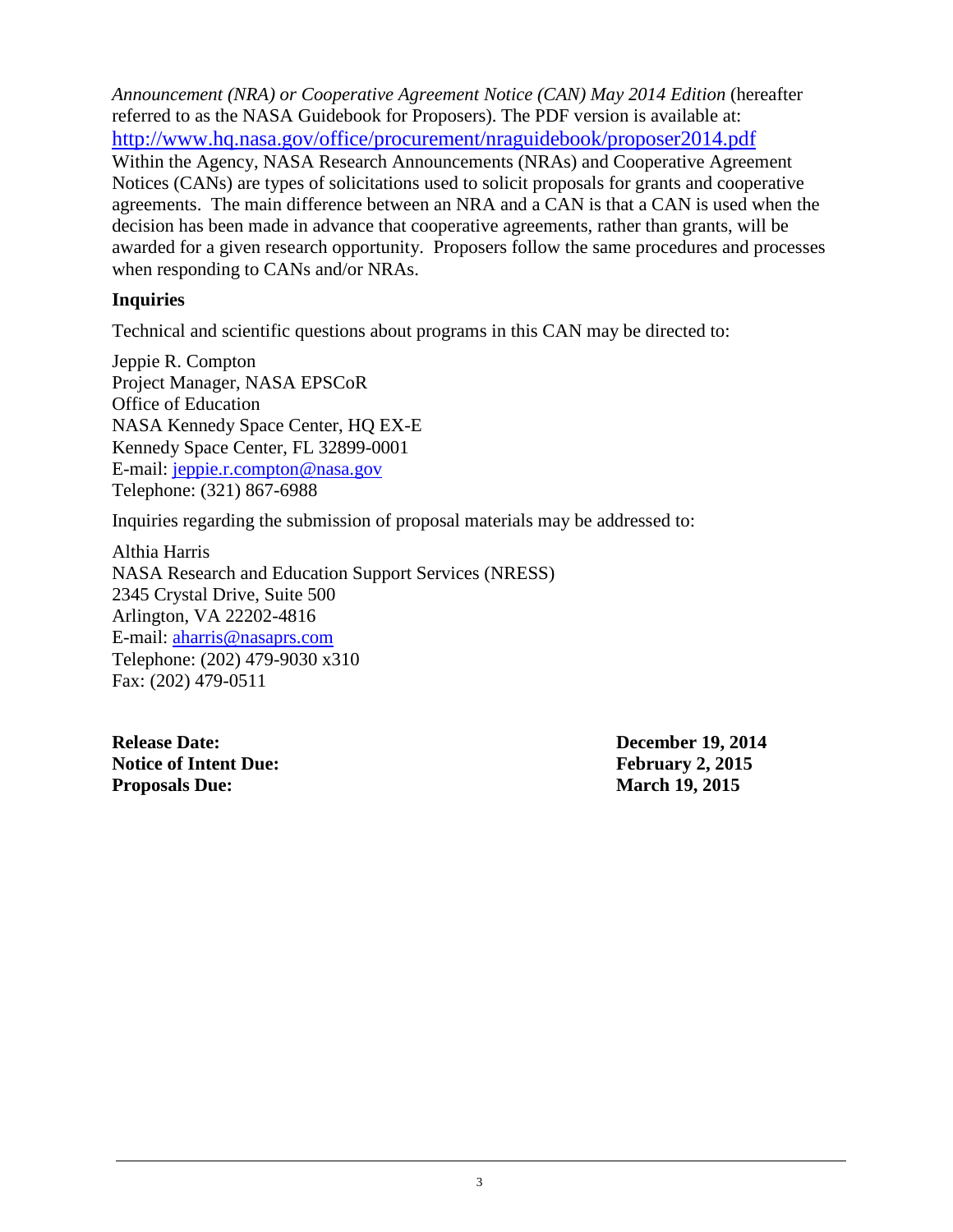### **Table of Contents**

| 1.5 Connections between the NASA's EPSCoR and National Space Grant College and |
|--------------------------------------------------------------------------------|
|                                                                                |
|                                                                                |
|                                                                                |
|                                                                                |
|                                                                                |
|                                                                                |
|                                                                                |
|                                                                                |
|                                                                                |
|                                                                                |
|                                                                                |
|                                                                                |
|                                                                                |
|                                                                                |
|                                                                                |
|                                                                                |
|                                                                                |
|                                                                                |
|                                                                                |
|                                                                                |
|                                                                                |
|                                                                                |
|                                                                                |
|                                                                                |
|                                                                                |
|                                                                                |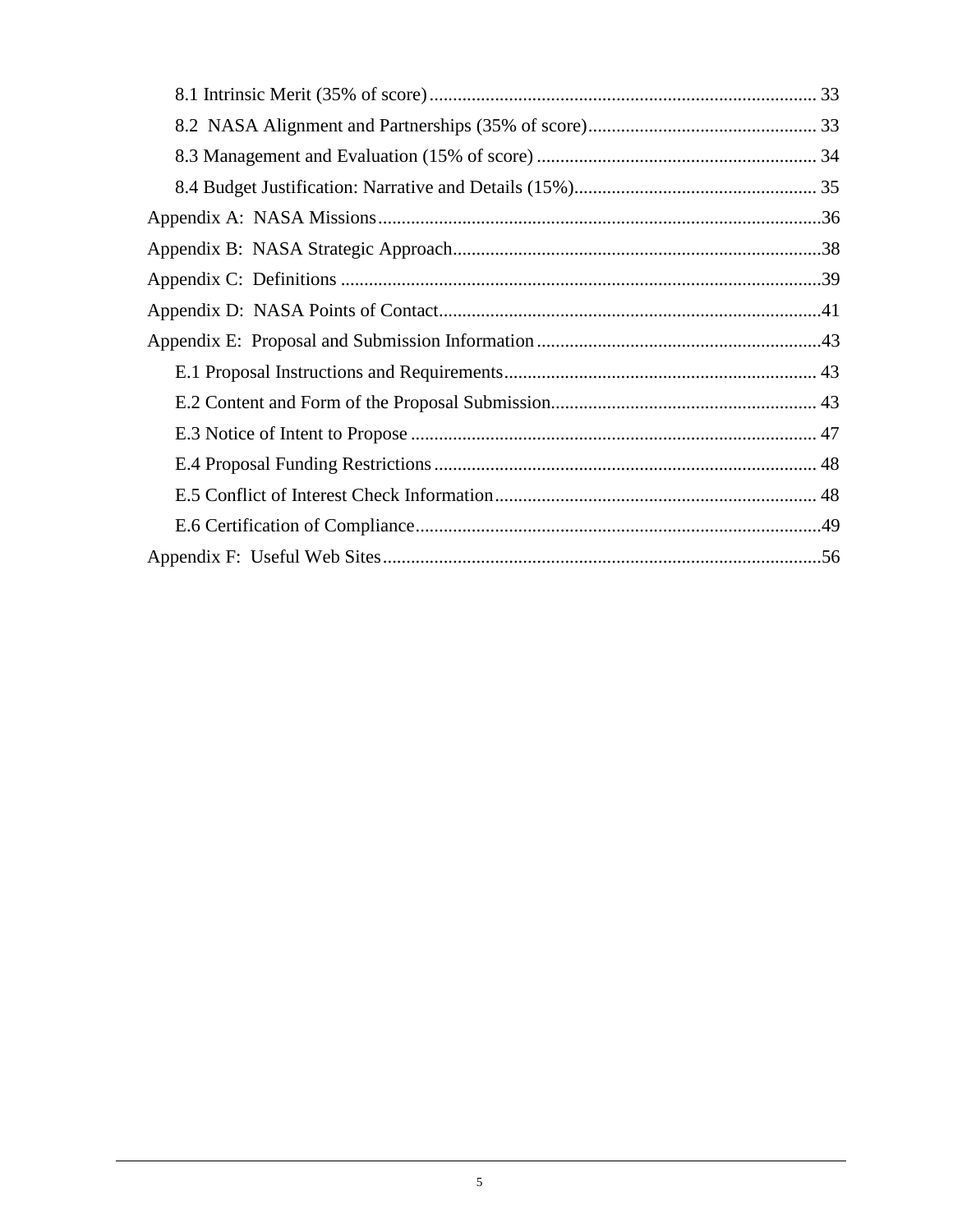## <span id="page-5-0"></span>**1.0 Description of Opportunity**

## <span id="page-5-1"></span>**1.1 Technical Description**

The National Aeronautics and Space Administration (NASA) Office of Education, in cooperation with NASA's Aeronautics Research Mission Directorate (ARMD), Human Exploration & Operations Mission Directorate (HEOMD), Science Mission Directorates (SMD), the Space Technology Mission Directorate (STMD), and NASA's ten centers, solicits proposals for the NASA Experimental Program to Stimulate Competitive Research (EPSCoR). Each funded NASA EPSCoR proposal is expected to establish research activities that will make significant contributions to NASA's strategic research and technology development priorities and contribute to the overall research infrastructure, science and technology capabilities, higher education, and economic development of the jurisdiction.

The program parameters are:

- NASA EPSCoR Jurisdictions responding to this Cooperative Agreement Notice (CAN) may submit one proposal per paragraph 1.3 below (EPSCoR Eligibility and Proposal Acceptance).
- The maximum funding request per proposal is \$750,000. This amount is to be expended over a three-year period.
- All NASA EPSCoR monies must be cost-shared at a level of at least 50% with non-federal monies. In-kind cost-sharing is allowable.

This CAN is available in electronic form through the NASA Solicitation and Proposal Integrated Review and Evaluation System (NSPIRES) and Grants.gov.

To access the CAN through NSPIRES, go to [http://nspires.nasaprs.com](http://nspires.nasaprs.com/) and click on Solicitations.

To access the CAN through Grants.gov, go to<http://www.grants.gov/search/agency.do> and select the link for NASA.

## <span id="page-5-2"></span>**1.2 EPSCoR Background**

Public Law 102-588, passed in 1992, authorized NASA to initiate NASA EPSCoR to strengthen the research capability of jurisdictions that have not in the past participated equably in competitive aerospace research activities. The goal of NASA EPSCoR is to provide seed funding that will enable jurisdictions to develop an academic research enterprise directed toward longterm, self-sustaining, nationally-competitive capabilities in aerospace and aerospace-related research. This capability will, in turn, contribute to the jurisdiction's economic viability and expand the nation's base for aerospace research and development.

Based on the availability of funding, NASA will continue to help jurisdictions achieve these goals through NASA EPSCoR. Funded jurisdictions will be selected through a merit-based, peerreview competition.

The following are the specific objectives of NASA EPSCoR:

- Contribute to and promote the development of research capability in NASA EPSCoR jurisdictions in areas of strategic importance to the NASA mission;
- Improve the capabilities of the NASA EPSCoR jurisdictions to gain support from sources outside the NASA EPSCoR program;
- Develop partnerships among NASA research assets, academic institutions, and industry;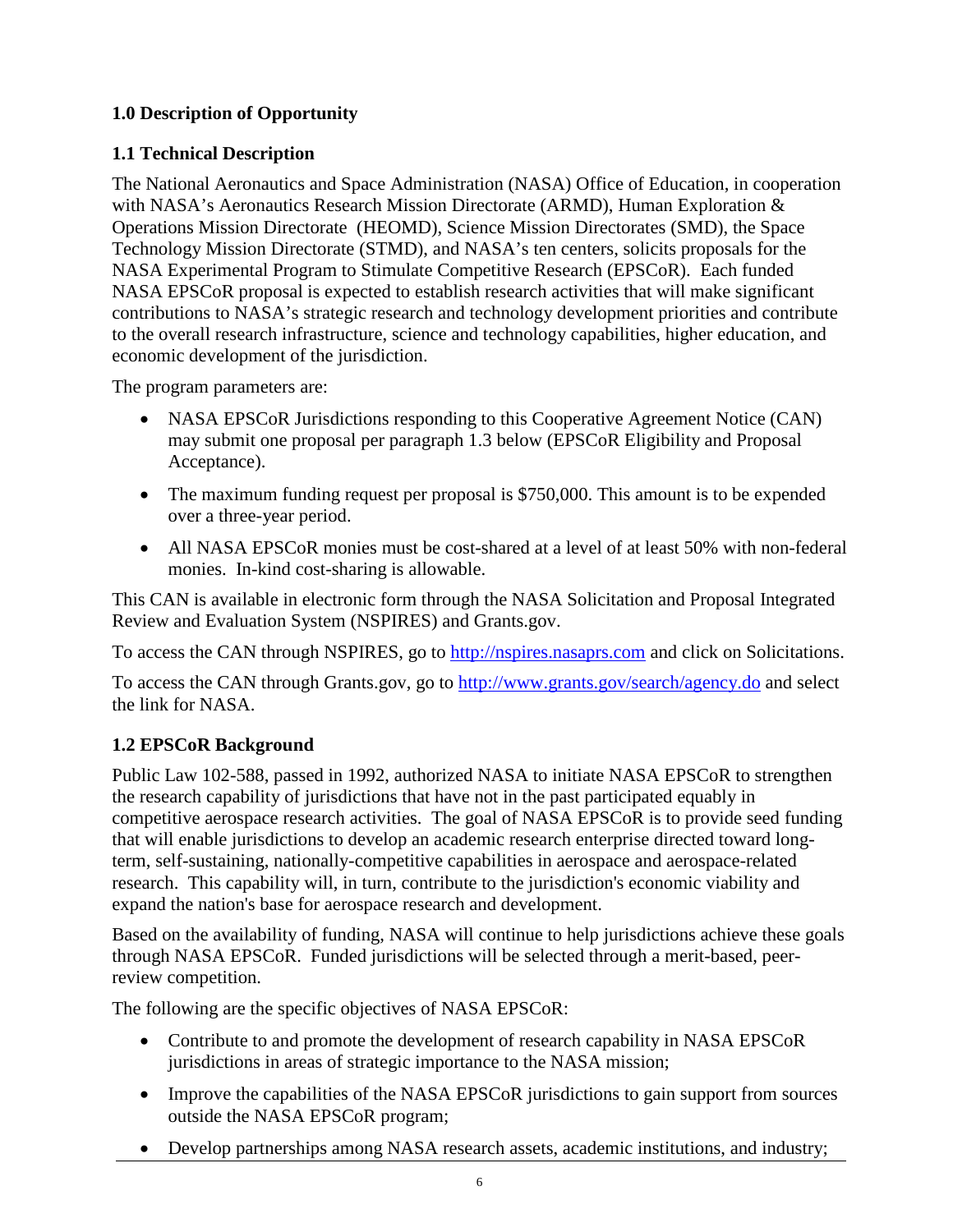- Contribute to the overall research infrastructure, science and technology capabilities, higher education, and economic development of the jurisdiction; and
- Work in close coordination with the Space Grant consortium in the jurisdiction to improve the environment for science, technology, engineering and mathematics (STEM) education.

## <span id="page-6-0"></span>**1.3 EPSCoR Eligibility and Proposal Acceptance**

While proposals can be accepted only from institutions for which the NASA EPSCoR Directors are currently serving, all institutions of higher education within the jurisdiction must be given the opportunity and be made aware of the FY 2015 NASA EPSCoR CAN.

The National Science Foundation (NSF) eligibility tables are used to determine overall jurisdiction eligibility for NASA EPSCoR. Details regarding general eligibility are available at: [http://www.nsf.gov/od/iia/programs/epscor/Eligibility\\_Tables/FY2014\\_Eligibility.pdf.](http://www.nsf.gov/od/iia/programs/epscor/Eligibility_Tables/FY2014_Eligibility.pdf)

The following jurisdictions are eligible to submit one proposal to this NASA EPSCoR solicitation: Alabama, Alaska, Arkansas, Delaware, Idaho, Kansas, Kentucky, Louisiana, Maine, Mississippi, Missouri, Montana, Nebraska, Nevada, New Hampshire, New Mexico, North Dakota, Oklahoma, Puerto Rico, Rhode Island, South Dakota, Vermont, West Virginia, and Wyoming.

South Carolina may submit up to two proposals, provided at least one of the proposals represents a project from the U.S. Virgin Islands (which currently falls under South Carolina's jurisdiction).

Hawaii may submit up to two proposals, provided at least one of the proposals represents a project from Guam (which currently falls under Hawaii's jurisdiction).

The estimated funding and number of proposals anticipated to be funded, as shown in this CAN under the section entitled "Summary of Key Information," are subject to the availability of appropriated funds, as well as the submission of a sufficient number of proposals of adequate merit.

## <span id="page-6-1"></span>**1.4 Period of Performance**

NASA EPSCoR awards will support a three-year cooperative agreement. It is anticipated that this period of performance will enable the researchers to achieve the performance task objectives stated in the original proposal and/or any amendments submitted with annual progress reports and accepted by the NASA EPSCoR project office.

#### <span id="page-6-2"></span>**1.5 Connections between the NASA's EPSCoR and National Space Grant College and Fellowship Programs**

Cooperative Agreements will be awarded to the institution of the NASA EPSCoR Director. The NASA EPSCoR Director must therefore serve as the Principal Investigator (PI) for and manage the jurisdiction's NASA EPSCoR project (see Section 3.0, Program Management, Subsection 3.2. Jurisdiction Level for a discussion of management responsibilities). Although the EPSCoR Director and the Space Grant (SG) Director are the same person and therefore a member of the SG consortium, individuals and institutions participating in a jurisdiction's NASA EPSCoR project need not be members of the jurisdiction's SG Consortium.

## <span id="page-6-3"></span>**1.6 Notice of Intent**

Institutions planning to prepare a proposal package for NASA EPSCoR are requested to submit a Notice of Intent (NOI) to propose. To be useful to NASA EPSCoR Management, NOIs must be submitted by the NASA EPSCoR Director through NSPIRES at [http://nspires.nasaprs.com](http://nspires.nasaprs.com/) by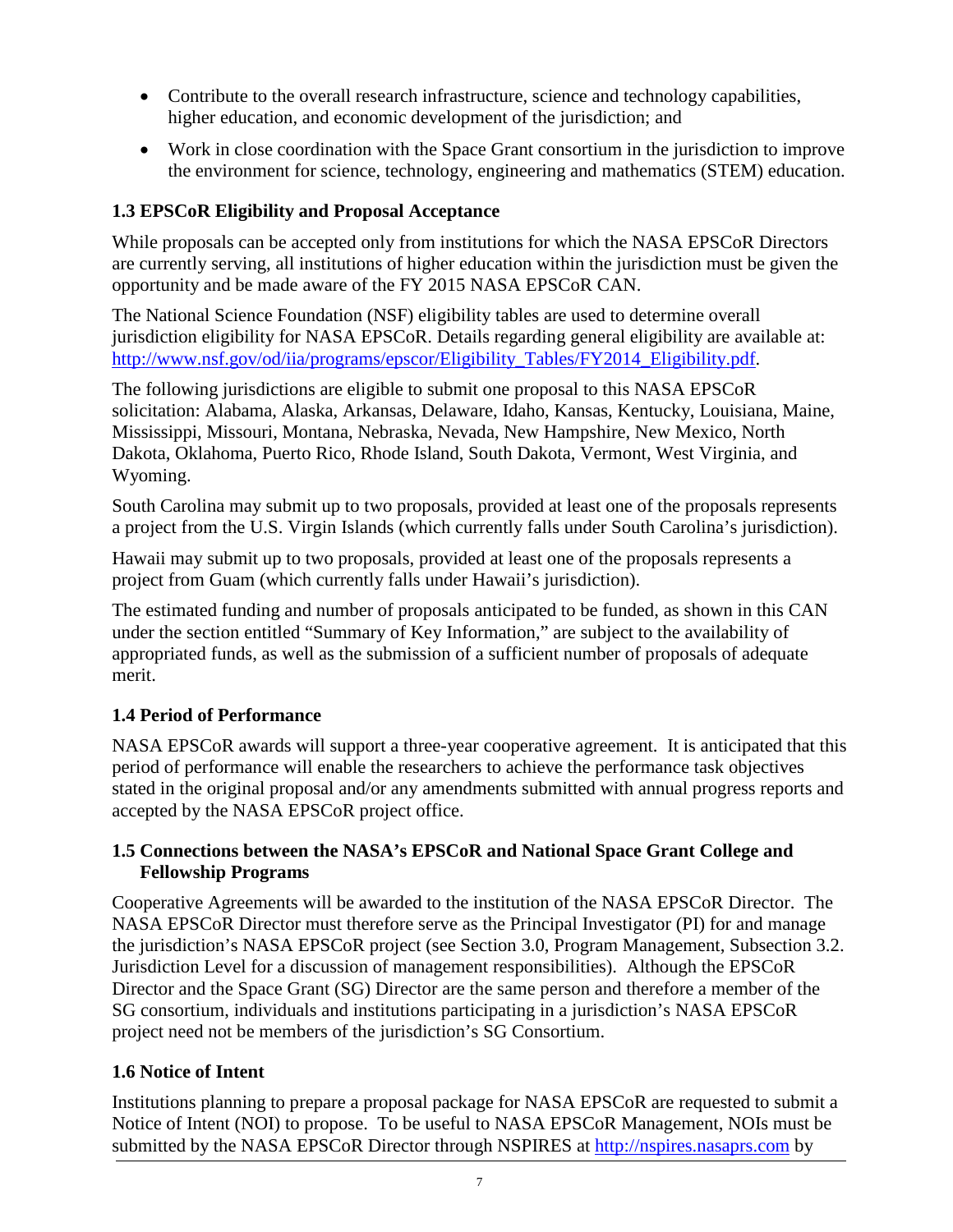11:59 p.m. Eastern Time**, February 2, 2015**. NOIs must be submitted via NSPIRES regardless of whether the proposal will be submitted via NSPIRES or Grants.Gov. NASA will use the information provided in the NOI to identify research areas of interests, Center and Mission Directorate alignment, to determine the expertise required of NASA and external merit reviewers. See Appendix E, Section 3 of this announcement for additional details regarding NOIs.

## <span id="page-7-0"></span>**2.0 Project Overview and Guidelines**

## <span id="page-7-1"></span>**2.1 General**

Each NASA EPSCoR project must perform scientific and/or technical research in areas that support NASA's strategic research and technology development priorities. Proposals should emphasize developing capabilities to compete for funds from NASA and non-NASA sources outside of EPSCoR. The projects should move increasingly towards gaining support from sources outside NASA EPSCoR by aggressively pursuing additional funding opportunities offered by NASA, industry, other federal agencies, and elsewhere.

## <span id="page-7-2"></span>**2.2 Funding and Cost-Sharing**

The maximum funding that a jurisdiction can request from NASA is \$750,000 per proposal. This amount is to be expended over three years in accordance with the budget details and budget narrative in the approved proposal.

Cost-sharing is required at a level of at least 50% of the requested NASA funds. Although the method of cost-sharing is flexible, NASA encourages the EPSCoR jurisdiction committees to consider methods that would add value to the jurisdiction's existing research capabilities. All contributions, including cash or in-kind, shall meet the criteria contained in the *NASA Grant and Cooperative Agreement Handbook*, 14 Code of Federal Regulations (CFR) §1260.123.

## <span id="page-7-3"></span>**2.3 Restrictions**

In addition to the funding guidelines and requirements in the *NASA Guidebook for Proposers* and the *Grant and Cooperative Agreement Handbook*, the following restrictions govern the use of the federally-provided and cost-share NASA EPSCoR funds and are applicable to this CAN:

- Funds may not be used to fund research carried out by non-U.S. institutions. U.S. research award recipients may, however, directly purchase supplies and/or services that do not constitute research from non-U.S. sources. However, subject to export control restrictions, a foreign national may receive remuneration through a NASA award for the conduct of research while employed either full or part time by a U.S. institution. For additional guidance on foreign participation, see Section 1.6 of the *NASA Guidebook for Proposers*, the NASA FAR Supplement (NFS) Part 1835.016-70 and this document's Appendix E, Section E.6.1 Assurance of Compliance – China Funding Restriction.
- Travel, including foreign travel, is allowed for the meaningful completion of the proposed investigation, as well as for reporting results at appropriate professional meetings. Foreign travel to meetings and conferences in support of the jurisdiction's NASA EPSCoR research project is an acceptable use of NASA EPSCoR funds, with an upper limit of \$3,000 per trip for up to two separate years of a jurisdiction's proposal (i.e., the maximum amount the jurisdiction can request for foreign travel is \$3,000 total in any one year and a limit of \$6,000 total for each research proposal). EPSCoR support should be acknowledged by the EPSCoR research project number in written reports and publications. Note that domestic travel does not have a limit. Domestic travel, defined as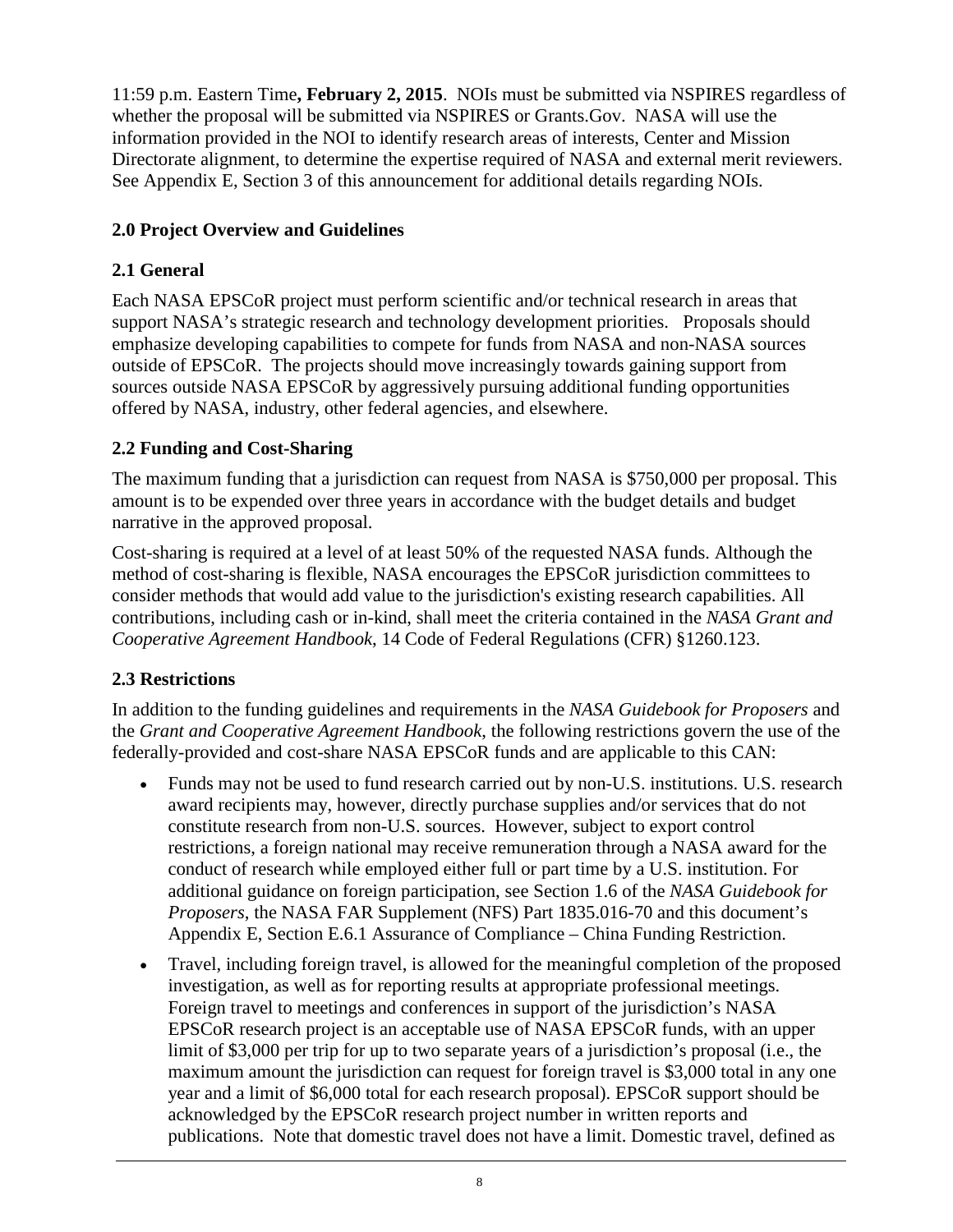that travel which does not require a passport, should be appropriate and reasonable to conduct the proposed research.

- The construction of facilities is not an allowable cost in any of the programs solicited in this CAN. For further information on allowable costs, refer to the cost principles cited in the *Grant and Cooperative Agreement Handbook*, 14 CFR §1260.127.
- NASA EPSCoR funding cannot be used to purchase general purpose equipment, e.g., desktop workstations, office furnishings, reproduction and printing equipment, etc. as a direct charge. Special purpose equipment purchases (i.e., equipment that is used only for research, scientific, and technical activities directly related to the proposed research activities) are allowed and can be reflected as a direct charge as per NASA *Grants and Cooperative Agreement Handbook*, 14 CFR § 1260.27.
- NASA EPSCoR funding may not be used to support NASA civil service participation (FTE) in a research project unless that funding is provided through a funding vehicle between the jurisdiction and NASA center, such as a Space Act Agreement or other reimbursable agreement. NASA EPSCoR cannot withhold funding from an award to send to a center for FTE support (including travel).

## <span id="page-8-0"></span>**2.4 NASA Research Areas of Interest**

NASA EPSCoR research priorities are defined by the Mission Directorates (Aeronautics Research, Human Exploration & Operations, Science, and Space Technology), and NASA's ten Centers. Each Mission Directorate and Center covers a major area of the Agency's research and technology development efforts.

Information about current NASA research solicitations can be found on NSPIRES at [http://nspires.nasaprs.com](http://nspires.nasaprs.com/) (select "Solicitations" and then "Open Solicitations").

Research priorities for each of the Mission Directorates (includes Centers) are summarized below; please see Appendix D for contact information for the NASA Point of Contact (POC) for each.

## **Aeronautics Research Mission Directorate (ARMD),** POC: Tony Springer,

## [tony.springer@nasa.gov](mailto:tony.springer@nasa.gov)

Researchers responding to the ARMD should propose research that is aligned with one or more of the ARMD programs. Proposers are directed to the following:

- ARMD Programs:<http://www.aeronautics.nasa.gov/programs.htm>
- The National Aeronautics and Space Administration (NASA), Headquarters, Aeronautics Research Mission Directorate (ARMD) Current Year version of the NASA Research Announcement (NRA) entitled, "Research Opportunities in Aeronautics (ROA)" has been posted on the NSPIRES web site at [http://nspires.nasaprs.com](http://nspires.nasaprs.com/) (select "Solicitations" and then "Open Solicitations").

Detailed requirements, including proposal due dates are stated in appendices that address individual thrust areas. These appendices will be posted as amendments to the ROA NRA and will be published as requirements materialize throughout the year.

**Human Exploration & Operations Mission Directorate (HEOMD),** POC: Bradley Carpenter, [bcarpenter@nasa.gov](mailto:bcarpenter@nasa.gov)

## *Human Research Program*

The Human Research Program (HRP) is focused on investigating and mitigating the highest risks to human health and performance in order to enable safe, reliable, and productive human space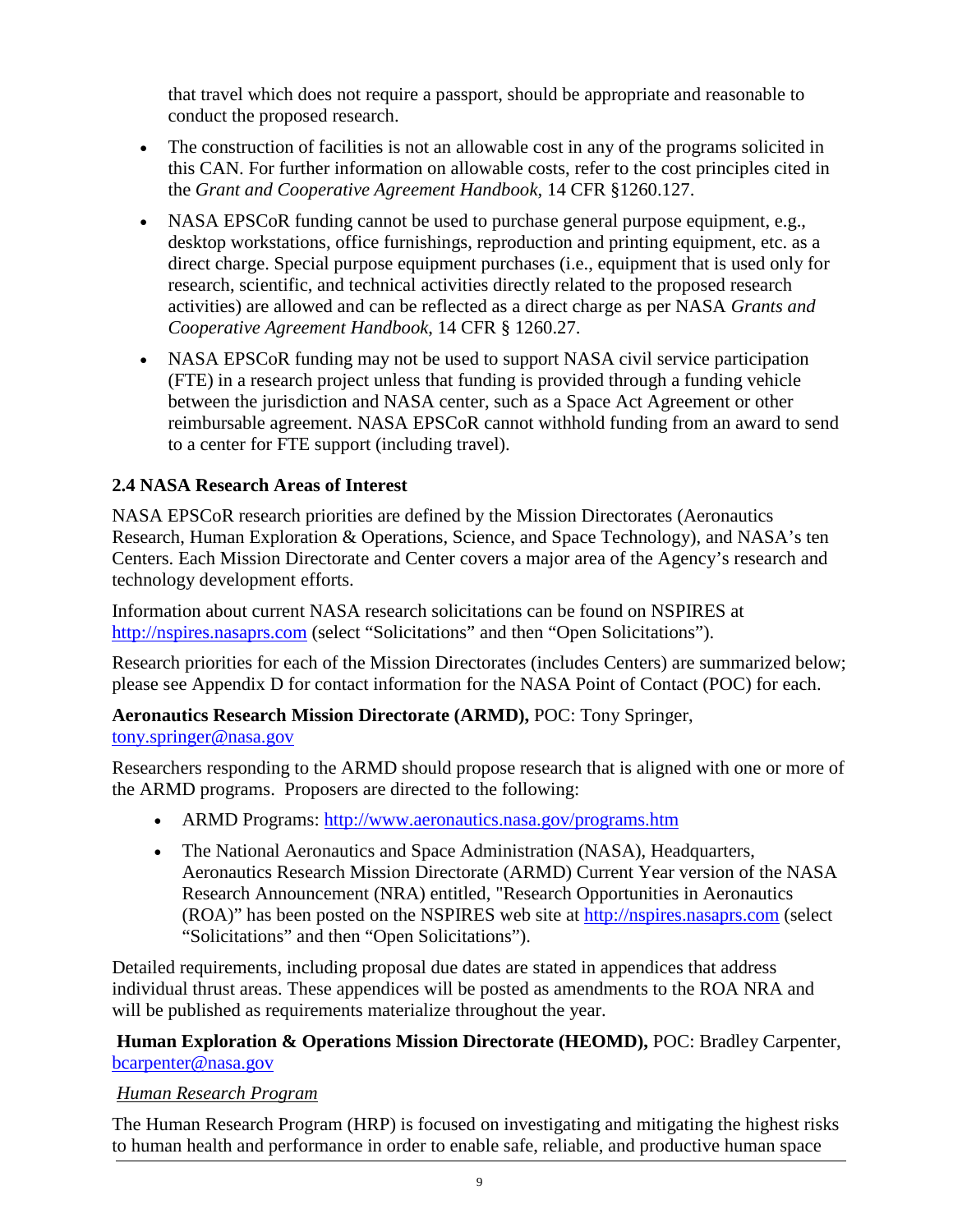exploration. The HRP budget enables NASA to resolve health risks in order for humans to safely live and work on missions in the inner solar system. HRP conducts research, develops countermeasures, and undertakes technology development to address human health risks in space and ensure compliance with NASA's health, medical, human performance, and environmental standards.

## *Space Life Sciences*

The Space Life Sciences, Space Biology Program has three primary goals:

- To effectively use microgravity and the other characteristics of the space environment to enhance our understanding of fundamental biological processes;
- To develop the scientific and technological foundations for a safe, productive human presence in space for extended periods and in preparation for exploration;
- To apply this knowledge and technology to improve our nation's competitiveness, education, and the quality of life on Earth.

These goals will be achieved by soliciting research using its three program elements:

- Cell and Molecular Biology and Microbial Biology studies of the effect of gravity and the space environment on cellular, microbial and molecular processes;
- Organismal & Comparative Biology studies and comparisons of responses of whole organisms and their systems; and
- Developmental Biology studies of how spaceflight affects reproduction, development, maturation and aging of multi-cellular organisms, as described in NASA's [Fundamental](http://www.nasa.gov/pdf/541222main_10-05-17%20FSB%20Sci%20Plan-Signed_508.pdf)  [Space Biology Science Plan \(PDF, 7.4 MB\).](http://www.nasa.gov/pdf/541222main_10-05-17%20FSB%20Sci%20Plan-Signed_508.pdf)

Further details about ongoing activities specific to Space Biology are available at: [Space Biosciences website](http://spacebiosciences.arc.nasa.gov/)

## *Physical Science Research*

The Physical Science Research Program, along with its predecessors, has conducted significant fundamental and applied research, both which have led to improved space systems and produced new products offering benefits on Earth. NASA's experiments in various disciplines of physical science reveal how physical systems respond to the near absence of gravity. They also reveal how other forces that on Earth are small compared to gravity, can dominate system behavior in space.

The Physical Science Research Program also benefits from collaborations with several of the International Space Station international partners—Europe, Russia, Japan, and Canada—and foreign governments with space programs, such as France, Germany and Italy. The scale of this research enterprise promises new possibilities in the physical sciences, some of which are already being realized both in the form of innovations for space exploration and in new ways to improve the quality of life on Earth.

Research in physical sciences spans from basic and applied research in the areas of:

- Fluid physics: two-phase flow, phase change, boiling, condensation and capillary and interfacial phenomena;
- Combustion science: spacecraft fire safety, solids, liquids and gasses, supercritical reacting fluids, and soot formation;
- Materials science: solidification in metal and alloys, crystal growth, electronic materials, glasses and ceramics;
- Complex Fluids: colloidal systems, liquid crystals, polymer flows, foams and granular flows;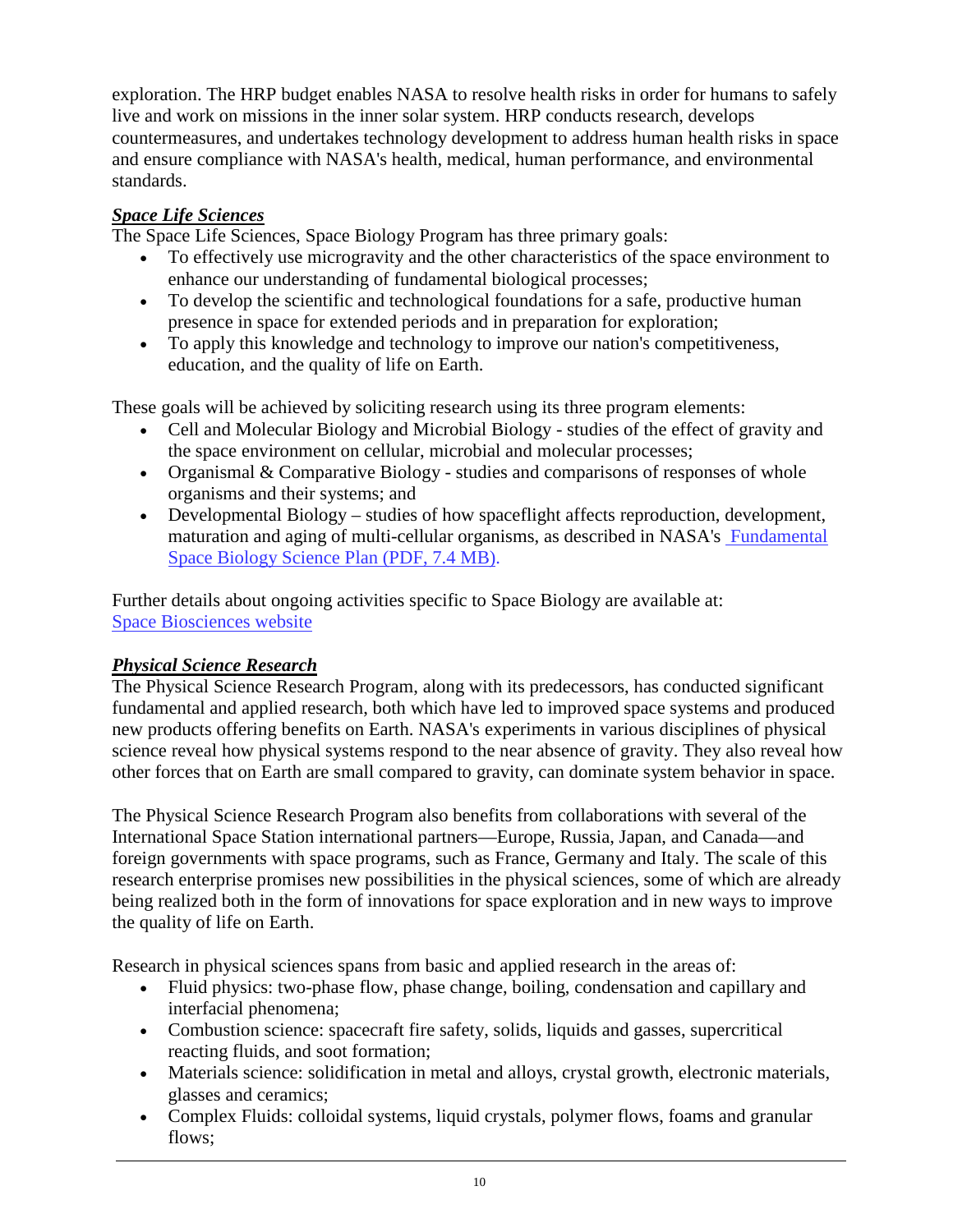• Fundamental Physics: critical point phenomena, atom interferometry and atomic clocks in space

Implementing Centers: NASA's Physical Sciences Research Program is carried out at the Glenn Research Center (GRC), Jet Propulsion Laboratory (JPL) and Marshall Space Flight Center (MSFC). Further information on physical sciences research is available at <http://issresearchproject.nasa.gov/>

## *Engineering Research*

- Spacecraft: Guidance, navigation and control; thermal; electrical; structures; software; avionics; displays; high speed re-entry; modeling; power systems; interoperability/commonality; advanced spacecraft materials; crew/vehicle health monitoring; life support.
- Propulsion: Propulsion methods that will utilize materials found on the moon or Mars, "green" propellants, on-orbit propellant storage, motors, testing, fuels, manufacturing, soft landing, throttle-able propellants, high performance, and descent.
- Robotic Systems for Precursor Near Earth Asteroid (NEA) Missions: Navigation and proximity operations systems; hazard detection; techniques for interacting and anchoring with Near Earth Asteroids; methods of remote and interactive characterization of Near Earth Asteroid (NEA) environments, composition and structural properties; robotics (specifically environmental scouting prior to human arrival and later to assist astronauts with NEA exploration); environmental analysis; radiation protection; spacecraft autonomy, enhanced methods of NEA characterization from earth-based observation.
- Robotic Systems for Lunar Precursor Missions: Precision landing and hazard avoidance hardware and software; high-bandwidth communication; in-situ resource utilization (ISRU) and prospecting; navigation systems; robotics (specifically environmental scouting prior to human arrival, and to assist astronaut with surface exploration); environmental analysis, radiation protection.
- Data and Visualization Systems for Exploration: Area focus on turning precursor mission data into meaningful engineering knowledge for system design and mission planning of lunar surface and NEAs. Visualization and data display; interactive data manipulation and sharing; mapping and data layering including coordinate transformations for irregular shaped NEAs; modeling of lighting and thermal environments; simulation of environmental interactions including proximity operations in irregular micro-G gravity fields and physical stability of weakly bound NEAs.
- Research and technology development areas in HEOMD support launch vehicles, space communications, and the International Space Station. Examples of research and technology development areas (and the associated lead NASA Center) with great potential include:
	- *Processing and Operations*
		- Crew Health and Safety Including Medical Operations (Johnson Space Center (JSC))
		- In-helmet Speech Audio Systems and Technologies (Glenn Research Center (GRC))
		- Vehicle Integration and Ground Processing (Kennedy Space Center (KSC))
		- Mission Operations (Ames Research Center (ARC))
		- Portable Life Support Systems (JSC)
		- **Pressure Garments and Gloves (JSC)**
		- Air Revitalization Technologies (ARC)
		- In-Space Waste Processing Technologies (JSC)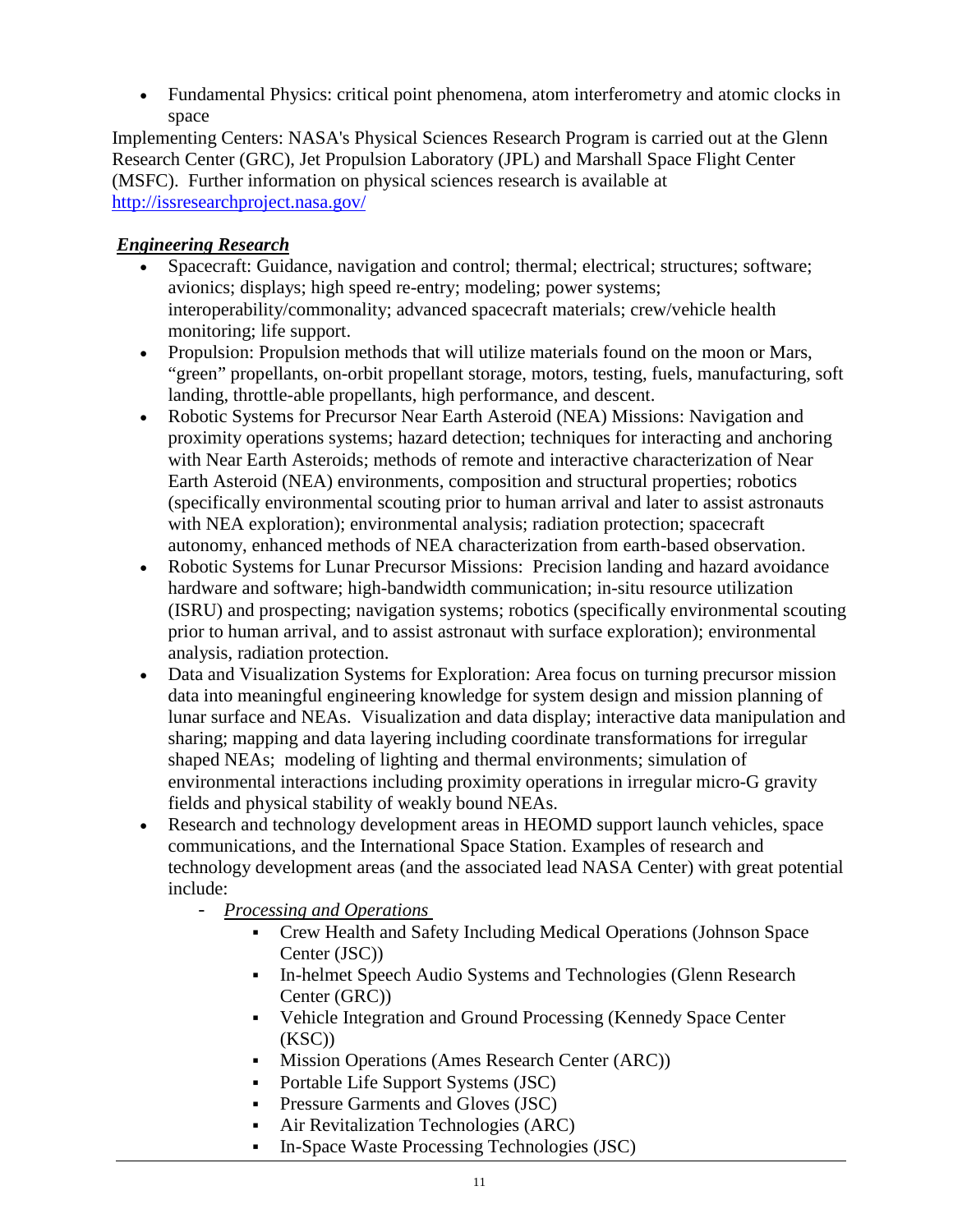- Cryogenic Fluids Management Systems (GRC)
- *Space Communications and Navigation*
	- Coding, Modulation, and Compression (Goddard Spaceflight Center (GSFC))
	- Precision Spacecraft and Lunar/Planetary Surface Navigation and Tracking (GSFC)
	- Communication for Space-Based Range (GSFC)
	- Antenna Technology (Glenn Research Center (GRC))
	- Reconfigurable/Reprogrammable Communication Systems (GRC)
	- Miniaturized Digital EVA Radio (Johnson Space Center (JSC))
	- Transformational Communications Technology (GRC)
	- Long Range Optical Telecommunications (Jet Propulsion Laboratory  $(JPL)$
	- Long Range Space RF Telecommunications (JPL)
	- Surface Networks and Orbit Access Links (GRC)
	- Software for Space Communications Infrastructure Operations (JPL)
	- TDRS transponders for launch vehicle applications that support space communication and launch services (GRC)
- *Space Transportation*
	- Optical Tracking and Image Analysis (KSC)
	- Space Transportation Propulsion System and Test Facility Requirements and Instrumentation (Stennis Space Center (SSC)
	- Automated Collection and Transfer of Launch Range Surveillance/Intrusion Data (KSC)
	- Technology tools to assess secondary payload capability with launch vehicles (KSC)
	- Spacecraft Charging/Plasma Interactions (Environment definition & arcing mitigation) (Marshall Space Flight Center (MSFC))

**Science Mission Directorate (SMD),** POC: Stephanie Stockman, [stephanie.a.stockman@nasa.gov](mailto:stephanie.a.stockman@nasa.gov)

Detailed information on SMD research priorities is available at the following URLs:

- NASA Science: [http://science.nasa.gov](http://science.nasa.gov/)
- NASA Science Plan 2010:<http://science.hq.nasa.gov/strategy/> and [http://science.nasa.gov/media/medialibrary/2010/08/10/2010SciencePlan.pdf.](http://science.nasa.gov/media/medialibrary/2010/08/10/2010SciencePlan.pdf)
- NASA's Plan for a Climate-Centric Architecture for Earth Observations and Applications from Space: [http://science.nasa.gov/media/medialibrary/2010/07/01/Climate\\_Architecture\\_Final.pdf.](http://science.nasa.gov/media/medialibrary/2010/07/01/Climate_Architecture_Final.pdf)
- Research Opportunities in Space and Earth Science (ROSES):
- [http://nspires.nasaprs.com/external/.](http://nspires.nasaprs.com/external/) Select "Solicitations", "Open Solicitations", and then "Research Opportunities in Space and Earth Sciences (ROSES) – 2010".
- In addition, proposers can visit the following URLs:
- <http://nasascience.nasa.gov/big-questions> which summarizes the research questions across all four SMD divisions and links to their respective 2007-2016 science strategy.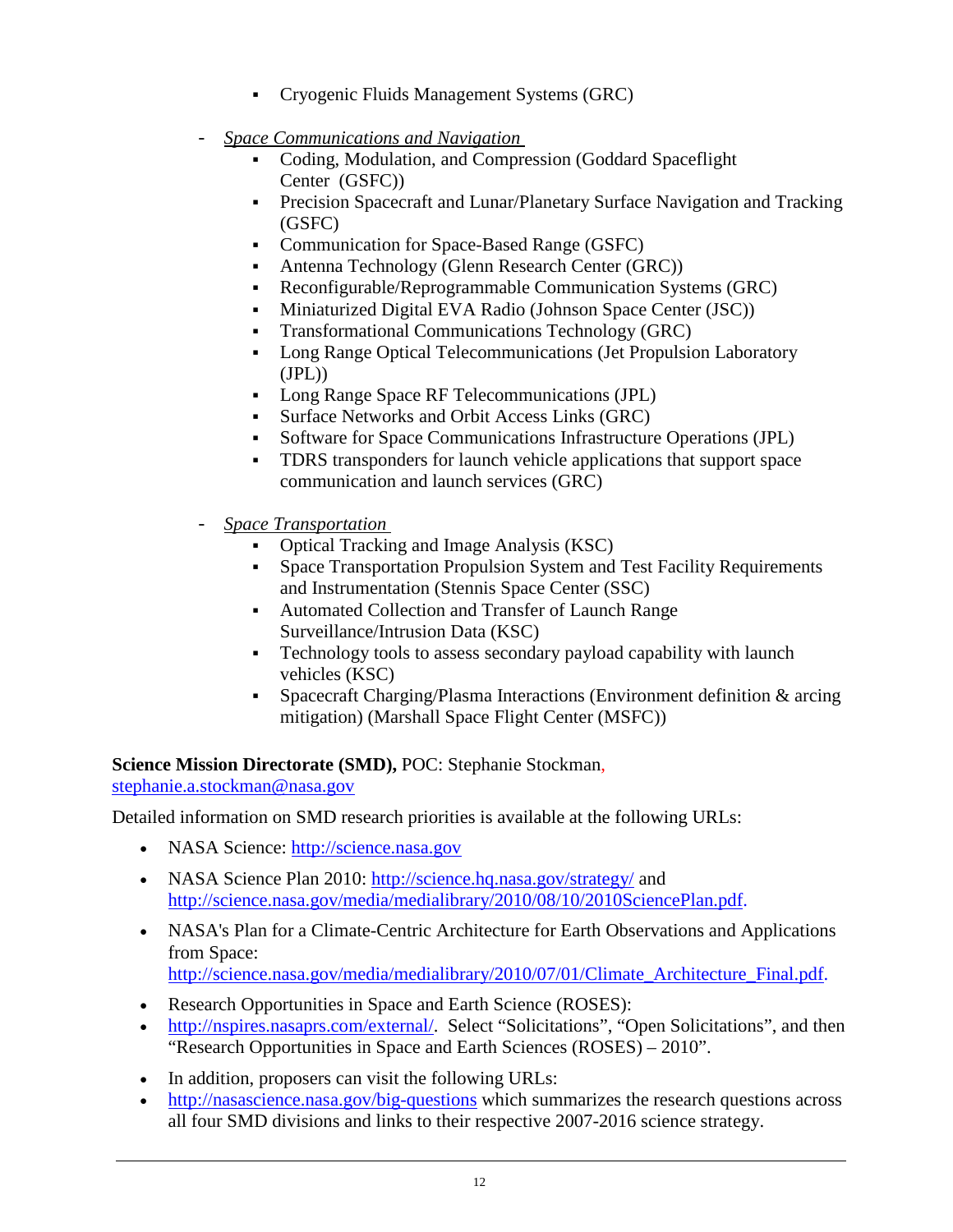• <http://science.nasa.gov/researchers/sara/advisory-committees/> which provides information on a new planetary decadal survey that was released in the spring of 2011.

## **Space Technology Mission Directorate (STMD),** POC: Joseph Grant [joseph.grant-1@nasa.gov](mailto:joseph.grant-1@nasa.gov)

In addition to the key areas of: 1) ISS utilization, 2) MGI, 3) Advanced Manufacturing and 4) Robotics, the Space Technology Mission Directorate (STMD) is responsible for developing crosscutting, pioneering, and transformational new technologies and capabilities, needed by the Agency to achieve its current and future missions. STMD is divided into the following nine programs, representing all levels of technology readiness (TRL) from early stage innovations to mission-ready projects:

- NASA Innovative Advanced Concepts focuses on visionary aeronautics and space system concepts. TRL Range: 1-3
- Space Technology Research Grants focus on innovative research in advanced space technology via range of university grants involving senior researchers, early career faculty and graduate students. TRL Range: 1-3
- Center Innovation Fund stimulates creativity and innovation at the NASA field centers. TRL Range: 1-3
- Centennial Challenges offers incentive prizes to stimulate innovative solutions by citizen inventors and independent teams outside of the traditional aerospace community. TRL Range: 5-9
- Small Business Innovative Research (SBIR)/Small Business Technology Transfer (STTR) engage small businesses in aerospace research and development for infusion into NASA missions and the nation's economy. TRL Range: 2-5
- Game Changing Development focuses on maturing advanced space technologies that may lead to entirely new approaches for the Agency's future space missions. TRL Range: 3-5
- Small Spacecraft Technology develops and demonstrates subsystem technologies and new mission capabilities for small spacecraft. TRL Range: 3-7
- Flight Opportunities facilitates low-cost access to suborbital environments for a broad range of innovators as a means of advancing space technology development and supporting the evolving entrepreneurial commercial space industry. TRL Range: 5-7
- Technology Demonstration Missions seeks to mature laboratory-proven technologies to flight-ready status. TRL Range: 5-7

In addition, Space Technology supports NASA's participation in the following cross-agency partnerships and National initiatives:

- The National Network for Manufacturing Innovation brings together government agencies to collaborate toward modernization of manufacturing, and supports direct investments in small businesses and training for the high-skilled manufacturing workforce. (http://manufacturing.gov/welcome.html)
- The National Nanotechnology Initiative brings government agencies together with a collective interest in understanding and controlling matter at the nanoscale, leading to a revolution in technology and industry that benefits society. (http://www.nano.gov/)
- The National Robotics Initiative brings together government agencies with interest in accelerating the development and use of robots in the United States that work beside, or cooperatively with, people and funds innovative robotics research and applications emphasizing the realization of such co-robots acting in direct support of and in a symbiotic relationship with human partners.

[\(http://www.nsf.gov/funding/pgm\\_summ.jsp?pims\\_id=503641&org=CISE\)](http://www.nsf.gov/funding/pgm_summ.jsp?pims_id=503641&org=CISE)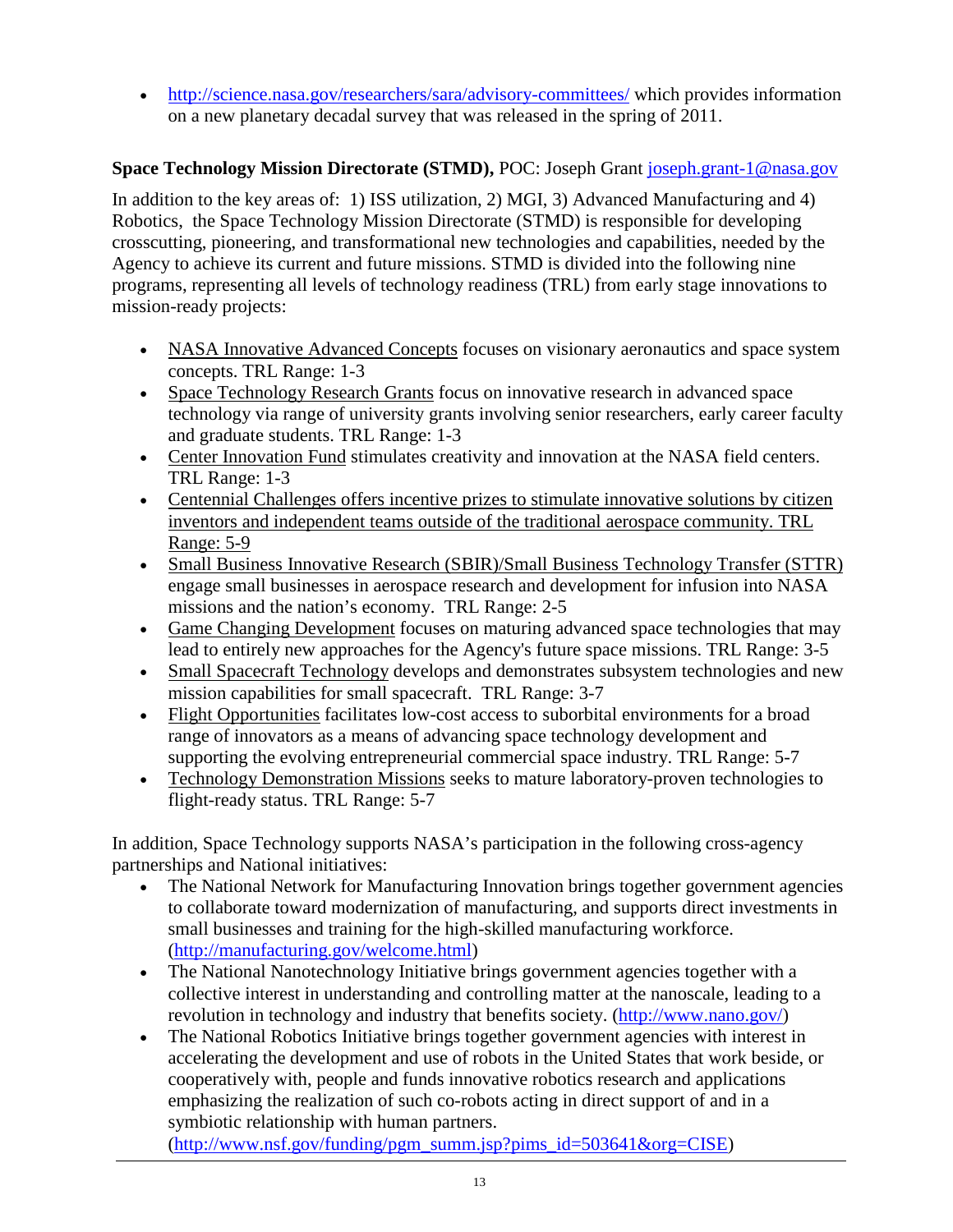• Materials Genome Initiative is a multi-agency initiative designed to create a new era of policy, resources, and infrastructure that support U.S. institutions in the effort to discover, manufacture, and deploy advanced materials twice as fast, at a fraction of the cost. Additional information about STMD programs is available at [http://www.nasa.gov/directorates/spacetech/home/index.html.](http://www.nasa.gov/directorates/spacetech/home/index.html)

By investing in high payoff, crosscutting and transformational technologies the broad space enterprise cannot tackle today, STMD matures these technologies required for NASA's future missions in science and exploration, while proving the capabilities and lowering the cost for other government agencies and commercial space activities. By pushing the boundaries of aerospace technology and seizing opportunities, investing in space technology allows NASA and our Nation to remain at the cutting edge. NASA's STMD:

- Advances technologies that are broadly applicable to multiple stakeholders
- Employs a portfolio approach to capture the entire spectrum of technology readiness
- Competitively selects research by academia, industry, NASA Centers, and other government organizations based on technical merit
- Coordinates with internal and external stakeholders and leverages the technology investments of our international, other government agency, academic and industrial partners
- Results in new inventions, new capabilities and the creation of a pipeline of innovators aimed at serving future NASA needs and National needs
- Grows the Nation's innovation economy and creates high-technology jobs

STMD programs intentionally push the boundaries of what is possible with a strong focus on innovation. No single effort is guaranteed to succeed and some will fail as novel approaches are attempted. While appropriate safety, design, and verification practices are followed, STMD programs employ a graduated technical risk tolerance approach. More resources, rigor, and greater risk avoidance apply to higher cost and higher technology readiness level (TRL) efforts, such as test articles destined for complex ground tests and/or space flight demonstrations. In all cases, a transparent, informed risk acceptance approach applies.

STMD programs described above fund projects aligned with the Agency's Space Technology Roadmaps [\(http://www.nasa.gov/offices/oct/home/roadmaps/index.html\)](http://www.nasa.gov/offices/oct/home/roadmaps/index.html), which reflect the National Research Council's (NRC's) review and prioritization [http://www.nap.edu/catalog.php?record\\_id=13354\)](http://www.nap.edu/catalog.php?record_id=13354) of these roadmaps.

NASA developed the Space Technology Roadmaps in order to facilitate the development and demonstration of space technologies that address the needs of NASA's exploration systems, earth and space science, and space operations mission areas, as well as those that contribute to critical national and commercial needs in advanced space technologies. Each of the 14 roadmaps focuses on a Technology Area (TA). The roadmaps were initially drafted by NASA and subsequently independently reviewed by the NRC. The NRC's review (link provided above) resulted in findings, recommendations, and priorities – within and across the technology areas – intended to inform NASA's space technology investments. The NRC's final report [\(http://www.nap.edu/catalog.php?record\\_id=13354\)](http://www.nap.edu/catalog.php?record_id=13354) was released early in 2012.

Applicants proposing Space Technology related content are strongly encouraged to familiarize themselves with the roadmap document most closely aligned with their space technology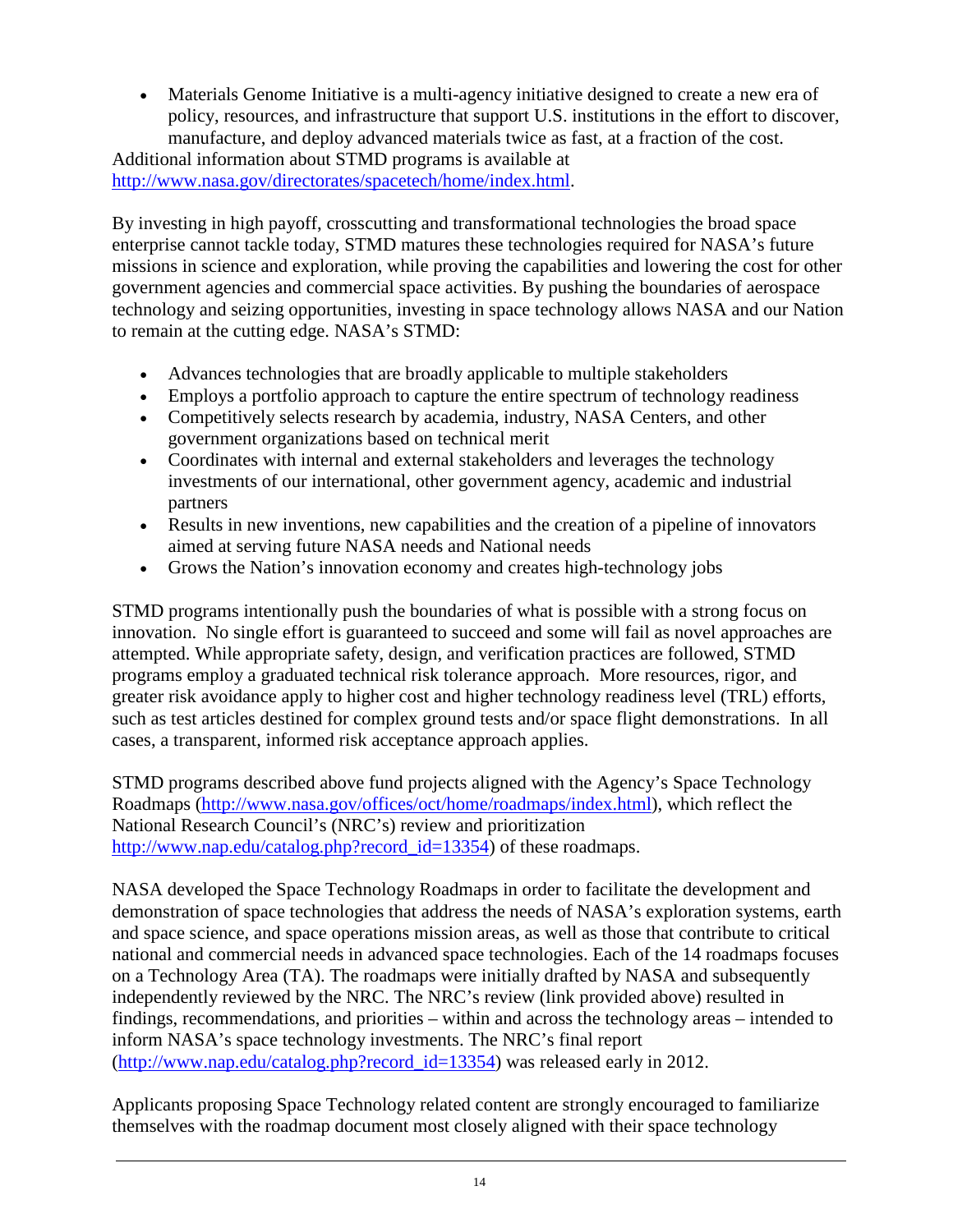interests. Links to the individual roadmap documents are provided below along with the NRC's top 16 priorities within their corresponding technology area:

| <b>Technology Areas</b>                                                                                                            | <b>NRC Priorities within Technology</b><br><b>Areas</b>                                                                                                                                                 |
|------------------------------------------------------------------------------------------------------------------------------------|---------------------------------------------------------------------------------------------------------------------------------------------------------------------------------------------------------|
| TA01 Launch Propulsion Systems<br>http://www.nasa.gov/pdf/500393main TA01-ID rev6-NRC-wTASR.pdf                                    |                                                                                                                                                                                                         |
| TA02 In-Space Propulsion Technologies<br>http://www.nasa.gov/pdf/501329main TA02-ID rev3-NRC-wTASR.pdf                             | (Nuclear) Thermal Propulsion<br>Electric Propulsion (2.2.1)                                                                                                                                             |
| TA03 Space Power and Energy Storage<br>http://www.nasa.gov/pdf/501328main TA03-ID rev7 NRC wTASR.pdf                               | Solar Power Generation (Photovoltaic<br>and Thermal $(3.1.3)$<br>Fission Power Generation (3.1.5)                                                                                                       |
| TA04 Robotics, Tele-Robotics, and Autonomous Systems<br>http://www.nasa.gov/pdf/501622main TA04-<br>ID rev6b NRC wTASR.pdf         | Extreme Terrain Mobility (4.2.1)                                                                                                                                                                        |
| TA05 Communication and Navigation<br>http://www.nasa.gov/pdf/501623main_TA05-ID_rev6_NRC_wTASR.pdf                                 | Guidance Navigation & Control                                                                                                                                                                           |
| TA06 Human Health, Life Support, and Habitation Systems<br>http://www.nasa.gov/pdf/500436main TA06-<br>ID_rev6a_NRC_wTASR.pdf      | Radiation Mitigation for Human<br>Spaceflight<br>Long-Duration Crew Health<br><b>Environmental Control and Life</b><br><b>Support Systems</b>                                                           |
| TA07 Human Exploration Destination Systems<br>http://www.nasa.gov/pdf/501327main_TA07-ID_rev7_NRC-wTASR.pdf                        |                                                                                                                                                                                                         |
| TA08 Science Instruments, Observatories, and Sensor Systems<br>http://www.nasa.gov/pdf/501624main_TA08-ID_rev5_NRC_wTASR.pdf       | In-Situ Instruments and Sensors<br>(8.3.3)<br>Optical Systems (Instruments and<br>Sensors) (8.1.3) High Contrast Imaging<br>and Spectroscopy Technologies (8.2.4)<br>Detectors and Focal Planes (8.1.1) |
| TA09 Entry, Descent, and Landing Systems<br>http://www.nasa.gov/pdf/501326main_TA09-ID_rev5_NRC_wTASR.pdf                          | Entry Descent and Landing and TPS<br>(see also (TA14)                                                                                                                                                   |
| TA10 Nanotechnology<br>http://www.nasa.gov/pdf/501325main TA10-ID rev8 NRC-wTASR.pdf                                               |                                                                                                                                                                                                         |
| TA11 Modeling, Simulation, Information Technology and Processing<br>http://www.nasa.gov/pdf/501321main_TA11-ID_rev4_NRC-wTASR.pdf  |                                                                                                                                                                                                         |
| TA12 Materials, Structures, Mechanical Systems, and Manufacturing<br>http://www.nasa.gov/pdf/501625main_TA12-ID_rev6_NRC-wTASR.pdf | Lightweight and Multifunctional<br><b>Materials and Structures</b>                                                                                                                                      |
| TA13 Ground and Launch Systems Processing<br>http://www.nasa.gov/pdf/501626main_TA13-ID_rev4_NRC-wTASR.pdf                         |                                                                                                                                                                                                         |
| TA14 Thermal Management Systems<br>http://www.nasa.gov/pdf/501320main_TA14-ID_rev6a-NRC-wTASR.pdf                                  | <b>EDL</b> and Thermal Protection Systems<br>(see also TA09)<br>Active Thermal Control of Cryogenic<br>Systems                                                                                          |

NASA will balance investments across all levels of technology readiness. By investing in all TRLs for pioneering, crosscutting and transformational technologies, the Agency ensures a robust pipeline of new capabilities for future space exploration missions.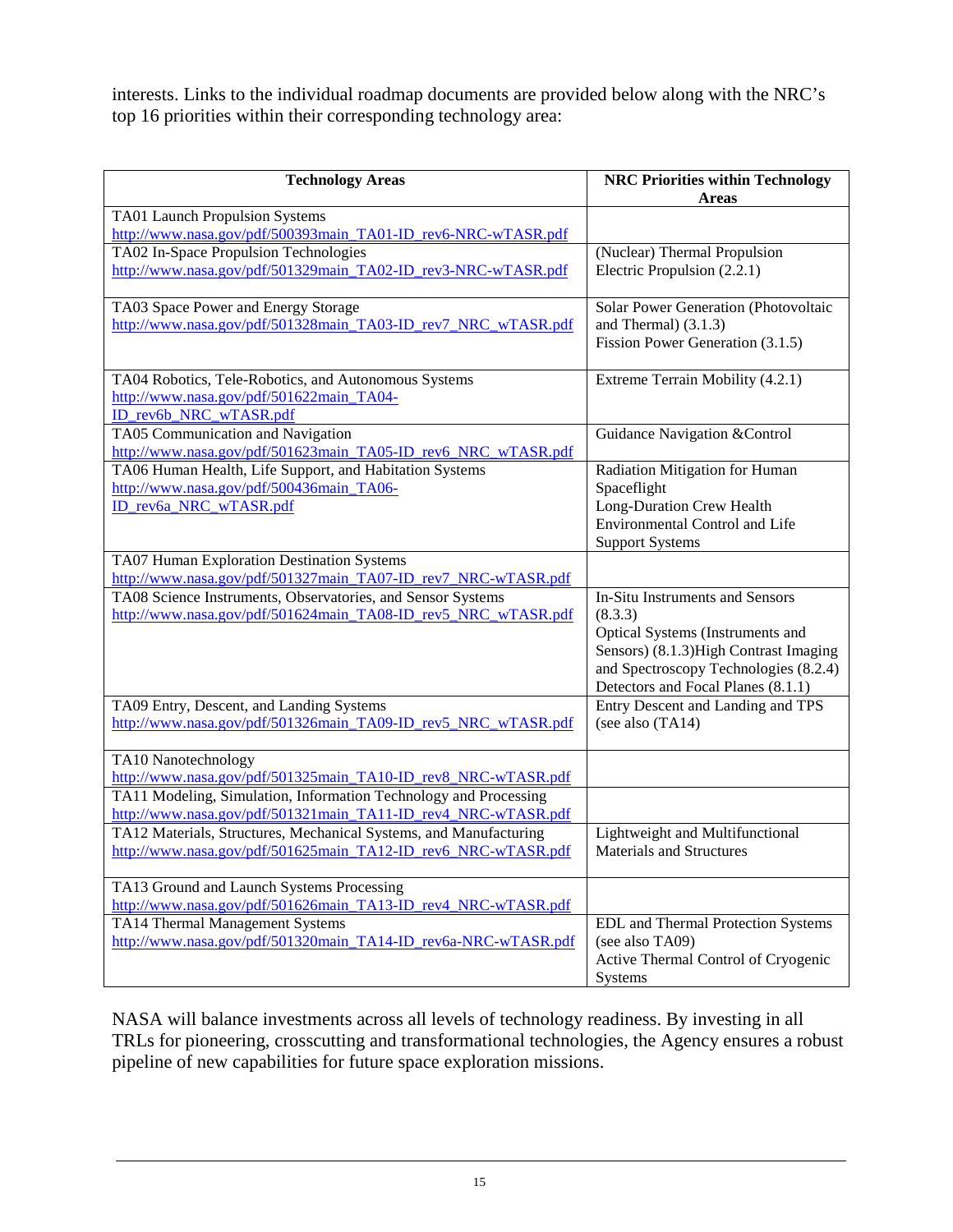### **NASA Centers**

Examples of Center research interest areas include these specific areas from the following Centers. If no POC is listed or contact information is needed, please contact the POC using contact information listed in Appendix D.

#### **Goddard Space Flight Center (GSFC),** POC: David J. Rosage**,** [david.j.rosage@nasa.gov](mailto:david.j.rosage@nasa.gov)

- Advanced Manufacturing facilitates the development, evaluation, and deployment of efficient and flexible additive manufacturing technologies. (ref: [NAMII.org\)](http://namii.org/)
- Advanced Multi-functional Systems and Structures novel approaches to increase spacecraft systems resource utilization
- Micro and Nanotechnology Based Detector Systems research and application of these technologies to increase the efficiency of detector and optical systems
- Ultra-miniature Spaceflight Systems miniaturization approaches from multiple disciplines - materials, mechanical, electrical, software, and optical - to achieve substantial resource reductions
- Systems Robust to Extreme Environments materials and design approaches that will preserve designed system properties and operational parameters (e.g. mechanical, electrical, thermal), and enable reliable systems operations in hostile space environments.
- Spacecraft Navigation Technologies
	- Spacecraft GNSS receivers, ranging crosslink transceivers, and relative navigation sensors
	- Optical navigation and satellite laser ranging
	- Deep-space autonomous navigation techniques
	- Software tools for spacecraft navigation ground operations and navigation analysis
- Mission and Trajectory Design Technologies
	- Mission design tools that will enable new mission classes (e.g., low thrust planetary missions, precision formation flying missions)
	- Mission design tools that reduce the costs and risks of current mission design methodologies
	- Trajectory design techniques that enable integrated optimal designs across multiple orbital dynamic regimes (i.e. earth orbiting, earth-moon libration point, sun-earth libration point, interplanetary)
- Spacecraft Attitude Determination and Control Technologies
	- Modeling, simulation, and advanced estimation algorithms
	- Advanced spacecraft attitude sensor technologies (e.g., MEMS IMU's, precision optical trackers)
	- Advanced spacecraft actuator technologies (e.g. modular and scalable momentum control devices, 'green' propulsion, micropropulsion, low power electric propulsion)
- CubeSats Participating institutions will develop CubeSat components, technologies and systems to support NASA technology demonstration and risk reduction efforts. Student teams will develop miniature CubeSat power, pointing, communication, command/telemetry, structure, deployable (etc.) sub-systems and/or integrate such components into complete off-the-shelf "CubeSat bus" systems, with a goal of minimizing "bus" weight/power/volume/cost and maximizing available "payload" weight/power/volume. NASA technologists will then use these components/systems to develop payloads that demonstrate key technologies to prove concepts and/or reduce risks for future Earth Science, Space Science and Exploration/Robotic Servicing missions. POC: Thomas P. Flatley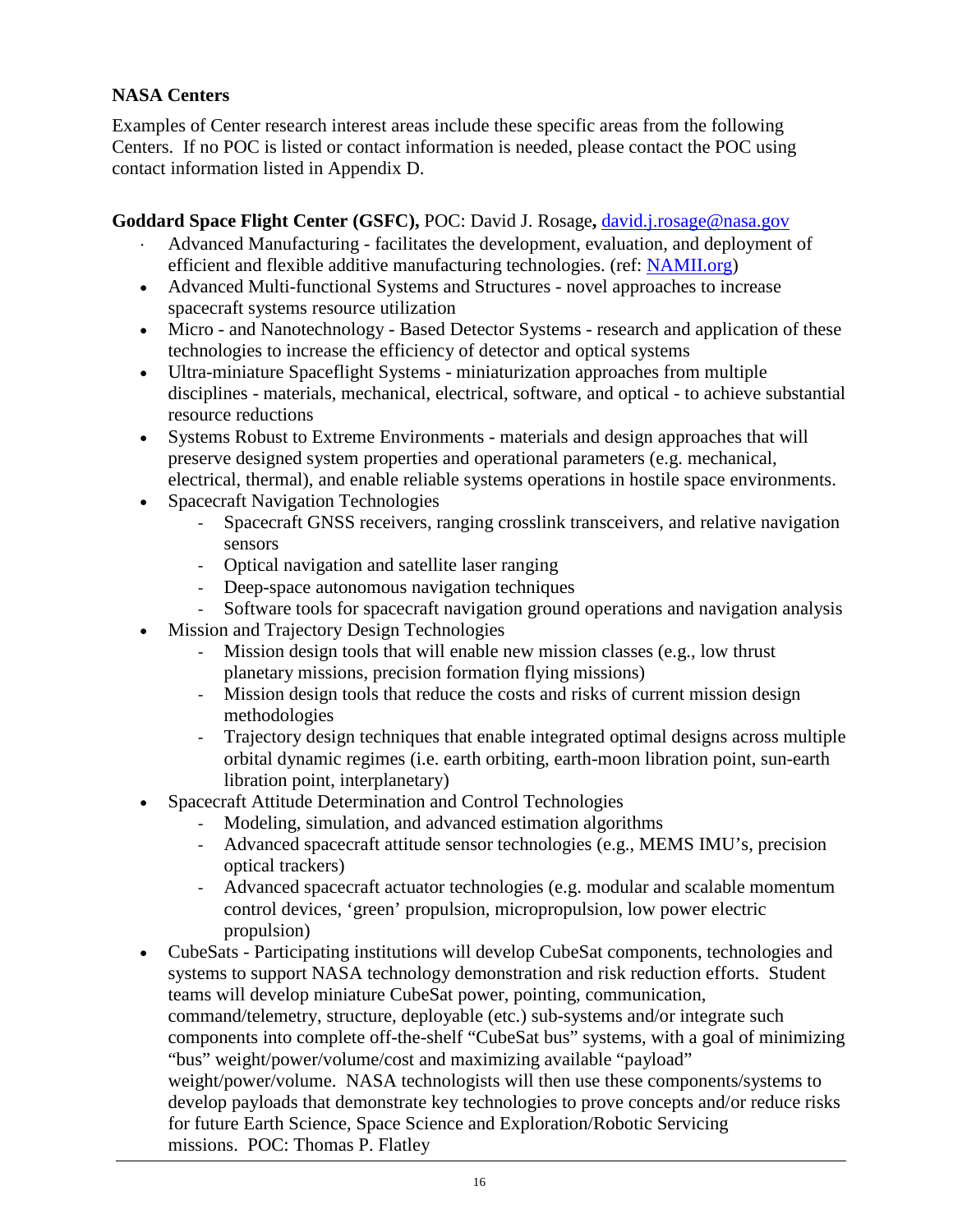• On-Orbit Multicore Computing - High performance multicore processing for advanced automation and science data processing on spacecraft. There are multiple multicore processing platforms in development that are being targeted for the next generation of science and exploration missions, but there is little work in the area of software frameworks and architectures to utilize these platforms. It is proposed that research in the areas of efficient inter-core communications, software partitioning, fault detection, isolation & recovery, memory management, core power management, scheduling algorithms, and software frameworks be done to enable a transition to these newer platforms. Participating institutions can select areas to research and work with NASA technologists to develop and prototype the resulting concepts. POC: Charles P Wildermann.

#### **Ames Research Center (ARC),** POC: Elizabeth Cartier, [Elizabeth.A.Cartier@nasa.gov](mailto:Elizabeth.A.Cartier@nasa.gov)

Ames research Center enables exploration through selected development, innovative technologies, and interdisciplinary scientific discovery. Ames provides leadership in the following areas: Astrobiology; small satellites; supercomputing; robotic lunar exploration; and technologies for exploration. Additional Center core competencies include:

- Space Sciences
- Applied Aerospace and Information Technology
- Biotechnology
- Intelligent Systems
- Biological Sciences
- Earth Sciences
- High Performance Computing
- Advanced Aerospace Materials and Devices
- Space Transportation Technology/Thermal Protection Systems
- Human Systems Integration
- Small Spacecraft
- Airspace Systems

**Glenn Research Center (GRC),** POC: Mark David Kankam, [mark.d.kankam@nasa.gov](mailto:mark.d.kankam@nasa.gov)

Research and technology, and engineering engagements comprise including:

- Acoustics
- Advanced Energy (Renewable Wind and Solar, Coal Energy and Alternative Energy)
- Advanced Microwave Communications
- Aeronautical and Space Systems Analysis
- Computer Systems and Networks
- Electric (Ion) Propulsion
- Icing and Cryogenic Systems
- Instrumentation, Controls and Electronics
- Fluids, Computational Fluid Dynamics (CFD) and Turbomachinery
- Materials and Structures, including Mechanical Components and Lubrication
- Microgravity Fluid Physics, Combustion Phenomena and Bioengineering
- Nanotechnology
- Photovoltaics, Electrochemistry-Physics, and Thermal Energy Conversion
- Propulsion System Aerodynamics
- Space Power Generation, Storage, Distribution and Management
- Systems Engineering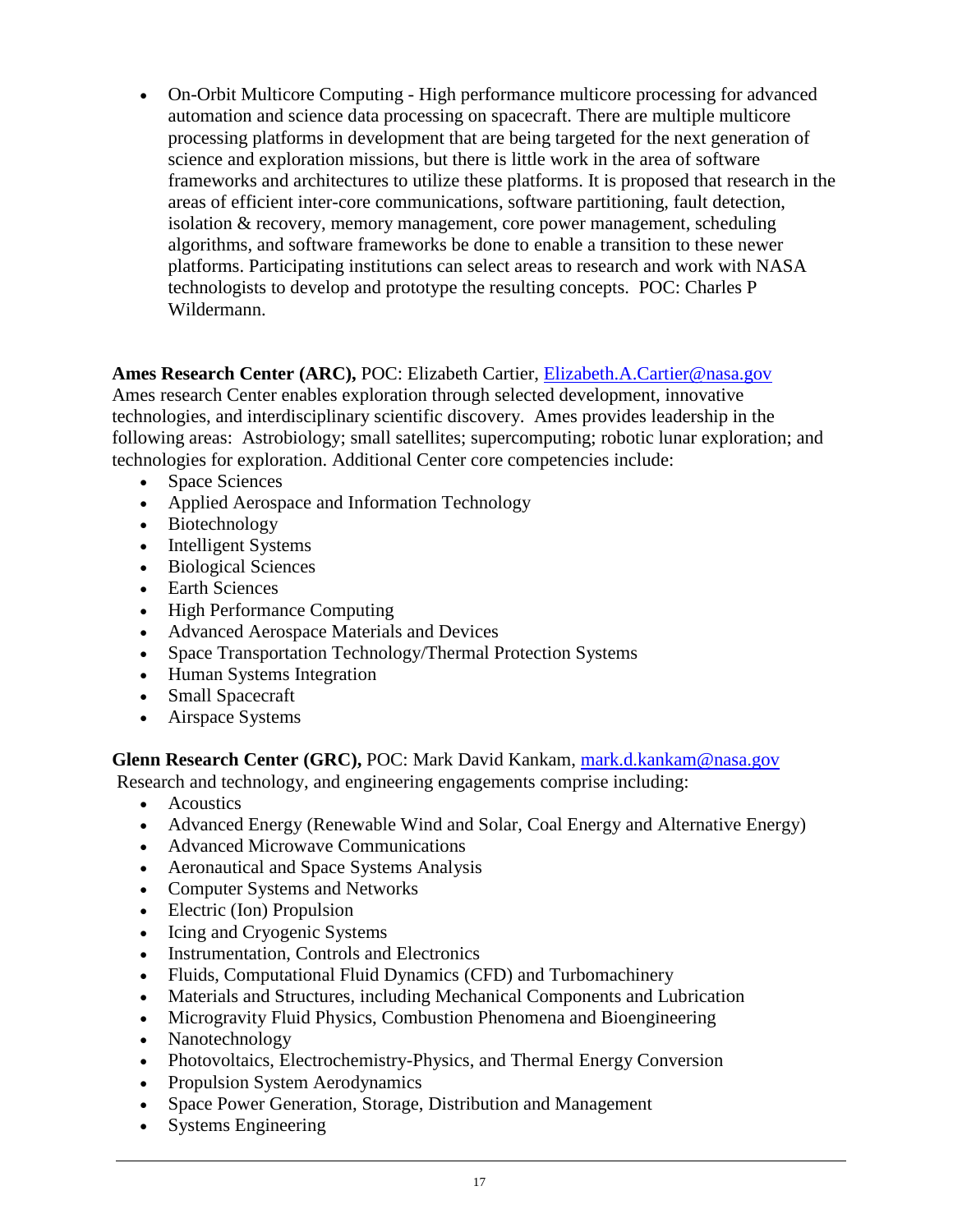The above engagement areas relate to the following key GRC competencies:

- ⋅ Air-Breathing Propulsion
- ⋅ Communications Technology and Development
- In-Space Propulsion & Cryogenic Fluids Management
- Power, Energy Storage and Conversion
- ⋅ Materials and Structures for Extreme Environment
- ⋅ Physical Sciences and Biomedical Technologies in Space

#### **Armstrong Flight Research Center, (AFRC)** POC: Oscar Murillo, [Oscar.J.Murillo@nasa.gov](mailto:Oscar.J.Murillo@nasa.gov)

- Autonomy (Collision Avoidance, Separation assurance, formation flight, peak seeking control)
	- (POC: Jack Ryan, AFRC-RC)
- ⋅ Adaptive Control
- (POC: Curt Hanson, AFRC-RC)
- ⋅ Hybrid Electric Propulsion (POC: Starr Ginn, AFRC-R)
- Control of Flexible Structures using distributed sensor feedback (POC: Marty Brenner, AFRC-RS; Peter Suh, AFRC-RC)
- ⋅ Supersonic Research (Boom mitigation and measurement) (POC: Ed Haering, AFRC-RA)
- ⋅ Supersonic Research (Laminar Flow) (POC: Dan Banks, AFRC-RA)
- ⋅ Environmental Responsive Aviation (POC: Mark Mangelsdorf, AFRC-RS)
- ⋅ Hypersonic Structures & Sensors (POC: Larry Hudson, AFRC-RS)
- Large Scale Technology Flight Demonstrations (Towed Glider) (POC: Steve Jacobson, AFRC-RC)
- ⋅ Aerodynamics and Lift Distribution Optimization to Reduce Induced Drag (POC: Al Bowers, AFRC-R)

#### **Marshall Space Flight Center (MSFC),** POC: Frank Six, [frank.six@nasa.gov](mailto:frank.six@nasa.gov) **Propulsion Systems**

- Launch Propulsion Systems
- In-Space Propulsion (Cryogenics, Green Propellants, High Pulse Power, Electric, Nuclear - Thermal, Solar Thermal, Solar Sails, Tethers
- Propulsion Test beds and Demonstrators
- Cryogenic Fluid Management
- Rapid Affordable Manufacturing of Propulsion Components
- Composite Structures
- Materials Research

#### **Space Systems**

- Fission Surface Power
- In-Space Habitation with Emphasis on Life Support Systems and Nodes/Elements
- In Situ Resource Utilization
- Mechanical Design & Fabrication
- Small Affordable ISS Payloads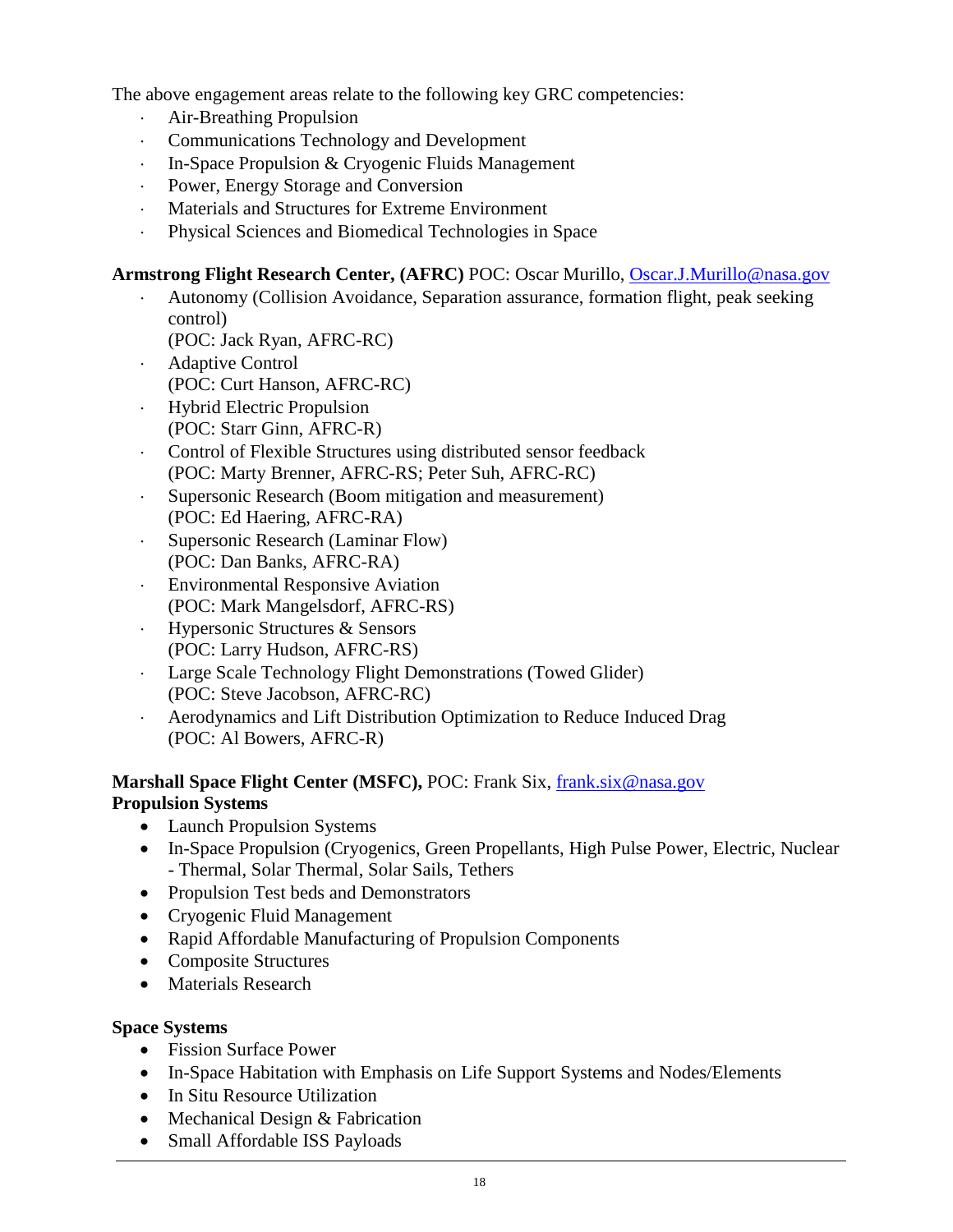- Robotics Platforms
- In-Space Asset Management (Automated Rendezvous & Capture, De-Orbit, Orbital Debris Mitigation)

#### **Space Transportation**

- Advanced Manufacturing with Emphasis on In-Space Fabrication & Repair
- Space Environmental Effects and Space Weather
- Lander Systems and Technologies
- Small Spacecraft and Enabling Technologies (Nanolaunch Systems)
- 3D Printing / Additive Manufacturing
- Meteoroid Environment

#### **Science**

- Replicated Optics
- High Energy Astrophysics (X-ray, gamma ray, cosmic ray)
- Heliophysics
- Interstellar & Planetary Dust
- Radiation Mitigation
- Next Generation Observatories
- Earth / Atmospheric Science
- Severe Storms Research
- Climate Dynamics
- Lightning Research
- Remote Sensing
- Planetary Geophysics/Atmospheres

#### **Kennedy Space Center, P**OC Michael Lester, [gregory.m.lester@nasa.gov](mailto:gregory.m.lester@nasa.gov)

- ⋅ TA 4.0 Robotics and Autonomous Systems, **Robert Mueller**, [rob.mueller@nasa.gov,](mailto:rob.mueller@nasa.gov) ph: 321-867-2557
	- 4.1 Sensing and Perception
	- 4.1.4 Natural, Man-Made Object, and Event Recognition
	- 4.3 Manipulation
	- 4.3.6 Sample Acquisition and Handling
	- 4.5 System-Level Autonomy
	- 4.5.3 Autonomous Guidance and Control
- TA 6.0 Human Health, Life Support, and Habitation Systems, **Raymond Wheeler**, [Raymond.m.wheeler@nasa.gov,](mailto:Raymond.m.wheeler@nasa.gov) ph: 321-861-2950
	- 6.1 Environmental Control and Life Support Systems and Habitation Systems
	- 6.1.1 Air Revitalization
	- 6.1.2 Water Recovery and Management
	- 6.1.3 Waste Management
- ⋅ TA 7.0 Human Exploration Destination Systems, **Tracy Gill**, [tracy.r.gill@nasa.gov,](mailto:tracy.r.gill@nasa.gov) ph: 321-867-5824
	- 7.1 In-Situ Resource Utilization
	- 7.1.1 Destination Reconnaissance, Prospecting, and Mapping
	- 7.1.2 Resource Acquisition
	- 7.1.3 Processing and Production
	- 7.1.4 Manufacturing Products and Infrastructure Emplacement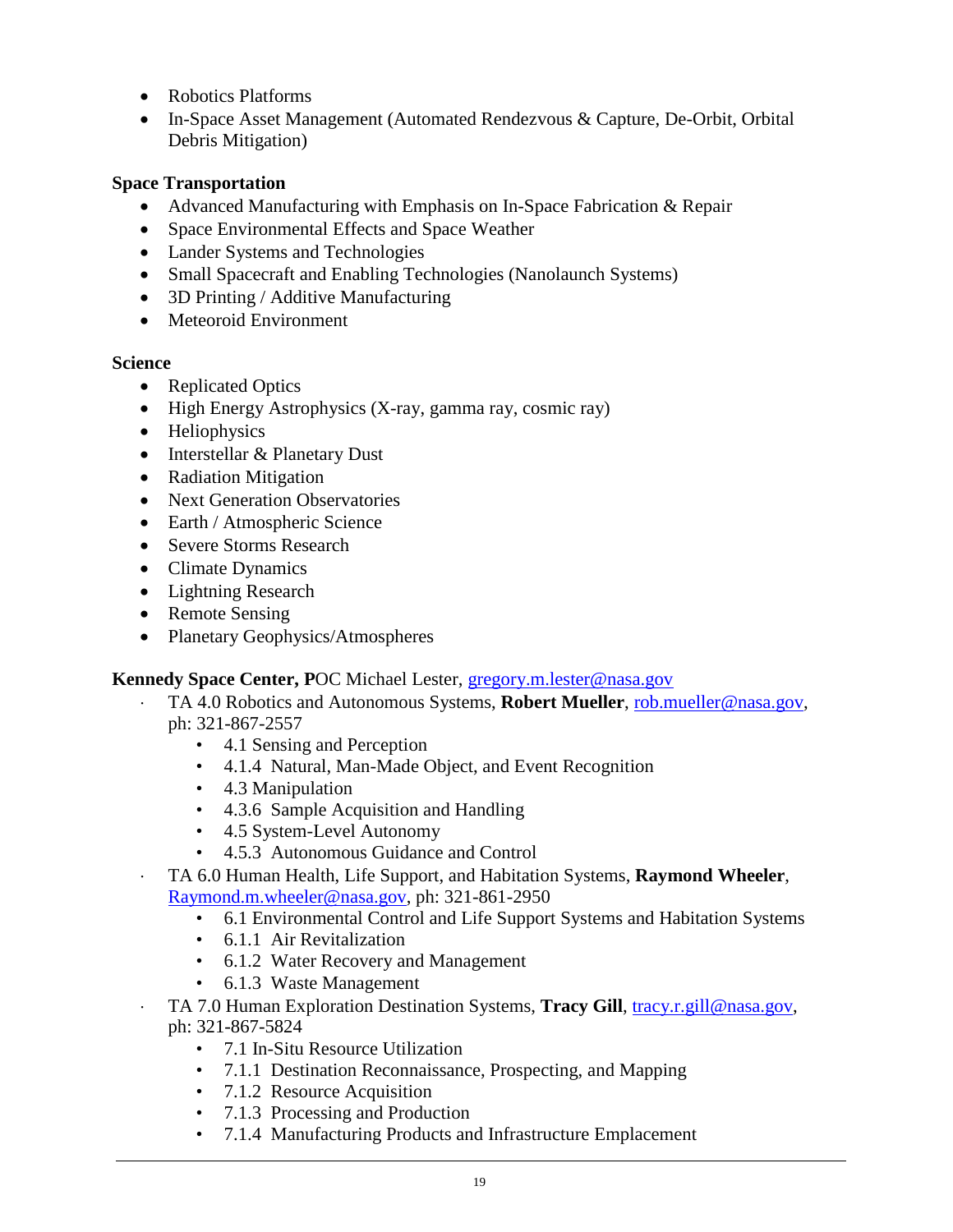- 7.2 Sustainability and Supportability
- 7.2.4 Food Production, Processing, and Preservation
- ⋅ TA 13.0 Ground and Launch Systems, **Jack Fox,** [jack.j.fox@nasa.gov,](mailto:jack.j.fox@nasa.gov) ph: 321-867-4413
	- 13.2 Environmental Protection and Green Technologies
	- 13.2.5 Curatorial Facilities, Planetary Protection, and Clean Rooms
	- 13.3 Reliability and Maintainability
	- 13.3.3 On-Site Inspection and Anomaly Detection and Identification
	- 13.3.6 Repair, Mitigation, and Recovery Technologies
	- ⋅ KSC SBIR, Mr. **Mike Vinje**, PH# 321-861-3874, [michael.e.vinje@nasa.gov\)](mailto:michael.e.vinje@nasa.gov):
		- Standardized Interfaces (a USB port for space)
		- A substantial portion of pre-launch processing involves the integration of spacecraft assemblies to each other or to the ground systems that supply the commodities, power or data. Each stage or payload requires an interface that connects it to the adjacent hardware which includes flight critical seals or connectors and other components. Development and adoption of simplified, standardized interfaces holds the potential of reducing the cost and complexity of future space systems, which increases the funding available for flight hardware and drives down the cost of access to space for everyone.
- Ammonia Recovery System for Wastewater: *[http://technology.ksc.nasa.gov/documents/Tops/TOPS\\_13681\\_Ammonia\\_Recovery\\_System\\_Wastewater.pdf](http://technology.ksc.nasa.gov/documents/Tops/TOPS_13681_Ammonia_Recovery_System_Wastewater.pdf)*
- High Performance Polyimide Powder Co*atings: [http://technology.ksc.nasa.gov/documents/Tops/TOPS\\_12777\\_Polyimide\\_Powder\\_Coatings.pdf](http://technology.ksc.nasa.gov/documents/Tops/TOPS_12777_Polyimide_Powder_Coatings.pdf)*
- Wire Damage Detection and Rerouting System: *[http://technology.ksc.nasa.gov/documents/Tops/TOPS\\_12866\\_13285\\_InSituWireDamage.pdf](http://technology.ksc.nasa.gov/documents/Tops/TOPS_12866_13285_InSituWireDamage.pdf)*
- **Jet Propulsion Laboratory (JPL), POC:** Linda Rodgers, [linda.l.rodgers@jpl.nasa.gov](mailto:linda.l.rodgers@jpl.nasa.gov)
- [Solar System Science](mailto:education@jpl.nasa.gov?subject=1.%20Solar%20System%20Science) Planetary Atmospheres and Geology; Solar System characteristics and origin of life; Primitive solar systems bodies; Lunar science; Preparing for returned sample investigations
- [Earth Science](mailto:education@jpl.nasa.gov?subject=2.%20Earth%20Science) Atmospheric composition and dynamics; Land and solid earth processes; Water and carbon cycles; Ocean and ice; Earth analogs to planets; Climate Science
- [Astronomy and Fundamental Physics](mailto:education@jpl.nasa.gov?subject=3.%20Astronomy%20and%20Fundamental%20Physics) Origin, evolution, and structure of the universe; Gravitational astrophysics and fundamental physics; Extra-solar planets and star and planetary formation; Solar and Space Physics; Formation and evolution of galaxies
- In-Space [Propulsion Technologies](mailto:education@jpl.nasa.gov?subject=4.%20In-Space%20Propulsion%20Technologies) Chemical propulsion; Non-chemical propulsion; Advanced propulsion technologies; Supporting technologies
- [Space Power and Energy Storage](mailto:education@jpl.nasa.gov?subject=5.%20Space%20Power%20and%20Energy%20Storage) Power generation; Energy storage; Power management & distribution; Cross-cutting technologies
- [Robotics, Tele-Robotics and Autonomous Systems](mailto:education@jpl.nasa.gov?subject=6.%20Robotics,%20Tele-Robotics%20and%20Autonomous%20Systems) Sensing; Mobility; Manipulation technology; Human-systems interfaces; Autonomy; Autonomous rendezvous & docking; Systems engineering
- [Communication and Navigation](mailto:education@jpl.nasa.gov?subject=7.%20Communication%20and%20Navigation) Optical communications & navigation technology; Radio frequency communications; Internetworking; Position, navigation and timing; Integrated technologies; Revolutionary concepts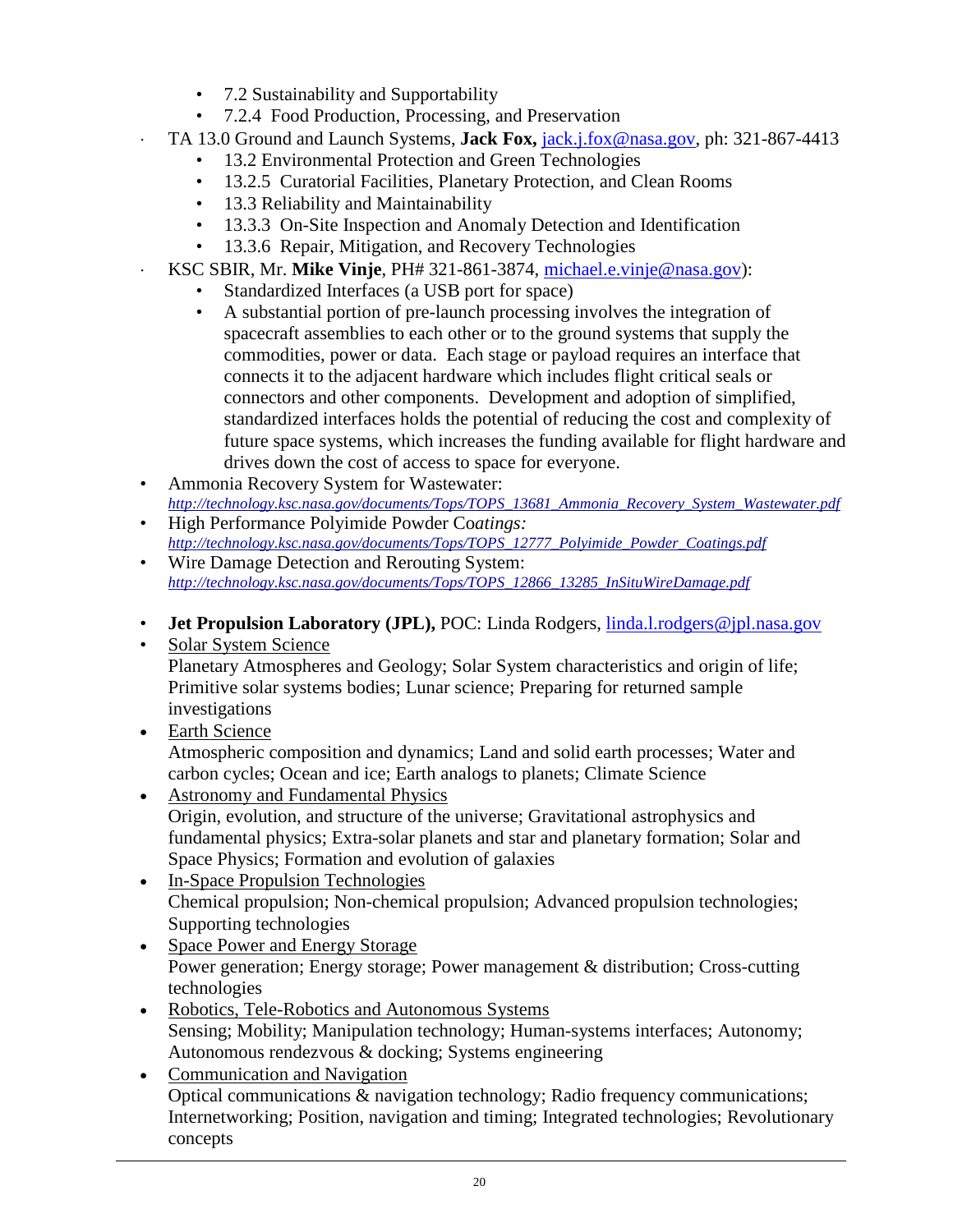- [Human Exploration Destination Systems](mailto:education@jpl.nasa.gov?subject=8.%20Human%20Exploration%20Destination%20Systems) In-situ resource utilization and Cross-cutting systems
- [Science Instruments, Observatories and Sensor Systems](mailto:education@jpl.nasa.gov?subject=9.%20Science%20Instruments,%20Observatories%20and%20Sensor%20Systems) Science Mission Directorate Technology Needs; Remote Sensing instruments/sensors; Observatory technology; In-situ instruments/sensor technologies
- [Entry, Descent and Landing Systems](mailto:education@jpl.nasa.gov?subject=10.%20Entry,%20Descent%20and%20Landing%20Systems) Aerobraking, aerocapture and entry systems; Descent; Landing; Vehicle system technology
- [Nanotechnology](mailto:education@jpl.nasa.gov?subject=11.%20Nanotechnology) Engineered materials; Energy generation and storage; Propulsion; Electronics, devices and sensors
- [Modeling, Simulation, Information Technology and Processing](mailto:education@jpl.nasa.gov?subject=12.%20Modeling,%20Simulation,%20Information%20Technology%20and%20Processing) Flight and ground computing; Modeling; Simulation; Information processing
- [Materials, Structures, Mechanical Systems and Manufacturing](mailto:education@jpl.nasa.gov?subject=13.%20Materials,%20Structures,%20Mechanical%20Systems%20and%20Manufacturing) Materials; Structures; Mechanical systems; Cross cutting
- [Thermal Management Systems](mailto:education@jpl.nasa.gov?subject=14.%20Thermal%20Management%20Systems) Cryogenic systems; Thermal control systems (near room temperature); Thermal protection systems

## Johnson Space Center (JSC), POC: Kamlesh Lulla, [kamlesh.p.lulla@nasa.gov](mailto:kamlesh.p.lulla@nasa.gov)

- Propulsion systems and Technologies
- In-space propulsion technologies
- Energy Storage technologies-Batteries, Regenerative Fuel cells
- Robotics and TeleRobotics
- Crew decision support systems
- Immersive Visualization
- Human Robotic interface
- Flight and Ground communication systems
- Advanced habitat systems
- GN&C for descent systems
- Large body GN&C
- Human system performance modeling
- Imaging and information processing
- Semantic Technologies
- Simulation and modeling
- Materials and structures
- Lightweight structure
- Smallsat and antennas

## **Stennis Space Center**, POC: Nathan Sovik, [nathan.a.sovik@nasa.gov](mailto:nathan.a.sovik@nasa.gov)

- Active and Passive Nonintrusive Remote Sensing of Propulsion Test Parameters
- Intelligent Integrated System Health Management (ISHM) in Rocket Test-Stands
- Advanced Non-Destructive Evaluation Technologies
- Advanced Propulsion Systems Testing
- Cryogenic Instrumentation and Cryogenic, High Pressure, and Ultrahigh Pressure Fluid Systems
- Ground Test Facilities Technology
- Propulsion System Exhaust Plume Flow Field Definition and Associated Plume Induced Acoustic & Thermal Environments
- Vehicle Health Management/Rocket Exhaust Plume Diagnostics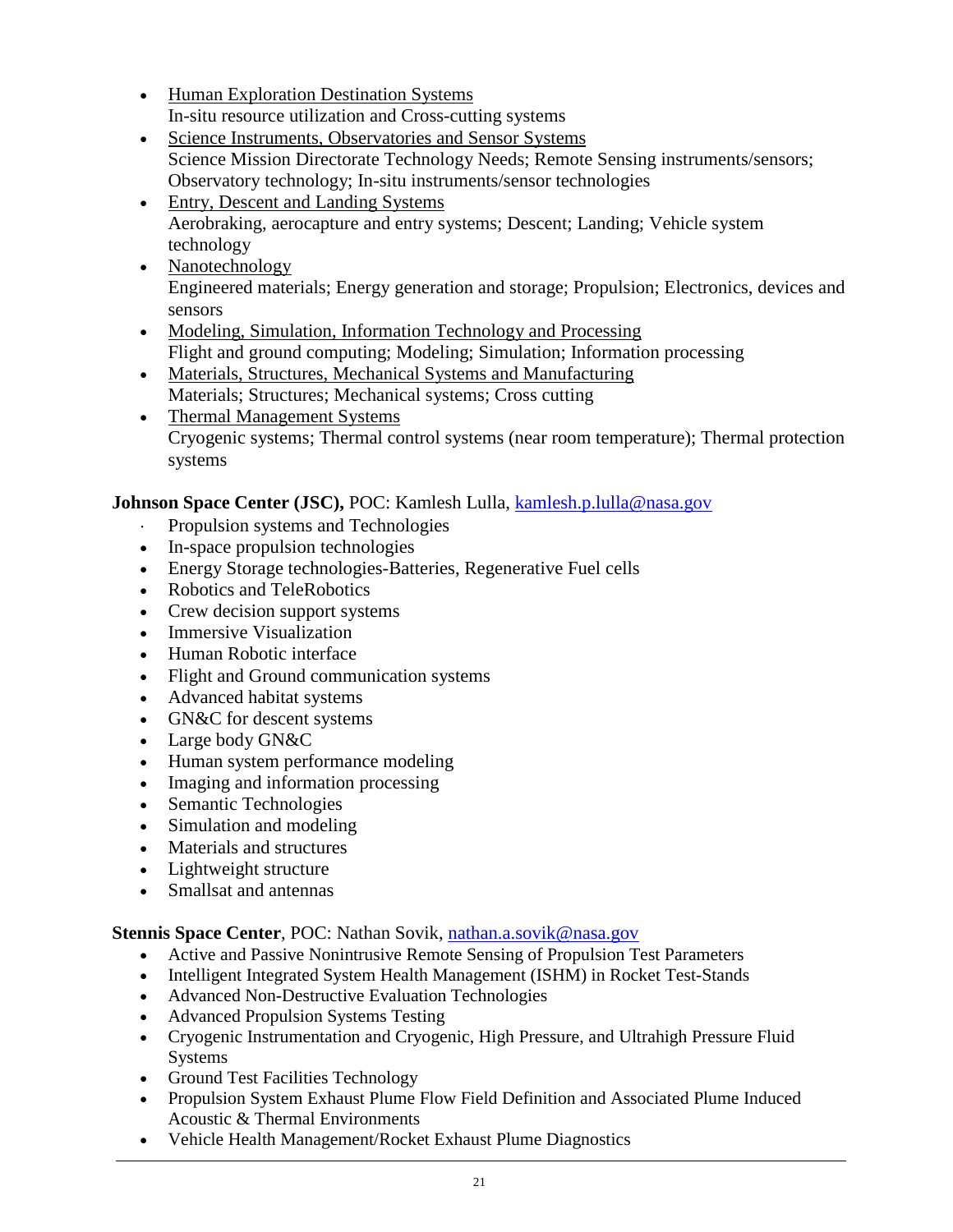#### **PROPULSION TESTING**

#### **Active and Passive Nonintrusive Remote Sensing of Propulsion Test Parameters**

The vast amount of propulsion system test data is collected via single channel, contact, intrusive sensors and instrumentation. Future propulsion system test techniques could employ passive nonintrusive remote sensors and active nonintrusive remote sensing test measurements over wide areas instead of at a few discrete points. Opportunities exist in temperature, pressure, stress, strain, position, vibration, shock, impact, and many other measured test parameters. The use of thermal infrared, ultraviolet, and multispectral sensors, imagers, and instruments is possible through the SSC sensor laboratory.

#### **Intelligent Integrated System Health Management (ISHM) in Rocket Test-Stands**

SHM is a capability to determine the condition of every element of a system continuously. ISHM includes detection of anomalies, diagnosis of causes, and prognosis of future anomalies; as well as making available (to elements of the system and the operator) data, information, and knowledge (DIaK) to achieve optimum operation. In this context, we are interested in methodologies to embed intelligence into the various elements of rocket engine test-stands, e.g., sensors, valves, pumps, tanks, etc. Of particular interest is the extraction of qualitative interpretations from sensor data in order to develop a qualitative assessment of the operation of the various components and processes in the system. The desired outcomes of the research are: (1) to develop intelligent sensor models that are self-calibrating, self- configuring, selfdiagnosing, and self- evolving (2) to develop intelligent components such as valves, tanks, etc., (3) to implement intelligent sensor fusion schemes that allow assessment, at the qualitative level, of the condition of the components and processes, (4) to develop a monitoring and diagnostic system that uses the intelligent sensor models and fusion schemes to predict future events, to document the operation of the system, and to diagnose any malfunction quickly, (5) to develop architectures/taxonomies/ontologies for integrated system health management using distributed intelligent elements, and (6) to develop visualization and operator interfaces to effectively use the ISHM capability.

#### **Advanced Non-Destructive Technologies**

Advances in non-destructive evaluation (NDE) technologies are needed for fitness-for-service evaluation of pressure vessels used in rocket propulsion systems and test facilities. NDE of ultrahigh pressure vessels with wall thicknesses exceeding 10 inches require advanced techniques for the detection of flaws that may affect the safe use of the vessels.

#### **Advanced Propulsion Systems Testing**

Innovative techniques will be required to test propulsion systems such as advanced chemical engines, single- stage-to-orbit rocket plane components, nuclear thermal, nuclear electric, and hybrids rockets. New and more cost- effective approaches must be developed to test future propulsion systems. The solution may be some combination of computational- analytical technique, advanced sensors and instrumentation, predictive methodologies, and possibly subscale tests of aspects of the proposed technology.

#### **Cryogenic Instrumentation and Cryogenic, High Pressure, and Ultrahigh Pressure Fluid Systems**

Over 40 tons of liquefied gases are used annually in the conduct of propulsion system testing at the Center. Instrumentation is needed to precisely measure mass flow of cryogens starting with very low flow rates and ranging to very high flow rates under pressures up to 15,000 psi.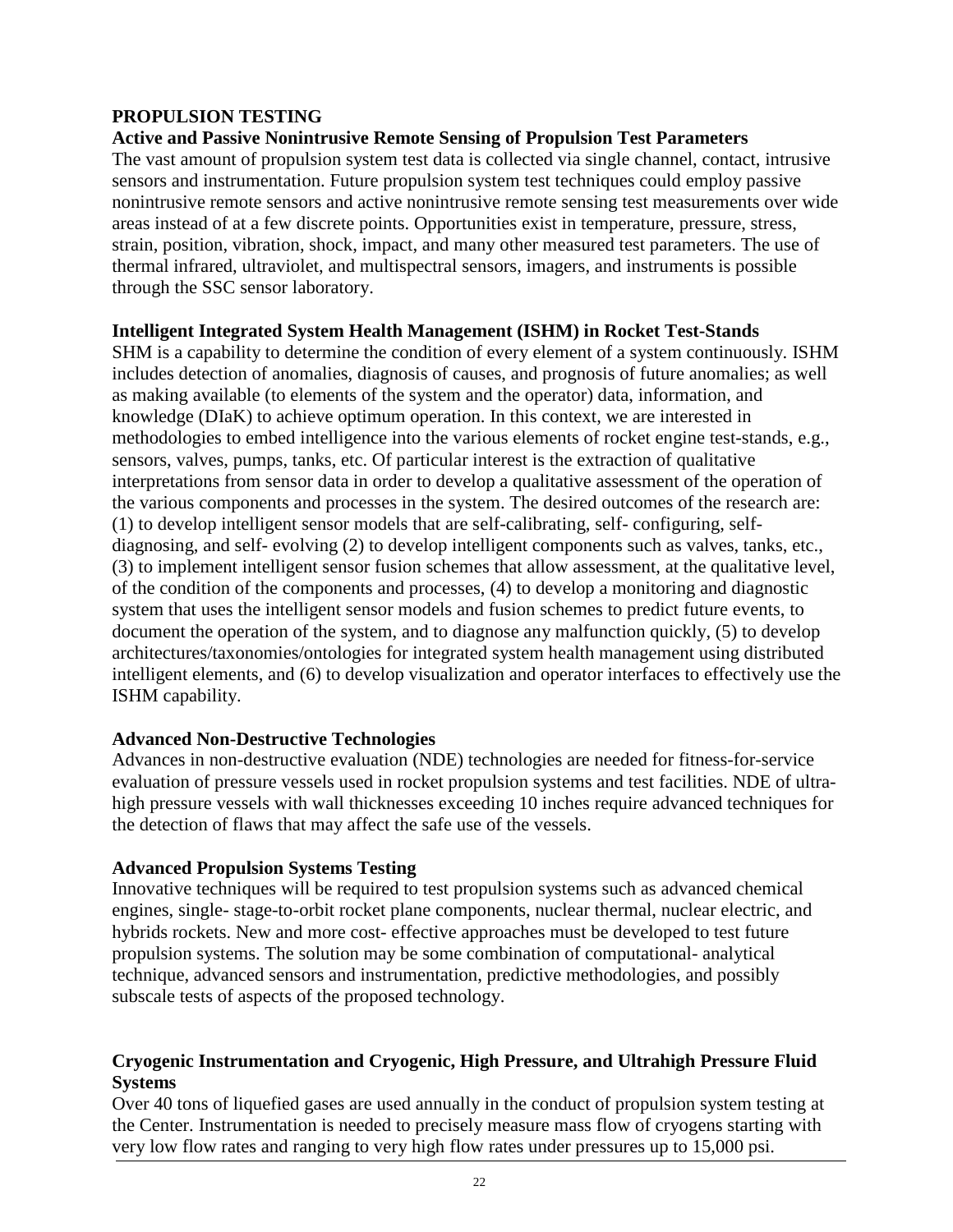Research, technology, and development opportunities exist in developing instruments to measure fluid properties at cryogenic conditions during ground testing of space propulsion systems. Both intrusive and nonintrusive sensors, but especially nonintrusive sensors, are desired.

#### **Ground Test Facilities Technology**

SSC is interested in new, innovative ground-test techniques to conduct a variety of required developmental and certification tests for space systems, stages/vehicles, subsystems, and components. Examples include better coupling and integration of computational fluid dynamics and heat transfer modeling tools focused on cryogenic fluids for extreme conditions of pressure and flow; advanced control strategies for non- linear multi-variable systems; structural modeling tools for ground-test programs; low-cost, variable altitude simulation techniques; and uncertainty analysis modeling of test systems.

#### **Propulsion System Exhaust Plume Flow Field Definition and Associated Plume Induced Acoustic & Thermal Environments**

Background: An accurate definition of a propulsion system exhaust plume flow field and its associated plume induced environments (PIE) are required to support the design efforts necessary to safely and optimally accomplish many phases of any space flight mission from sea level or simulated altitude testing of a propulsion system to landing on and returning from the Moon or Mars. Accurately defined PIE result in increased safety, optimized design and minimized costs associated with: 1. propulsion system and/or component testing of both the test article and test facility; 2. any launch vehicle and associated launch facility during liftoff from the Earth, Moon or Mars; 3. any launch vehicle during the ascent portion of flight including staging, effects of separation motors and associated pitch maneuvers; 4. effects of orbital maneuverings systems (including contamination) on associated vehicles and/or payloads and their contribution to space environments; 5. Any vehicle intended to land on and return from the surface of the Moon or Mars; and finally 6. The effects of a vehicle propulsion system on the surfaces of the Moon and Mars including the contaminations of those surfaces by plume constituents and associated propulsion system constituents. Current technology status and requirements to optimally accomplish NASA s mission: In general, the current plume technology used to define a propulsion system exhaust plume flow field and its associated plume induced environments is far superior to that used in support of the original Space Shuttle design. However, further improvements of this technology are required: 1. in an effort to reduce conservatism in the current technology allowing greater optimization of any vehicle and/or payload design keeping in mind crew safety through all mission phases; and 2. to support the efforts to fill current critical technology gaps discussed below. PIE areas of particular interest include: single engine and multi-engine plume flow field definition for all phases of any space flight mission, plume induced acoustic environments, plume induced radiative and convective ascent vehicle base heating, plume contamination, and direct and/or indirect plume impingement effects. Current critical technology gaps in needed PIE capabilities include: 1. An accurate analytical prediction tool to define convective ascent vehicle base heating for both single engine and multi- engine vehicle configurations. 2. An accurate analytical prediction tool to define plume induced environments associated with advanced chemical, electrical and nuclear propulsion systems. 3. A validated, user friendly free molecular flow model for defining plumes and plume induced environments for low density external environments that exist on orbit, as well as interplanetary and other planets.

#### **Vehicle Health Management/Rocket Exhaust Plume Diagnostics**

A large body of UV-Visible emission spectrometry experimentation is being performed during the 30 or more tests conducted each year on the Space Shuttle Main Engine at SSC. Research opportunities are available to quantify failure and wear mechanisms, and related plume code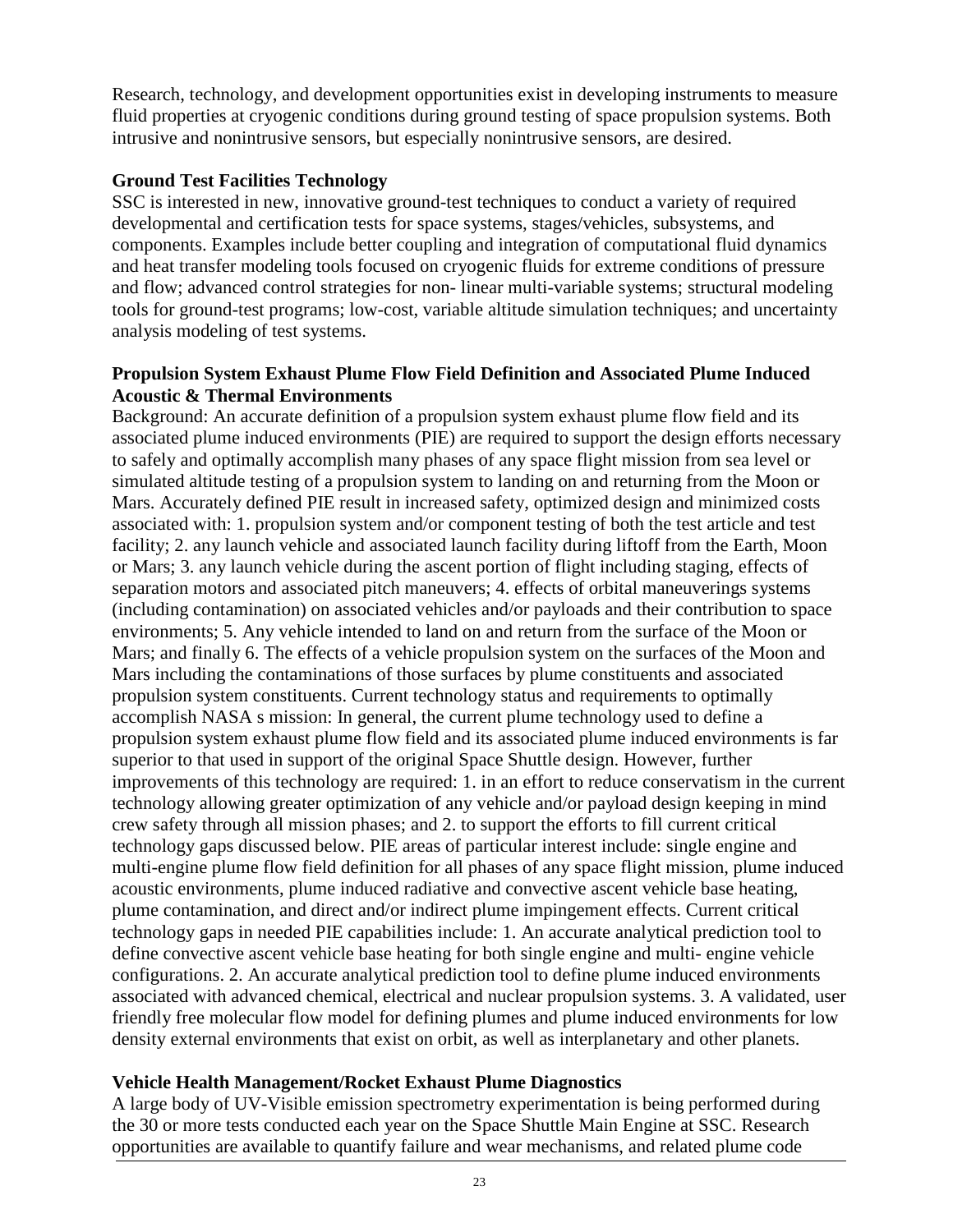validation. Related topics include combustion stability, mixture ratio, and thrust/power level. Exploratory studies have been done with emission/absorption spectroscopy, absorption resonance spectroscopy, and laser induced fluorescence. Only a relatively small portion of the electromagnetic spectrum has been investigated for use in propulsion system testing and exhaust plume diagnostics/vehicle health management.

**Langley Research Center (LaRC**), POC: Gamaliel (Dan) Cherry*,* [Gamaliel.R.Cherry@nasa.gov](mailto:Gamaliel.R.Cherry@nasa.gov) Intelligent Flight Systems – Revolutionary Air Vehicles

(POC: Guy Kemmerly 757-864-5070)

- Atmospheric Characterization Active Remote Sensing (POC: Malcolm Ko 757-864-8892)
- Systems Analysis and Concepts Air Transportation System Architectures & Vehicle **Concepts**
- (POC: Michael Marcolini 757-864-3629)
- Advanced Materials & Structural System Advanced Manufacturing (POC: David Dress 757-864-5126)
- Aerosciences Trusted Autonomy (POC: Sharon Graves 757-864-5018)
- Entry, Decent & Landing Robotic Mission Entry Vehicles (POC: Keith Woodman 757-864-7692)
- Measurement Systems Advanced Sensors and Optical Measurement (POC: Tom Jones 757-864-4903)

## <span id="page-23-0"></span>**2.5 Research Student Support**

The use of NASA EPSCoR funds for support of research students is not required but is allowable, and if used, must be detailed in the Budget Justification and described in the narrative and evaluation sections of the proposal (Section 8.0.: Proposal Evaluation Criteria and Selection Process).

## <span id="page-23-1"></span>**2.6 Partnerships and Interactions**

All institutions of higher education within an eligible jurisdiction must be made aware of the FY2015 NASA EPSCoR CAN and given the opportunity to compete. *All proposals must be submitted through the jurisdiction's NASA EPSCoR Director's office*. Jurisdictions are strongly encouraged to submit proposals that demonstrate partnerships or cooperative arrangements among academia, government agencies, business and industry, private research foundations, jurisdiction agencies, and local agencies. Inclusion of faculty and students from underrepresented/underserved groups is encouraged.

NASA-funded, in-kind services provided by NASA Centers or Mission Directorates should be identified as NASA responsibilities in the proposals and are not to be included in the 50% matching requirement.

Statements of commitment and letters of support are important components of the proposal. NASA does not, however, solicit or evaluate letters of endorsement. Review the *NASA Guidebook for Proposers* for distinctions among statements of commitment, letters of support, and letters of endorsement.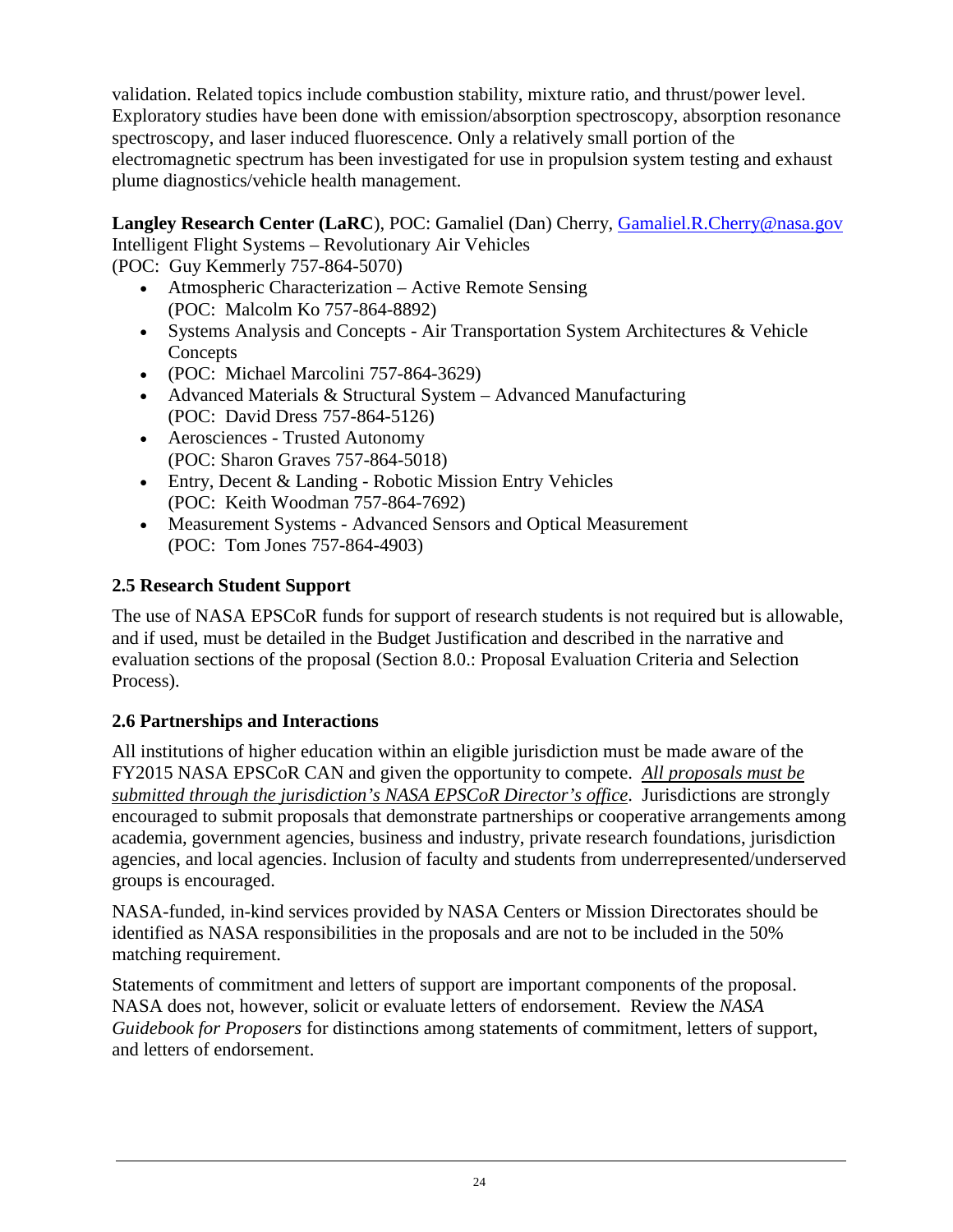### <span id="page-24-0"></span>**3.0 Program Management**

### <span id="page-24-1"></span>**3.1 NASA EPSCoR Program and Project Levels**

The NASA EPSCoR is a component of the Aerospace Research and Career Development Program administered by the Office of Education at NASA Headquarters. NASA EPSCoR Program Management is closely coordinated with NASA Headquarters program offices (research and educational) and the Centers.

NASA EPSCoR Project Management resides at the Kennedy Space Center (KSC). NASA EPSCoR Project Management has the overall responsibility for oversight, evaluation, and reporting. Technical and scientific questions about programs in this solicitation may be directed to the NASA EPSCoR Project Manager.

The primary points of contact for the Mission Directorates and the NASA Centers are listed in Appendix D.

#### <span id="page-24-2"></span>**3.2 Jurisdiction Level**

The jurisdiction's NASA EPSCoR Director will serve as the managing Principal Investigator (PI) on the award, providing leadership and direction for the team from an oversight role. The submitting and awardee institution will be that of the jurisdiction's NASA EPSCoR Director. The Director is responsible for oversight and overall management of the project to assure compliance with NASA EPSCoR. The Director is responsible for ensuring the timely reporting by the team of progress and accomplishments of its work. The investigator in charge of the scientific direction of the proposed work should be listed as the Science-I (Co-I/Science-I). If the Co-I/Science-I's institution is different from the submitting institution, awards may be made to the Co-I/Science-I's institution through a subcontract.

The Government's obligation to continue any award is based on satisfactory progress as detailed in the recipient's required annual progress reports. The research proposal can include a reasonable level of funding for management, administrative, and oversight function of the jurisdiction's NASA EPSCoR Director. This amount, if required, must be included in the \$750,000 cap.

The jurisdiction's NASA EPSCoR Director should provide guidance and updates to the Co-Is regarding NASA policy and direction from both an Agency technical perspective and from a NASA EPSCoR programmatic standpoint. The Director is responsible for maintaining an awareness of NASA research and technology development priorities and jurisdiction research priorities. As the primary point of contact for NASA regarding EPSCoR in the jurisdiction, it is expected that the Director maintains connections with the jurisdiction's EPSCoR committee and (the Director) identifies and develops opportunities for collaboration within the jurisdiction with existing EPSCoR and EPSCoR-like programs from other federal agencies. It is also expected that the Director will consult with appropriate jurisdiction organizations such as the economic development commission and the jurisdiction's EPSCoR Committee in attending to jurisdiction research priorities.

#### <span id="page-24-3"></span>**3.3 Schedule**

The schedule for the review and selection of proposals for this announcement is as follows:

Notices of Intent Due: **February 2, 2015** Proposals Due: **March 19, 2015**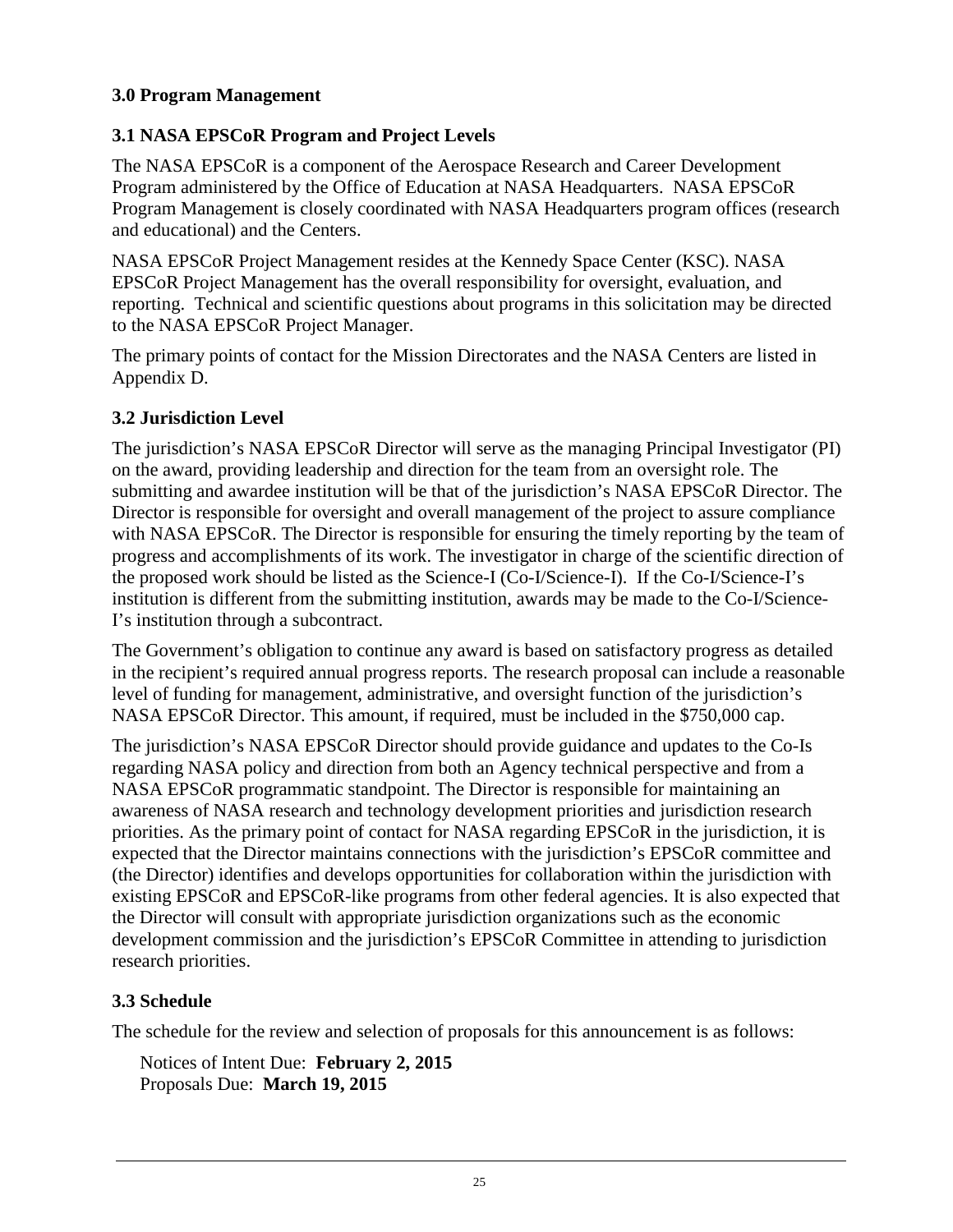### <span id="page-25-0"></span>**3.4 Cancellation of Program Announcement**

NASA Office of Education reserves the right to not make awards under this CAN and to cancel this CAN. NASA assumes no liability (including bid and proposal costs) for cancelling the CAN or for any entity's failure to receive actual notice of cancellation.

### <span id="page-25-1"></span>**3.5 Inquiries**

Technical and scientific questions about this CAN may be directed to:

Jeppie R. Compton Project Manager, NASA EPSCoR Office of Education/EX-E Kennedy Space Center, FL 32899-0001 E-mail: [jeppie.r.compton@nasa.gov](mailto:eppie.r.compton@nasa.gov) Telephone: (321) 867-6988

Inquiries regarding the submission of proposal materials may be addressed to:

Althia Harris NASA Research and Education Support Services (NRESS) 2345 Crystal Drive, Suite 500 Arlington, VA 22202-4816 E-mail: [aharris@nasaprs.com](mailto:aharris@nasaprs.com) Telephone: (202) 479-9030 x310 Fax: (202) 479-0511

## <span id="page-25-2"></span>**4.0 Proposal Review and Selection**

## <span id="page-25-3"></span>**4.1 Evaluation Criteria**

Evaluation by peers of the proposed personnel will be used to assess each proposal's overall merit. The evaluation criteria are: Intrinsic Merit, NASA Alignment and Partnerships, Management and Evaluation, and Budget Justification: Narrative and Details. For descriptions of these, see Section 8.0, Proposal Evaluation Criteria and Selection Process.

#### <span id="page-25-4"></span>**4.2 Review and Selection Processes**

Review of proposals submitted in response to this CAN will be consistent with the general policies and provisions contained in the *NASA Guidebook for Proposers*, Appendix C. The evaluation criteria described in this CAN under Section 8.0, Proposal Evaluation Criteria and Selection Process, take precedence over the evaluation criteria described in Section C.2 of the *NASA Guidebook for Proposers*. However, selection procedures will be consistent with the provisions of the *NASA Guidebook for Proposers*, Section C.5. The selecting official for this CAN is the Associate Administrator for Education at NASA Headquarters.

#### <span id="page-25-5"></span>**4.3 Selection Announcement**

NASA's stated goal is to announce selections as soon as possible. However, NASA does not usually announce new selections until the funds needed for those awards are approved through the Federal budget process. Therefore, a delay in NASA's budget process may result in a delay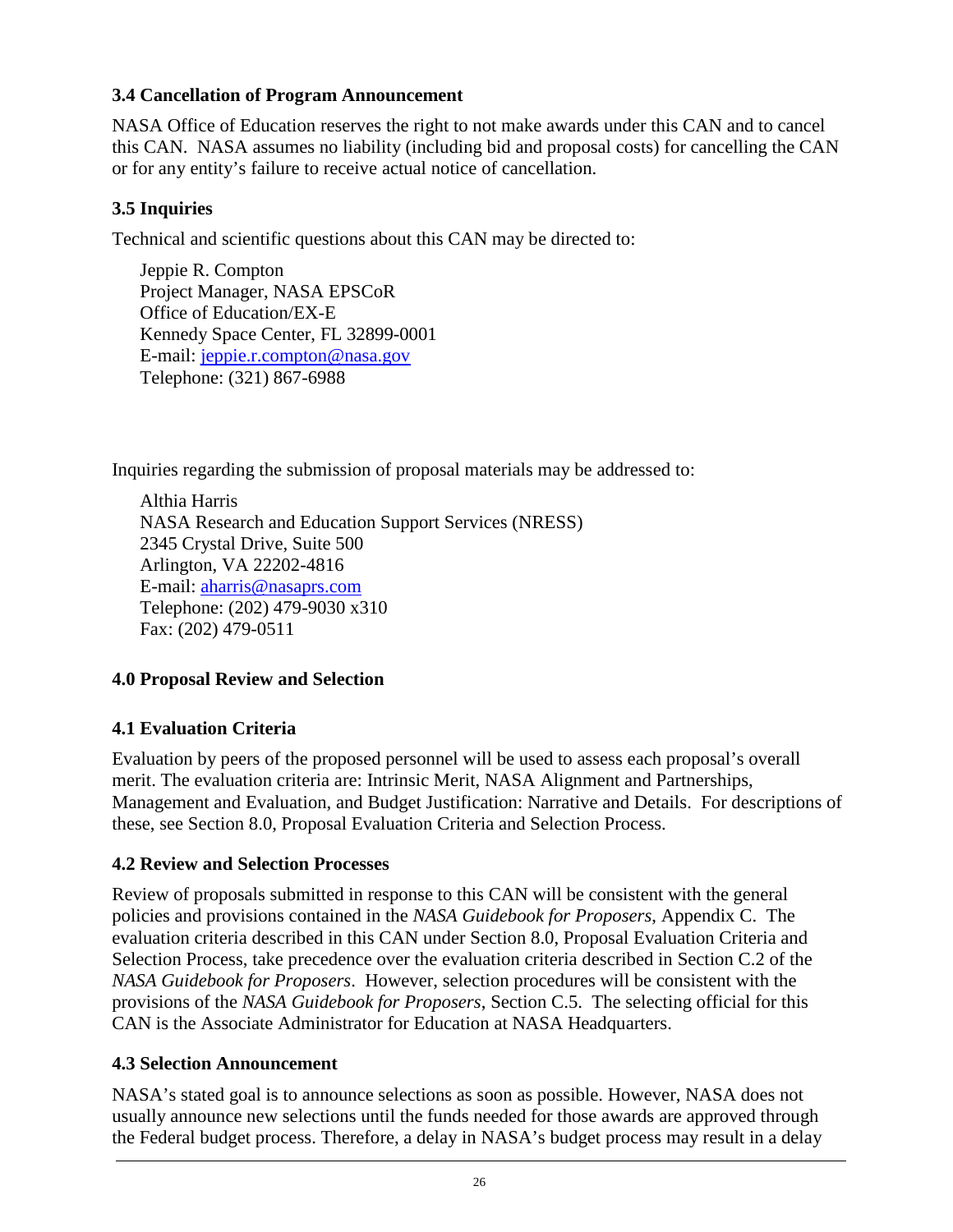of the selection date(s). After 180 days past the proposal's submitted date, proposers may contact the NASA EPSCoR Project Manager for a status.

Notification of both the selected and non-selected proposals will be consistent with the policy contained in the *NASA Guidebook for Proposers*, Section C.5.3*.* Proposers not selected will be notified by electronic mail and offered a debriefing consistent with the policy in the *NASA Guidebook for Proposers*, Section C.6.

## <span id="page-26-0"></span>**5.0 Award Administration Information**

## <span id="page-26-1"></span>**5.1 Notice of Award**

For selected proposals, a NASA Grants Officer will contact the business office of the proposer's institution. The NASA Grants Officer is the only official authorized to obligate the Government. For a grant or cooperative agreement, any costs that the proposer incurs in anticipation of an award will be subject to the *NASA Grant and Cooperative Agreement Handbook*, 14 CFR § 1260.125(e).

## <span id="page-26-2"></span>**5.2 Administrative and National Policy Requirements**

This solicitation does not invoke any special administrative or national policy requirements, nor do the resulting awards involve any special terms and conditions that differ from NASA's terms and conditions as provided in the *Grant and Cooperative Agreement Handbook* and *the NASA Guidebook for Proposers,* with the exception that this solicitation contains a cost share requirement.

## <span id="page-26-3"></span>**5.3 Award Reporting Requirements**

The reporting requirements for awards made through this CAN will be consistent with the *Grant and Cooperative Agreement Handbook,* Exhibit G. Specific reporting requirements are described below.

## **Annual Progress and Final Reports**

During the first two years of performance, recipients are required to submit an annual progress report at least 60 days prior to the anniversary date of the start of the project. If the recipient requests and is granted a no-cost extension (NCE), a report is also required at least 60 days prior to the anniversary date of the start of the project or with the NCE request, whichever is sooner. This progress report will document project activities during the reporting year.

A final report is required no later than 90 days after the end of the award period and will document project activities over the entire period of the award as well as overall progress towards project objectives. NASA EPSCoR staff and a NASA Technical Monitor will review these progress reports.

Research projects will be required to submit annual performance data, project information, and Program Performance Measures data through the NASA Office of Education Performance Measurement (OEPM) system. These OEPM reports may or may not coincide with the annual report dates. The OEPM reporting is managed through HQ NASA.

NASA will provide research projects with specific guidelines for the submission of OEPM data. Every effort will be made to streamline the reporting burden for these requirements, while complying with federal and education reporting requirements. NASA will provide specific formats and data entry forms to the respective jurisdictions.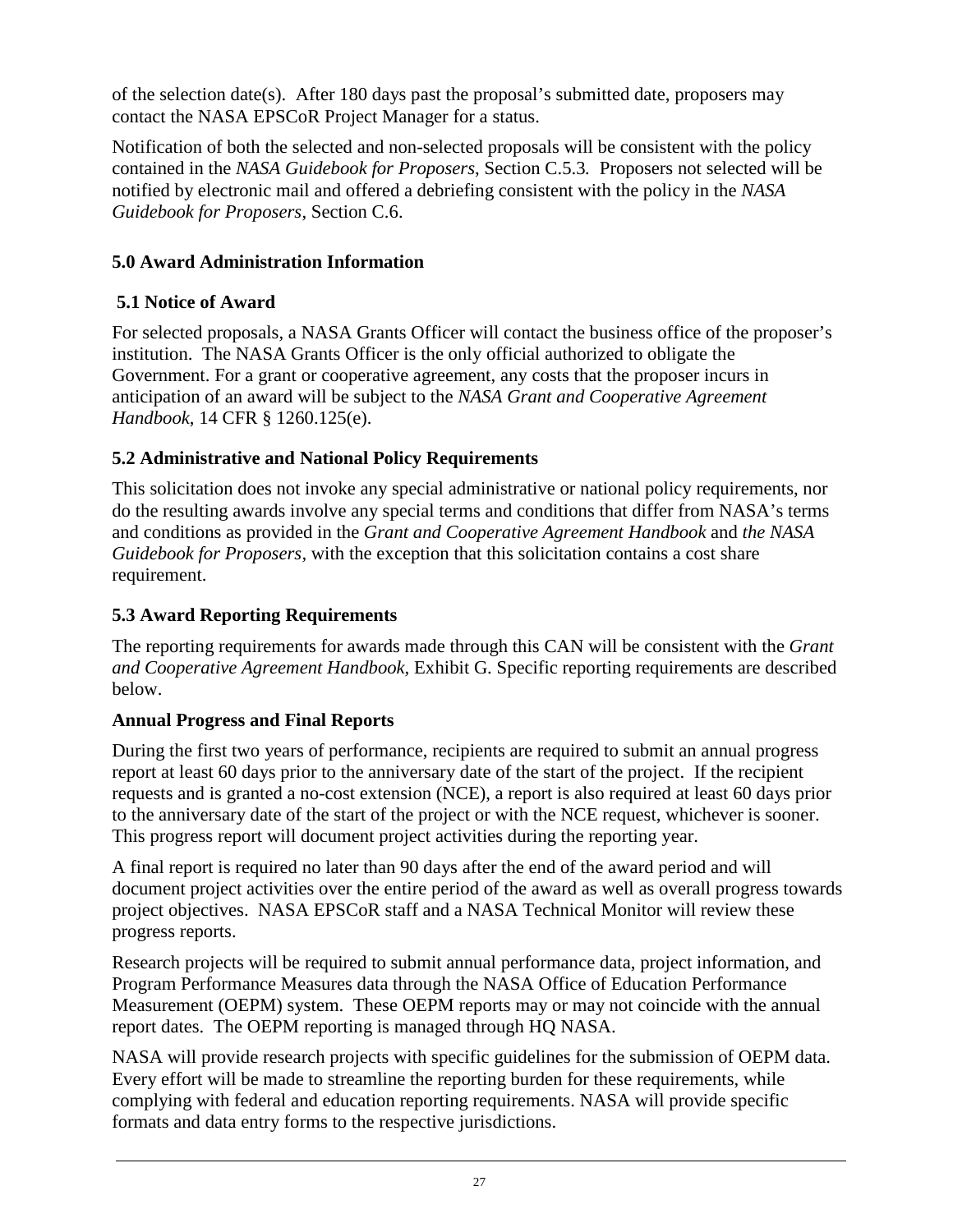Reference 14 CFR § 1260.22 Technical publications and reports

(b) Reports shall be in the English language, informal in nature, and ordinarily not exceed three pages (not counting bibliographies, abstracts, and lists of other media).

**A. Cover Page** – The information below is required by the NSSC and the NASA EPSCoR Project Office:

- ⋅ Exact title of cooperative agreement as indicated on the original proposal and with the **NSSC**
- ⋅ Grant (Cooperative Agreement) Number
- ⋅ *Note: Check exact title, grant number and start & end dates at:* <https://www.nssc.nasa.gov/grantstatus>
- ⋅ Type of Report
	- Annual Progress Report, indicate YR1, YR2, YR3 NCE, etc.
		- Due yearly no later than 60 days before grant start date anniversary
		- **PDF** emailed to [Agency-EPSCoR@mail.nasa.gov](mailto:Agency-EPSCoR@mail.nasa.gov) and [NSSC-Grant-](mailto:NSSC-Grant-Report@mail.nasa.gov)[Report@mail.nasa.gov](mailto:NSSC-Grant-Report@mail.nasa.gov)
	- Final Performance Report (*a.k.a. NSSC's Summary of Research*)
		- Due no later than 90 days after grant end date
		- **PDF** emailed to [Agency-EPSCoR@mail.nasa.gov](mailto:Agency-EPSCoR@mail.nasa.gov) and [NSSC-](mailto:NSSC-CloseOut@mail.nasa.gov)[CloseOut@mail.nasa.gov](mailto:NSSC-CloseOut@mail.nasa.gov)
		- When submitting a Final Performance Report *only* the NSSC will require the completion of form "Summary of Research Cover Page Template.pdf" listing new technology and federally owned property. A complete list of all required forms as requested by the NSSC is at: [https://searchpub.nssc.nasa.gov/servlet/sm.web.Fetch/NSSC\\_G\\_CA\\_Require](https://searchpub.nssc.nasa.gov/servlet/sm.web.Fetch/NSSC_G_CA_Required_Closeout_Reports.pdf?rhid=1000&did=1668119&type=released) [d\\_Closeout\\_Reports.pdf?rhid=1000&did=1668119&type=released](https://searchpub.nssc.nasa.gov/servlet/sm.web.Fetch/NSSC_G_CA_Required_Closeout_Reports.pdf?rhid=1000&did=1668119&type=released)
		- When submitting final reports, remember to also go to <https://invention.nasa.gov/index.php>and report any new technology
- 2. Period Covered by Report
	- First annual progress report first 10 months
	- Following annual progress reports previous 12 months only
	- Final progress report full duration of the grant
- 3. Date of Report
- 4. PI name & contact information
- 5. ScI name & contact information
- 6. Grant Institution
- **B. Narrative Summary** An excellent report narrative summarizes evidence of achievement measured against the proposed goals and objectives. Achievements, showing no gaps, incomplete or circumstantial documentation, are confirmed with back up attachments. It is a description of the progress of the program toward proposed objectives during the time period of the report only. It documents progress and highlights major impact accomplishments. *The narrative should contain text only and not exceed 3 pages.*
- **C. Attachments** Use as many pages as needed. Attachments should contain photos with captions (600 dpi, 5"x7"), official document scans, web links with summary paragraph, and scans of newspaper/journal articles, awards and agendas. The narrative should reference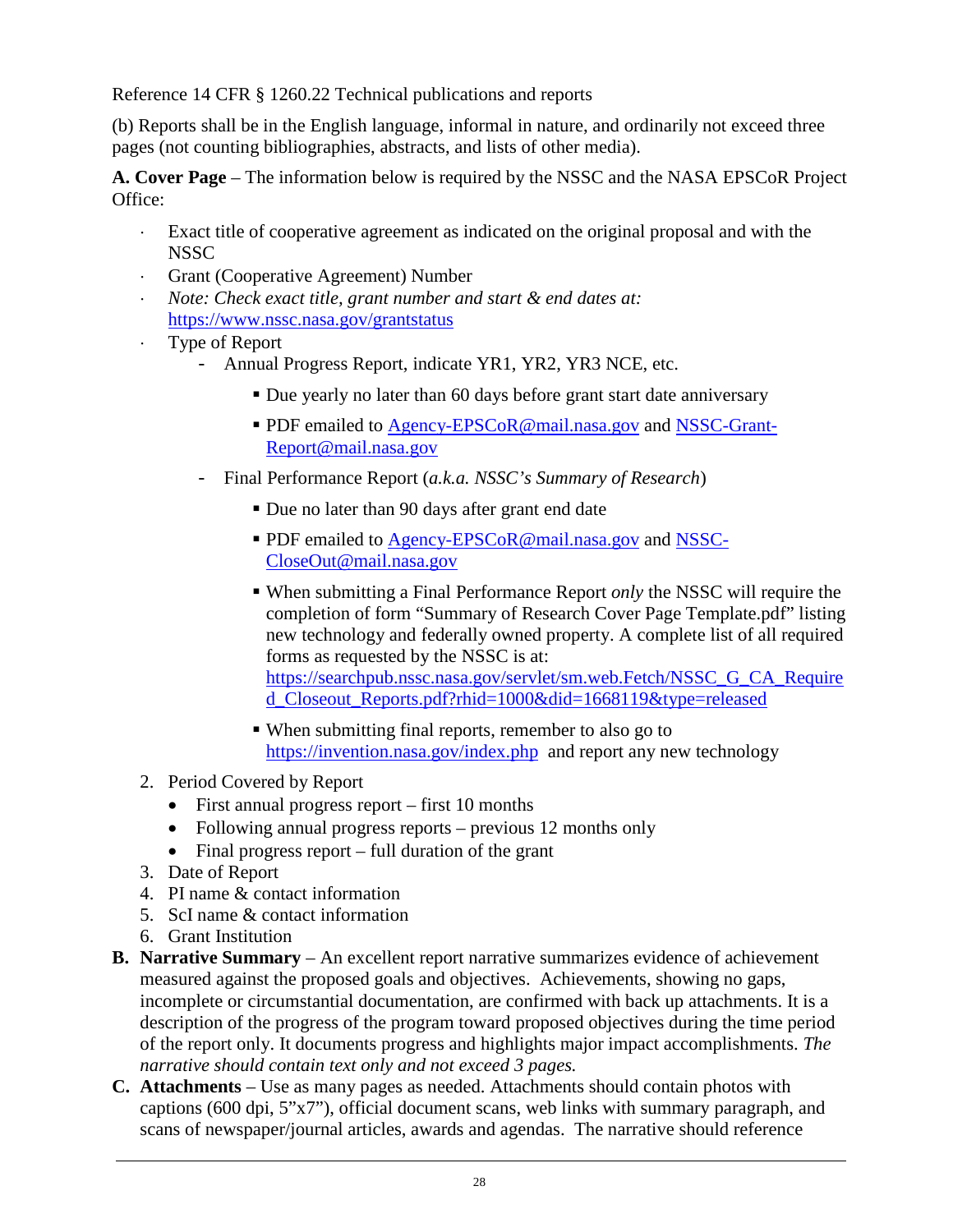attachments. Tables may be used. Supporting documentation will include, but not limited to:

- 1. Detail of research objectives and targets The targets stated in the proposal should be restated followed by a list of achievements, including names, titles, and institutions when applicable
- 2. Systemic change as evidenced by:
	- Improvements in jurisdiction research and development infrastructure
	- Increased financial commitment from the jurisdiction, industry, and participating institutions
	- Response of activities to NASA and jurisdiction priorities
	- Reordered jurisdiction and/or institutional priorities
- 3. Examples of successful technology transfer to the private sector listed with verifiable detail
- 4. Extent to which individual collaborations have evolved listed in terms of researchers, collaborating entities and benefit of the collaboration based on the research priorities of the jurisdiction. Only include agencies/institutions not identified below in faculty/research participants. Identify collaborations as:
	- NASA Center
	- Other federal agency
	- Jurisdiction agency
		- Other academic institution
		- Industry
		- Others Specify
- 5. Discussion of interaction between and cooperation with the jurisdiction's Space Grant Consortium
- 6. List with details of research success of individual investigators and project as a whole as measured by:
	- Peer reviewed publications and accreditations such as abstracts at professional meetings, book chapters, reports, manuscripts, and articles for NASA venues or in refereed journals, which have been accepted or published
	- Conference proceedings, talks, presentations at professional meetings- include topics and participation as panel member, keynote speeches, session chair, etc.
- 7. Patents applied for or patents pending, include:
	- Application Serial No:
	- Title:
	- Application Date:
	- Inventor(s) and institution(s):
	- Abstract: (100-150 words)
- 8. Patents awarded, include (scan of patent is acceptable):
	- Patent Number:
	- Title:
	- Application Date
	- Date Issued:
	- Inventor(s) and institution(s):
	- Abstract: (100-150 words)
- 9. Technical transfer activities and partner (for a final report, on the NSSC cover page reference "Attachment 9 Technical Transfer Activities" and page number for details)
- 10. List new (follow-on) grants by funding entity and value of grants awarded
- 11. Name and course number and Institution of new or revised courses that target STEM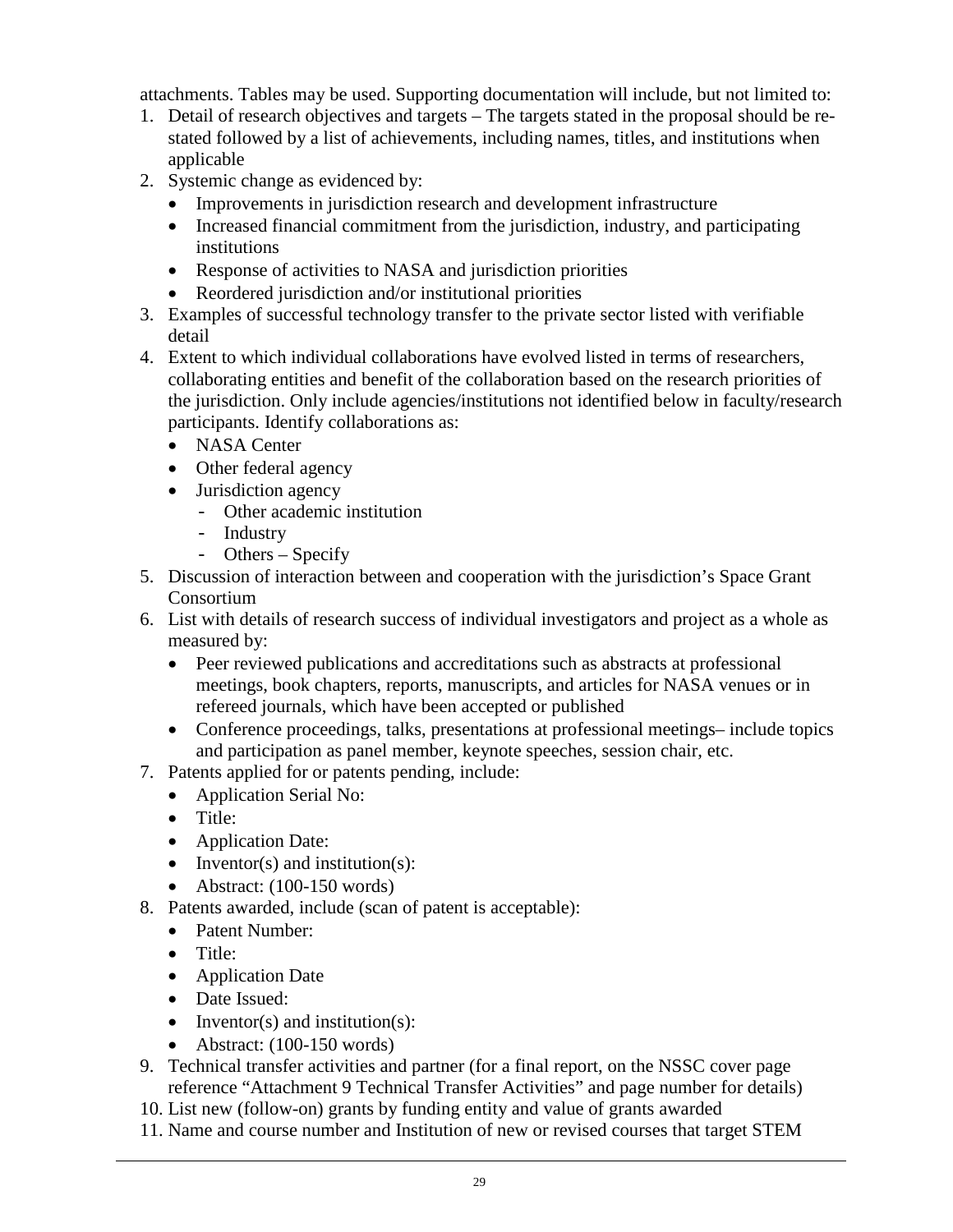Skills

- 12. Faculty/Research/Post Graduate participants listed by name and institution
- 13. List any faculty/student *recognition* awards, include verification information
- 14. Brief (200 word) Spin Off, success story or highlight, include a sentence long caption and photo (600 dpi, 5"x7") based on information above Project highlights suitable for presentation, i.e. newspaper articles, links to online articles, specific facility or student recognition, photos with topic line and one paragraph explanation.

An annual report should include a revised schedule and budget of project activities only if there are significant deviations from the original proposal.

Accomplishments toward project goals will be evaluated by reference to indicators such as, but not limited to, the metrics outlined above. NASA may approve no-cost extensions when requested by the recipient in accordance with the *NASA Grant and Cooperative Agreement Handbook*.

The NASA EPSCoR project office will review the annual and final reports for completeness. Failure to provide an annual project report and/or final report will delay or preclude the participation of the respective jurisdiction in other funding opportunities related to NASA EPSCoR.

## <span id="page-29-0"></span>**6.0 Updates and Submission Information**

## <span id="page-29-1"></span>**6.1 Announcement of Updates/Amendments to Solicitation**

Additional programmatic information for this CAN may develop before the proposal due date. If so, such information will be added as a formal amendment to this CAN as posted at its homepage on [http://nspires.nasaprs.com.](http://nspires.nasaprs.com/)

Any clarifications or questions and answers regarding this CAN will be posted at its homepage on [http://nspires.nasaprs.com.](http://nspires.nasaprs.com/)

## **It is the responsibility of the prospective proposer to regularly check this CAN's homepage for updates.**

## <span id="page-29-2"></span>**6.2 Electronic Submission of Proposal Information**

On-time electronic submission via NSPIRES [\(http://nspires.nasaprs.com\)](http://nspires.nasaprs.com/) or Grants.gov [\(http://www.grants.gov\)](http://www.grants.gov/) is required for every proposal. Note carefully the following requirements for submission of an electronic proposal, regardless of the intent to submit via NSPIRES or Grants.gov.

- Every organization that intends to submit a proposal to NASA in response to this CAN must be registered in NSPIRES. This applies both to proposals submitted via Grants.gov, as well as for proposals submitted via NSPIRES. Every organization that intends to submit a proposal through Grants.gov must also be registered in Grants.gov, as well as in NSPIRES. Registration for either proposal data system must be performed by an organization's electronic business point-of-contact (EBPOC) that holds a valid registration with the System for Award Management (SAM)<https://www.sam.gov/portal/public/SAM/>
- Each individual team member (e.g., PI, co-investigators, etc.), including all personnel named on the proposal's electronic cover page, must be individually registered in NSPIRES. This applies both to proposals submitted via Grants.gov, as well as for proposals submitted via NSPIRES.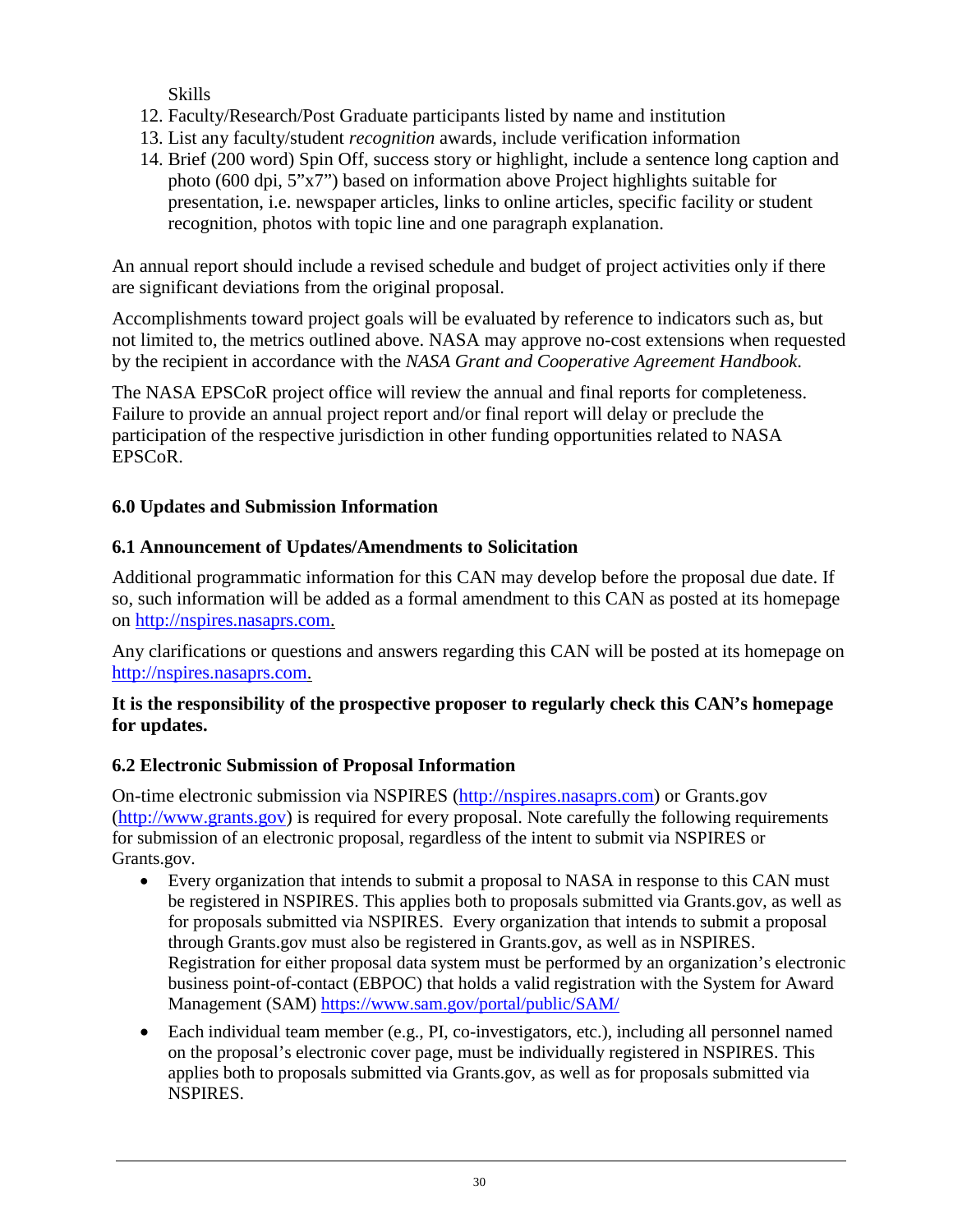While every effort is made to ensure the reliability and accessibility of the web site and to maintain a help center via e-mail and telephone, difficulty may arise at any point on the internet, including with the user's own equipment. Prospective proposers are urged to familiarize themselves with the NSPIRES site and to submit the required proposal materials well in advance of the proposal submission deadline. Difficulty in registering with or using a proposal submission system (either NSPIRES or Grants.gov) is not, in and of itself, a sufficient reason for NASA to consider a proposal that is submitted after the proposal due date (see Appendix E).

### **6.3 Proposal Submission Date and Time**

All proposals in response to this CAN must be submitted electronically via NSPIRES [\(http://nspires.nasaprs.com\)](http://nspires.nasaprs.com/) or Grants.gov [\(http://www.grants.gov/search/agency.do\)](http://www.grants.gov/search/agency.do). Hard copies of the proposal will not be accepted. Electronic proposals must be submitted in their entirety by 11:59 p.m., Eastern Time on the proposal due date of **March 19, 2015.**

Respondents without access to the Web or who experience difficulty using the NSPIRES proposal site [\(http://nspires.nasaprs.com\)](http://nspires.nasaprs.com/) may contact the Help Desk at [nspires-help@nasaprs.com](mailto:nspires-help@nasaprs.com) or call 202-479-9376 between 8:00 a.m. and 6:00 p.m. (EDT), Monday through Friday, except Federal holidays. Proposals that are late will be handled in accordance *with NASA's policy as given in the NASA Guidebook for Proposers, Appendix B, Section (g) (also* see Sections 3.2 and F.23). Proposals received after the due date may be returned without review. If a late proposal is returned, it is entirely at the proposer's discretion whether or not to resubmit it in response to a subsequent appropriate solicitation.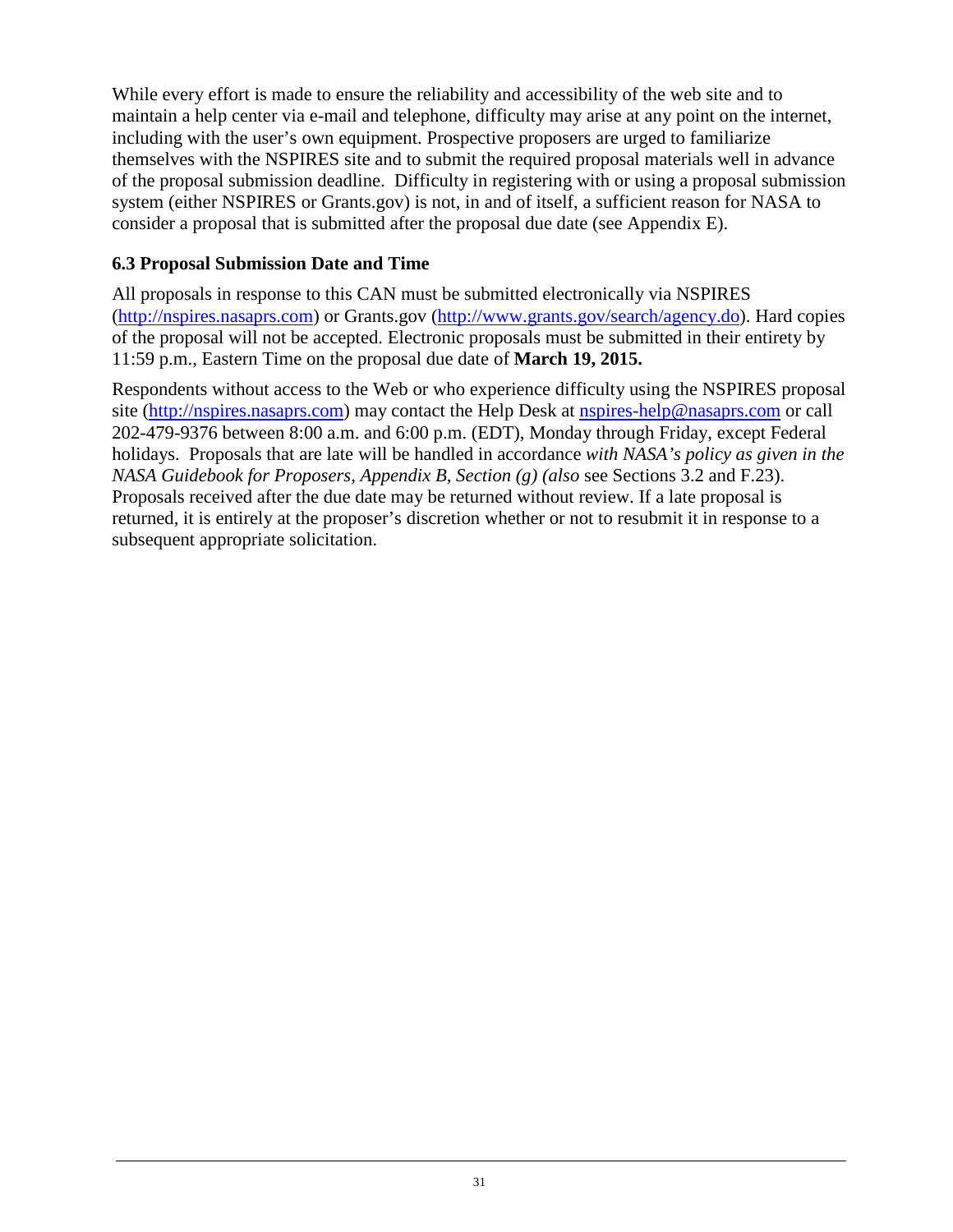## **7.0 Proposal Preparation**

Required elements of the proposal are described below and must be submitted as one or more PDF documents that are uploaded for proposal submission. Please refer to Appendix E of this announcement for NSPIRES instructions on proposal submission procedures. Section 2.2 of the *NASA Guidebook for Proposers* provides guidelines for style formats and Section 2.3 provides guidelines for proposal content.

| <b>REQUIRED CONSTITUENT PARTS OF A</b><br><b>PROPOSAL</b>                                                          | PAGE LIMIT                                                           |
|--------------------------------------------------------------------------------------------------------------------|----------------------------------------------------------------------|
| (in order of assembly)                                                                                             |                                                                      |
| Proposal Cover Page                                                                                                | No page limit when generated by electronic                           |
| Proposal Summary (abstract)                                                                                        | proposal system 4,000 characters, included in<br>Proposal Cover Page |
| <b>Table of Contents</b>                                                                                           |                                                                      |
| Scientific/Technical/Management Section                                                                            | $15*$                                                                |
| <b>References and Citations</b>                                                                                    | As needed                                                            |
| Biographical Sketches for:                                                                                         |                                                                      |
| the Principal Investigator(s)                                                                                      | $2$ (per PI)                                                         |
| each Co-Investigator                                                                                               |                                                                      |
| <b>Current and Pending Support</b>                                                                                 | As needed                                                            |
| Statements of Commitment and Letters of Support                                                                    | As needed                                                            |
| <b>Budget Justification: Narrative and Details</b>                                                                 |                                                                      |
| (including Proposing Organization Budget, itemized lists detailing expenses within major budget categories, and    |                                                                      |
| detailed subcontract/subaward budgets)                                                                             |                                                                      |
| <b>Budget Narrative</b>                                                                                            | As needed                                                            |
| (including Summary of Proposal Personnel                                                                           |                                                                      |
| and Work Effort and Facilities and Equipment)                                                                      | 2                                                                    |
| <b>Budget Details</b>                                                                                              | As needed                                                            |
| Special Notifications and/or Certifications                                                                        | As needed                                                            |
| * includes all illustrations, tables, and figures, where each "n-page" fold-out counts as n-pages and each side of |                                                                      |

*a sheet containing text or an illustration counts as a page. Note: This page limit may be superseded by instructions in the NRA.*

#### <span id="page-31-0"></span>**8.0 Proposal Evaluation Criteria and Selection Process**

Successful research proposals are likely to be those that provide sound contributions to both immediate and long-term scientific and technical needs of NASA as explicitly expressed in current NASA documents and communications, as well as contribute to the overall research infrastructure, science and technology capabilities, higher education, and economic development of the jurisdiction. Successful proposals will also include pragmatic plans for generation of sustained non-EPSCoR support.

Jurisdictions responding to this CAN may submit one proposal per paragraph 1.3 above. Proposals will be evaluated based on the following criteria: Intrinsic Merit, NASA Alignment and Partnerships, Management and Evaluation, and Budget Justification: Narrative and Details. The bulleted lists after each criterion below should not be construed as any indication of priority or relative weighting. The bullets are provided for clarity and facilitation of proposal development. **Note**: *The proposal must contain a section entitled "Relevance to NASA" and a section entitled "Relevance to Jurisdiction." Proposers should provide specific information on how they determined the relevance of the proposed effort to NASA. The relevance to NASA and the jurisdiction must be balanced.*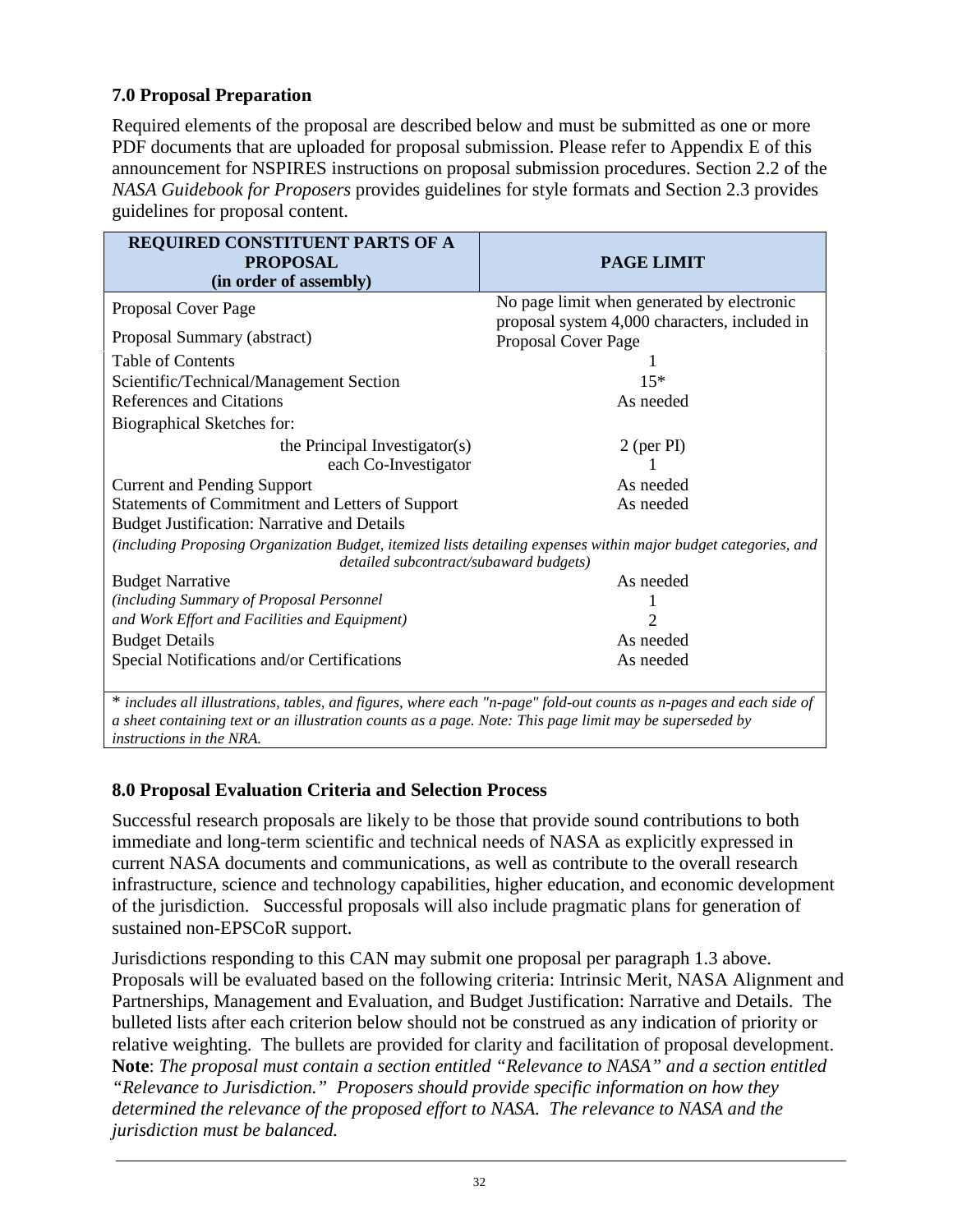## <span id="page-32-0"></span>**8.1 Intrinsic Merit (35% of score)**

- **Proposed Research.** Proposals should provide a detailed narrative of the proposed research activity, including the scientific and/or technical merit of the proposed research, unique and innovative methods, approaches, concepts, or advanced technologies, and the potential impact of the proposed research on its field.
- **Existing Research** Proposals should provide baseline information about current research activities within the jurisdiction in the proposed research area, including projects currently funded under NASA EPSCoR. If relevant, the narrative should include a brief history of NASA EPSCoR Research projects in the jurisdiction and should include a discussion of how these previous NASA EPSCoR research projects or RID activities have helped prepare the institution and jurisdiction for and contributed to the proposed research activities. If the proposed research represents a new direction for the jurisdiction, the ability of the technical team to carry out the research should be explained. Other relevant research and technology development programs within the jurisdiction should be included.

#### <span id="page-32-1"></span>**8.2 NASA Alignment and Partnerships (35% of score)**

Only NASA personnel will evaluate section 8.2.1:

#### **8.2.1 Relevance to, Partnerships with, and Interactions with NASA.**

- Proposals should discuss the value of the proposed research to NASA's research priorities.
- Proposals should describe the use of NASA content, people, or facilities in the execution of the research activities. They should describe current and/or previous interactions, partnerships, and meetings with NASA researchers, engineers, and scientists in the area of the proposed research, and discuss how future partnerships between the institution's researchers and personnel at the Mission Directorates and/or Centers will be fostered. The name(s) and title(s) of NASA researchers with whom the proposers will partner should be included.
- The utilization of NASA venues to publish accomplishments should be also considered. Proposals should describe the use of NASA content, people, or facilities in the execution of the research activities. The name(s) and title(s) of NASA researchers with whom the proposers will partner should be included. The utilization of NASA venues to publish accomplishments should be also considered.

#### **8.2.2 Relevance to, Partnerships with, and Interactions with the Jurisdiction.**

- Proposals should discuss the value of the proposed research to the jurisdiction's research priorities.
- Proposals should articulate clearly how the proposed research activities build capacity in the jurisdiction. In particular, proposers should explain how the current proposed research fits into the strategic plan for NASA EPSCoR-related research in the jurisdiction.
- Proposals should delineate mechanisms for building partnerships with universities, industry, and/or other government agencies to enhance the ability of the jurisdiction to achieve its objectives, to obtain and leverage sources of additional funding, and/or to obtain essential services not otherwise available.

**8.2.3 Sustainability.** Proposals should state how they plan to develop research competitiveness both in the jurisdiction and nationally.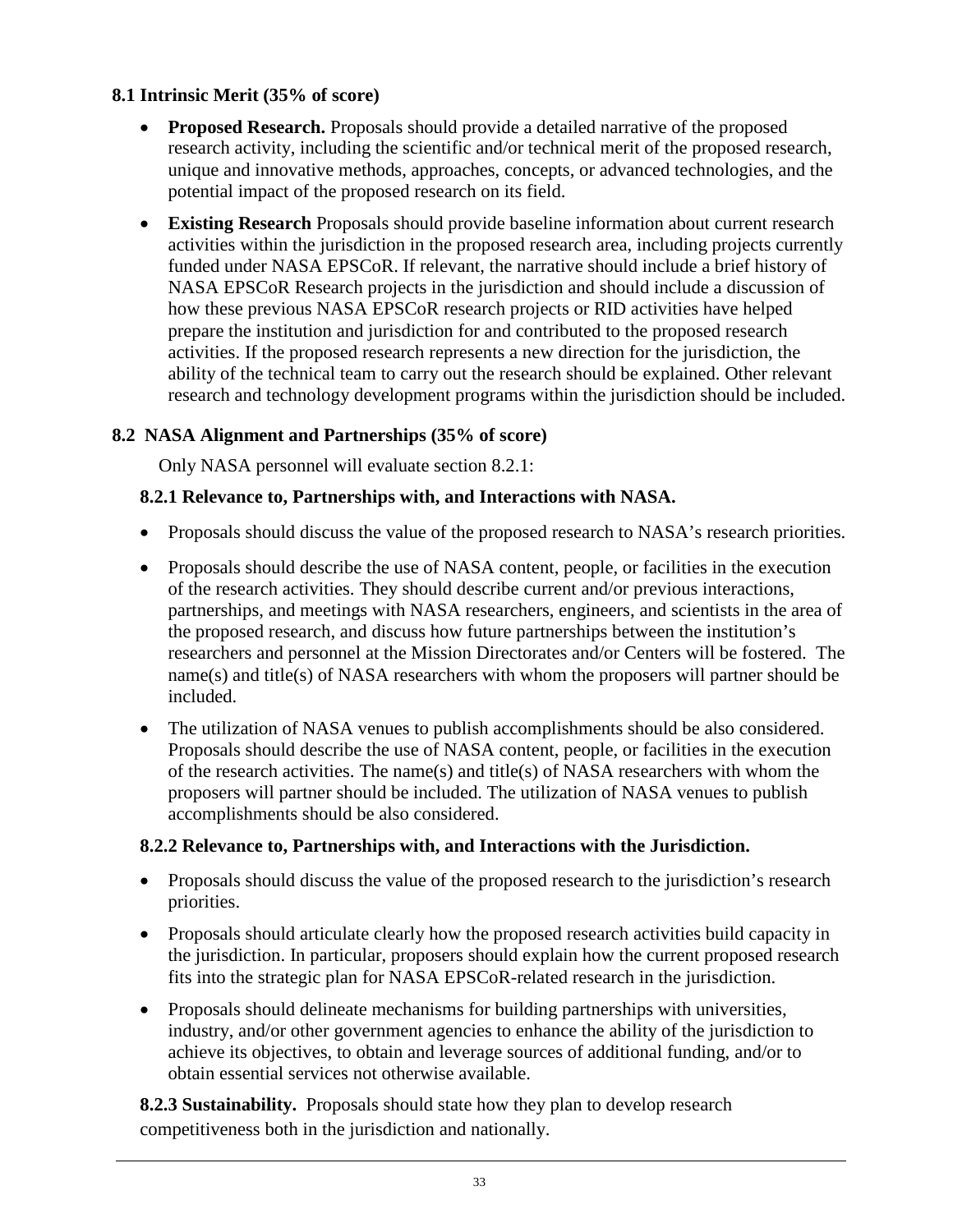#### <span id="page-33-0"></span>**8.3 Management and Evaluation (15% of score)**

This section should describe the management structure for the proposed research, and coordination with the jurisdiction's NASA EPSCoR project management. The following elements should be included:

- **Results of Prior NASA EPSCoR Research Support:** If the current EPSCoR Director has administered NASA EPSCoR research awards (excluding Research Infrastructure Development (RID)) that were completed in the past five years, he or she must demonstrate accomplishments commensurate with the managerial and administrative expectations of the award. The EPSCoR Director will not be assessed on his/her expertise in the specific proposed research area (the Science-PI is tasked with managing the scientific/technical development progress). The following information must be provided: the NASA EPSCoR award number(s), amount(s) the title of the projects(s); and period(s) of support; primary outcomes resulting from the NASA EPSCoR award, including a summary discussion of accomplishments compared to the proposed outcomes from the original proposal; coordination with the research and technical development priorities of NASA, and contribution(s) to the overall research capacity of the jurisdiction.
- **Personnel:** A list of the personnel participating in this research program, including Principal Investigator and all Co-Investigators, Research Associates, Post-Doctoral Fellows, Students (projected numbers of both graduate and undergraduates), and other research participants should be included. The credentials of the researchers are important; however EPSCoR includes the concept of encouraging and helping new researchers.
- **Research Project Management:** A description of the management structure of the proposed research project, and the extent to which the project's management and research team will lead to a well-coordinated, efficiently-managed, and productive effort should be included.
- **Multi-Jurisdiction Projects:** If the proposed research is collaboration between more than one NASA EPSCoR jurisdiction, one jurisdiction must be identified as the lead while additional partners should be identified as sub-awardees. The proposal should detail the inter-jurisdiction management structure of the proposed research project, including a list of the participating jurisdictions, and the participating universities and agencies within each jurisdiction. Multi-jurisdictional proposals may not exceed the \$750,000 limit.
- **Project Evaluation:** Proposals should document the intended outcomes and offer metrics to demonstrate progress toward and achievements of these outcomes. They should discuss metrics to be used for tracking and evaluating project progress. Milestones and timetables for achievement of specific objectives during the award period should be presented. The proposal should describe an appropriate evaluation plan/process to document outcomes and demonstrate progress toward achieving objectives of proposed project elements. Evaluation methodology should be based upon reputable models and techniques appropriate to the content and scale of the project. Projects should implement improvements throughout the entire period of performance based on ongoing evaluation evidence.

Of particular interest to the NASA Office of Education is a reliable method for longitudinal tracking of student progress. If the proposal includes a plan for student support, the proposal should provide for gathering student performance data. Projects will be required to utilize the NASA Office of Education Performance Management (OEPM) system for longitudinal tracking of any student participants.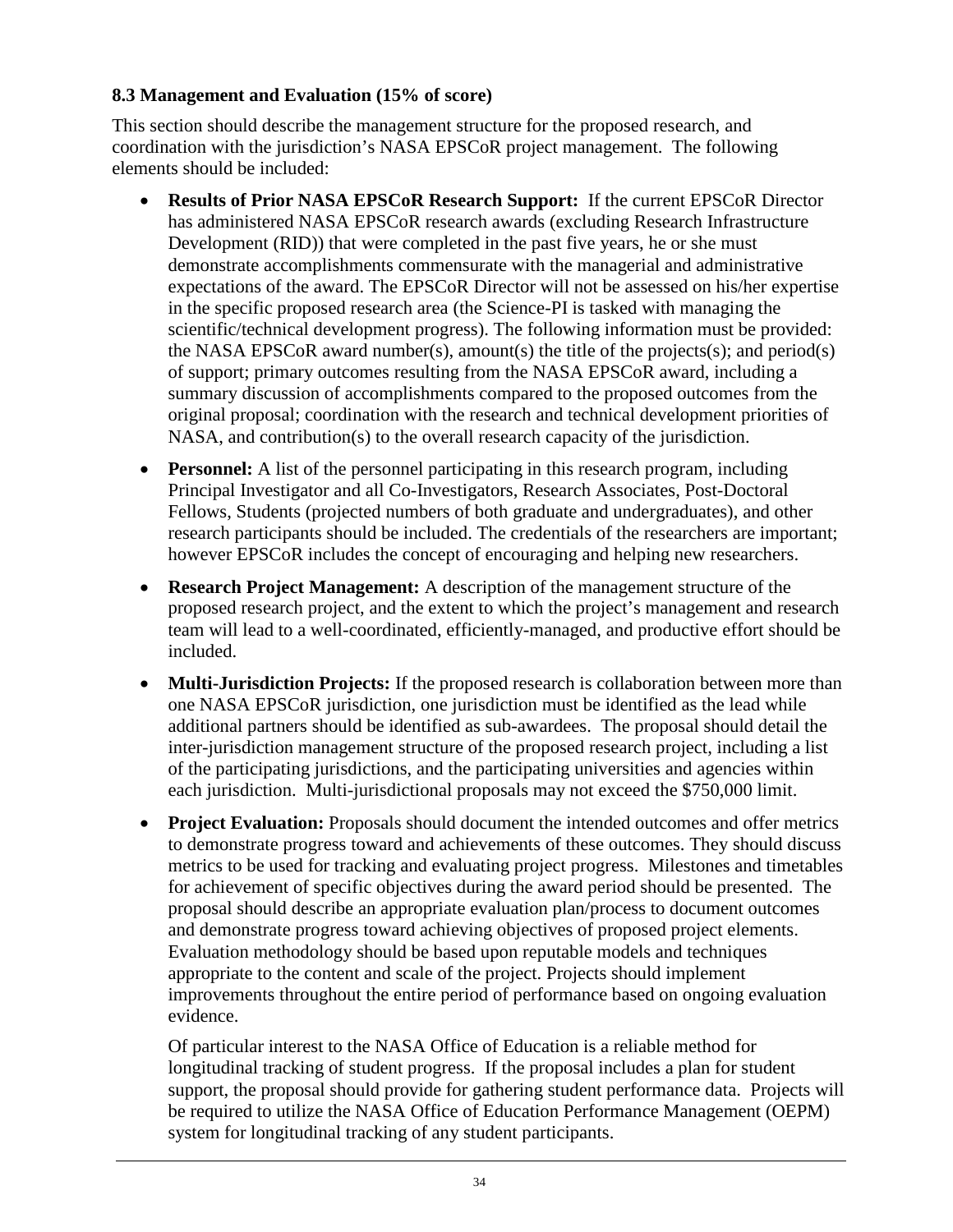- **Tracking of Program Progress:** To the extent reasonable, proposals should discuss how the following will be assessed:
	- the progress and potential towards achieving self-sufficiency beyond the award period of the research capabilities developed under this grant; and
	- the potential for the proposed research area to continue to grow in importance in NASA-related fields in the future.
- **Continuity:** If applicable, proposals should describe the role of EPSCoR in connecting to their other NASA education or research projects. They should include methods for effecting the transition of participants to succeeding levels of involvement or facilitating career opportunities. This principle also refers to continuity in research capability. The proposal may contain project efforts directed particularly at involving young researchers in new fields of research that have promise to provide NASA with long-term quality research and development.

#### <span id="page-34-0"></span>**8.4 Budget Justification: Narrative and Details (15%)**

A detailed budget, including NASA and cost-share funds, is required for the three years of performance. Preparation guidelines for the budget can be found in the *NASA Guidebook for Proposers*, Section 2.3.10 which includes a suggested format to use in preparing the proposed budget. All sources of cost-sharing shall be described and documented. The budget will be evaluated based upon the clarity and reasonableness of the funding request. A budget narrative should be included that discusses other budgetary issues such as the extent and level of jurisdiction, industrial, and institutional commitment and financial support, including resources (staff, facilities, laboratories, indirect support, waiver of indirect costs, etc.).

The proposed budget should be adequate, appropriate, reasonable, and realistic, and demonstrate the effective use of funds in alignment with the proposed project. This section should include detailed budgets for each of the three years of the funding and a summary budget for all three years. The proposed budget should reflect clear alignment with the content and text of the proposal. The budget should contain sufficient cost detail and supporting information to facilitate evaluation.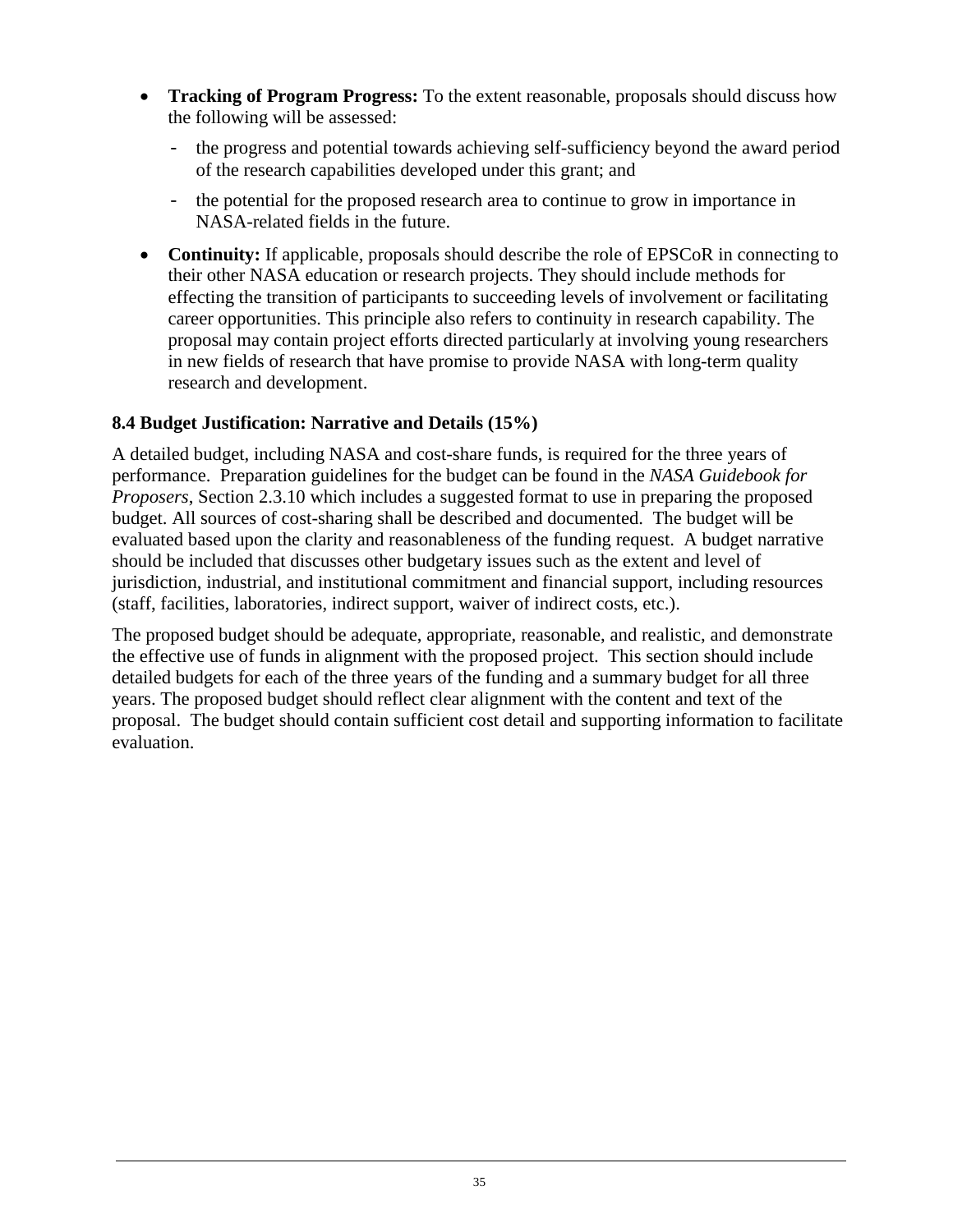### <span id="page-35-0"></span>**Appendix A: NASA Missions**

NASA's Mission *to pioneer the future in space exploration, scientific discovery, and aeronautics research,* draws support from four Mission Directorates, each with a specific responsibility.

**A.1 Aeronautics Research Mission Directorate (ARMD)** works to solve the challenges that still exist in our nation's air transportation system: air traffic congestion, safety and environmental impacts. Solutions to these problems require innovative technical concepts, and dedicated research and development. NASA's ARMD pursues the development of new flight operation concepts, and new tools and technologies that can transition smoothly to industry to become products.

Through green aviation, NASA is helping create safer, greener and more effective travel for everyone. Our green aviation goals are to enable fuel-efficient flight planning, and reduce aircraft fuel consumption, emissions and noise. NASA aeronautics' four research programs conduct fundamental, cutting-edge research into new aircraft technologies, as well as systems-level research into the integration of new operations concepts and technologies into the Next Generation Air Transportation System (NextGen). A fifth program manages a portfolio of wind tunnels and other testing facilities (icing, propulsion), flight research and support aircraft, and the evolution of test technologies at NASA centers around the country. Additional information on the Aeronautics Research Mission Directorate (ARMD) can be found at: **(**[http://www.aeronautics.nasa.gov](http://www.aeronautics.nasa.gov/)**)**

**A.2 Human Exploration & Operations Mission Directorate (HEOMD)** provides the Agency with leadership and management of NASA space operations related to human exploration in and beyond low-Earth orbit. HEO also oversees low-level requirements development, policy, and programmatic oversight. The International Space Station, currently orbiting the Earth with a crew of six, represents the NASA exploration activities in low-Earth orbit. Exploration activities beyond low Earth orbit include the management of Commercial Space Transportation, Exploration Systems Development, Human Space Flight Capabilities, Advanced Exploration Systems, and Space Life Sciences Research & Applications. The directorate is similarly responsible for Agency leadership and management of NASA space operations related to Launch Services, Space Transportation, and Space Communications in support of both human and robotic exploration programs. Additional information on the Human Exploration & Operations Mission Directorate (HEOMD) can be found at: [\(http://www.nasa.gov/directorates/heo/home/index.html\)](http://www.nasa.gov/directorates/heo/home/index.html)

**A.3 Science Mission Directorate (SMD)** leads the Agency in four areas of research: Earth Science, Heliophysics, Planetary Science, and Astrophysics. SMD, using the vantage point of space to achieve with the science community and our partners a deep scientific understanding of our planet, other planets and solar system bodies, the interplanetary environment, the Sun and its effects on the solar system, and the universe beyond. In so doing, we lay the intellectual foundation for the robotic and human expeditions of the future while meeting today's needs for scientific information to address national concerns, such as climate change and space weather. At every step we share the journey of scientific exploration with the public and partner with others to substantially improve science, technology, engineering and mathematics (STEM) education nationwide. Additional information on the Science Mission Directorate (SMD) can be found at: [\(http://nasascience.nasa.gov\)](http://nasascience.nasa.gov/)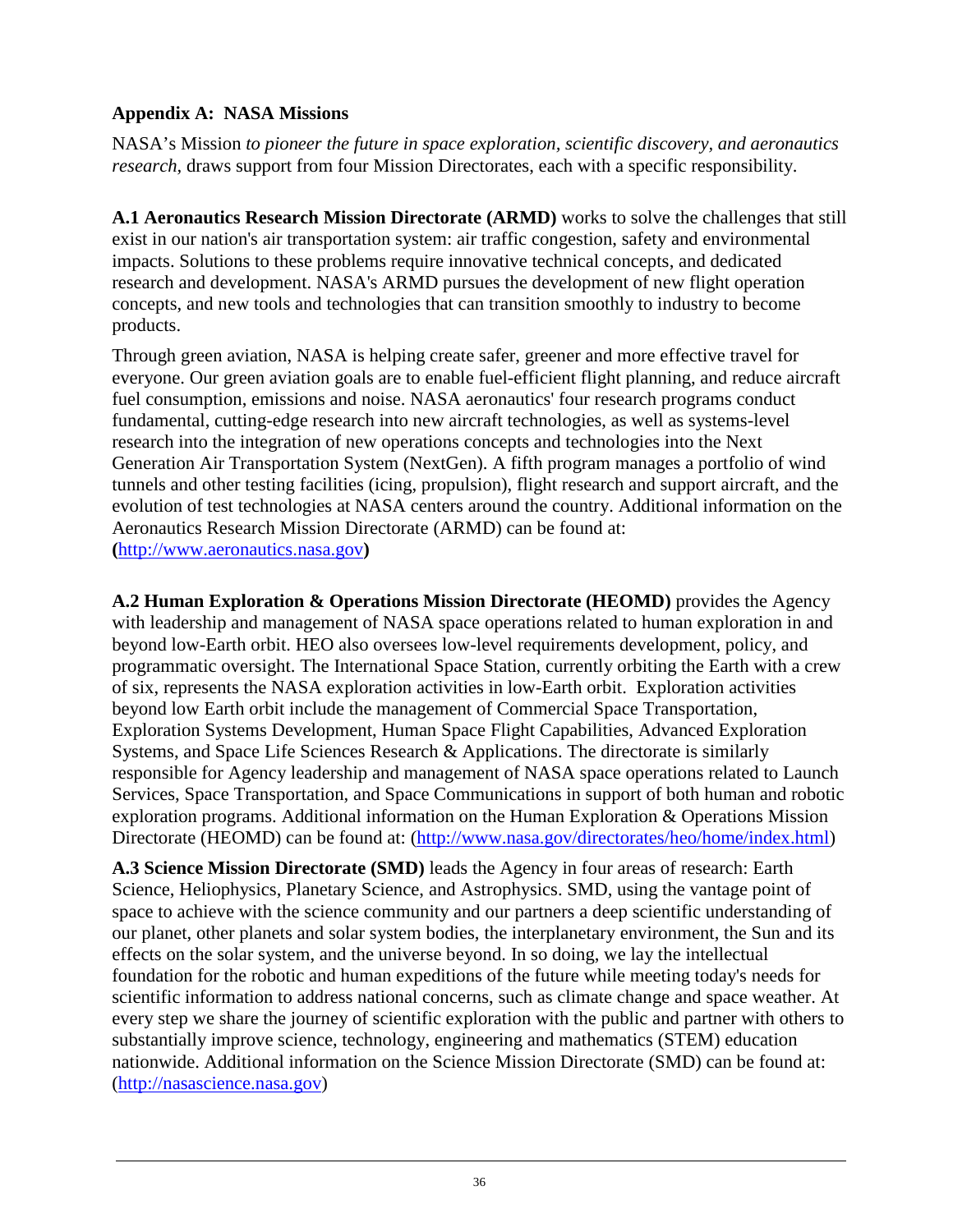**A.4 The Space Technology Mission Directorate (STMD)** is responsible for developing the crosscutting, pioneering, new technologies and capabilities needed by the agency to achieve its current and future missions.

STMD rapidly develops, demonstrates, and infuses revolutionary, high-payoff technologies through transparent, collaborative partnerships, expanding the boundaries of the aerospace enterprise. STMD employs a merit-based competition model with a portfolio approach, spanning a range of discipline areas and technology readiness levels. By investing in bold, broadly applicable, disruptive technology that industry cannot tackle today, STMD seeks to mature the technology required for NASA's future missions in science and exploration while proving the capabilities and lowering the cost for other government agencies and commercial space activities. Research and technology development takes place within NASA Centers, in academia and industry, and leverages partnerships with other government agencies and international partners. STMD engages and inspires thousands of technologists and innovators creating a community of our best and brightest working on the nation's toughest challenges. By pushing the boundaries of technology and innovation, STMD allows NASA and our nation to remain at the cutting edge. Additional information on the Space Technology Mission Directorate (STMD) can be found at: [\(http://www.nasa.gov/directorates/spacetech/about\\_us/index.html\)](http://www.nasa.gov/directorates/spacetech/about_us/index.html)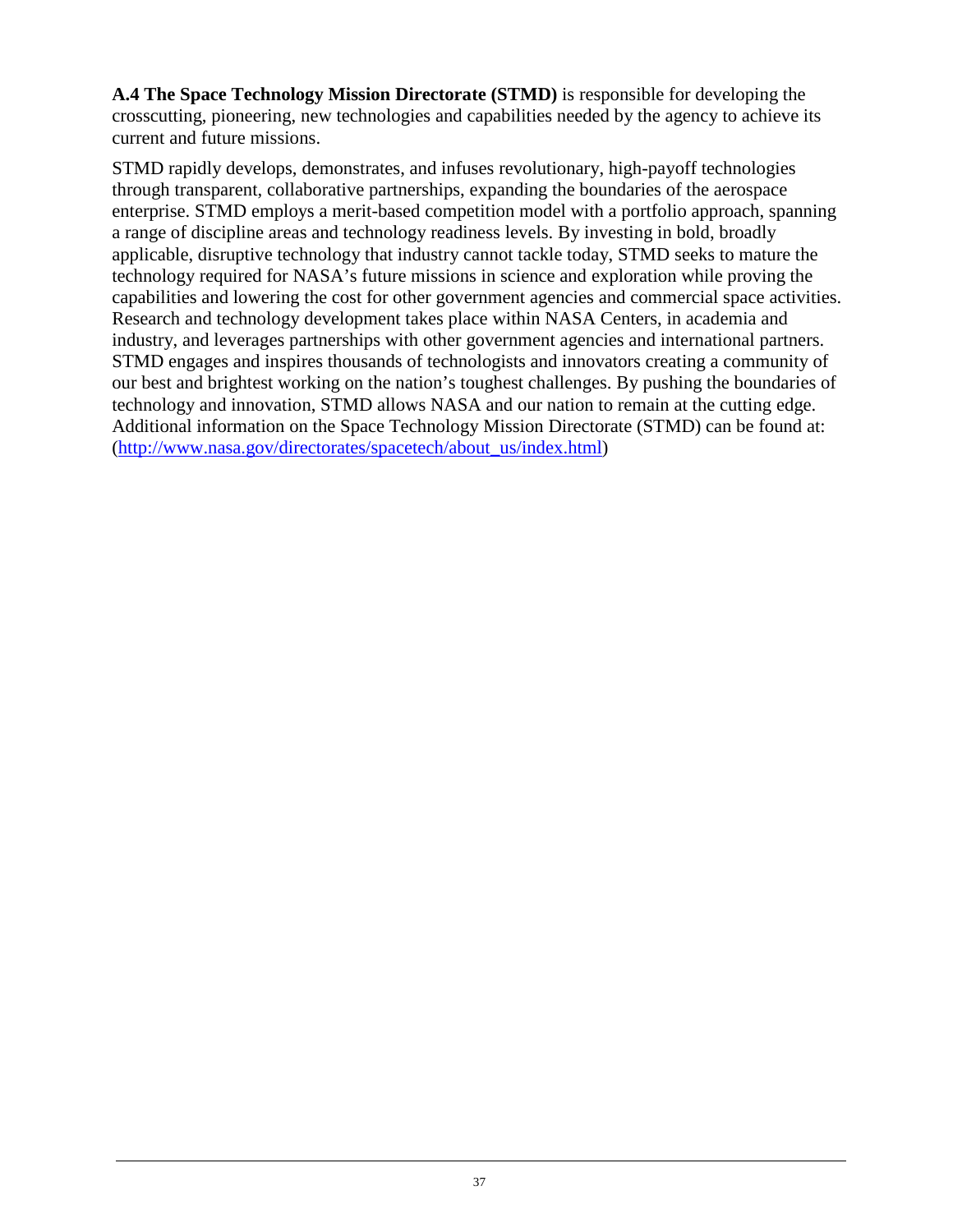## <span id="page-37-0"></span>**Appendix B: NASA Strategic Approach**

## **B.1 NASA Strategic Plan**

The NASA 2014 Strategic Plan includes the focus on the development of science, technology, engineering, and mathematics (STEM) disciplines along with the engagement of academic institutions and students in accomplishing the vision and mission of NASA. NASA contributes to national efforts for achieving excellence in STEM education through a comprehensive education portfolio implemented by the Office of Education, the Mission Directorates, and the NASA Centers. NASA will continue the Agency's tradition of investing in the Nation's education programs and supporting the country's educators who play a key role in preparing, inspiring, exciting, encouraging, and nurturing the young minds of today that will manage and lead the Nation's laboratories and research centers of tomorrow.

## NASA Mission:

Drive advances in science, technology, aeronautics, and space exploration to enhance knowledge, education, innovation, economic vitality, and stewardship of Earth.

## NASA Strategic Goals:

- 1. Expand the frontiers of knowledge, capability, and opportunity in space.
- 2. Advance understanding of Earth and develop technologies to improve the quality of life on our home planet.
- 3. Serve the American public and accomplish our Mission by effectively managing our people, technical capabilities, and infrastructure.

#### NASA Strategic Goals and Objectives relevant to education

Objective 1.2: *Conduct research on the International Space Station (ISS) to enable future space exploration, facilitate a commercial space economy, and advance the fundamental biological and physical sciences for the benefit of humanity*.

Objective 2.4: *Advance the Nation's STEM education and workforce pipeline by working collaboratively with other agencies to engage students, teachers, and faculty in NASA's missions and unique assets.*

Objective 3.1: *Attract and advance a highly skilled, competent, and diverse workforce, cultivate an innovative work environment, and provide the facilities, tools, and services needed to conduct NASA's missions.*

## **B.2 NASA Education Strategic Coordination Framework**

NASA will continue the Agency's tradition of investing in the nation's education programs and supporting the country's educators who play a key role in preparing, inspiring, exciting, encouraging, and nurturing the young minds of today who will be the workforce of tomorrow.

#### NASA will continue to pursue three major education goals:

- Strengthening NASA and the Nation's future workforce
- Attracting and retaining students in science, technology, engineering and mathematics, or STEM, disciplines
- Engaging Americans in NASA's mission. The plan encompasses all education efforts undertaken by NASA and guides the Agency's relationships with external education partners.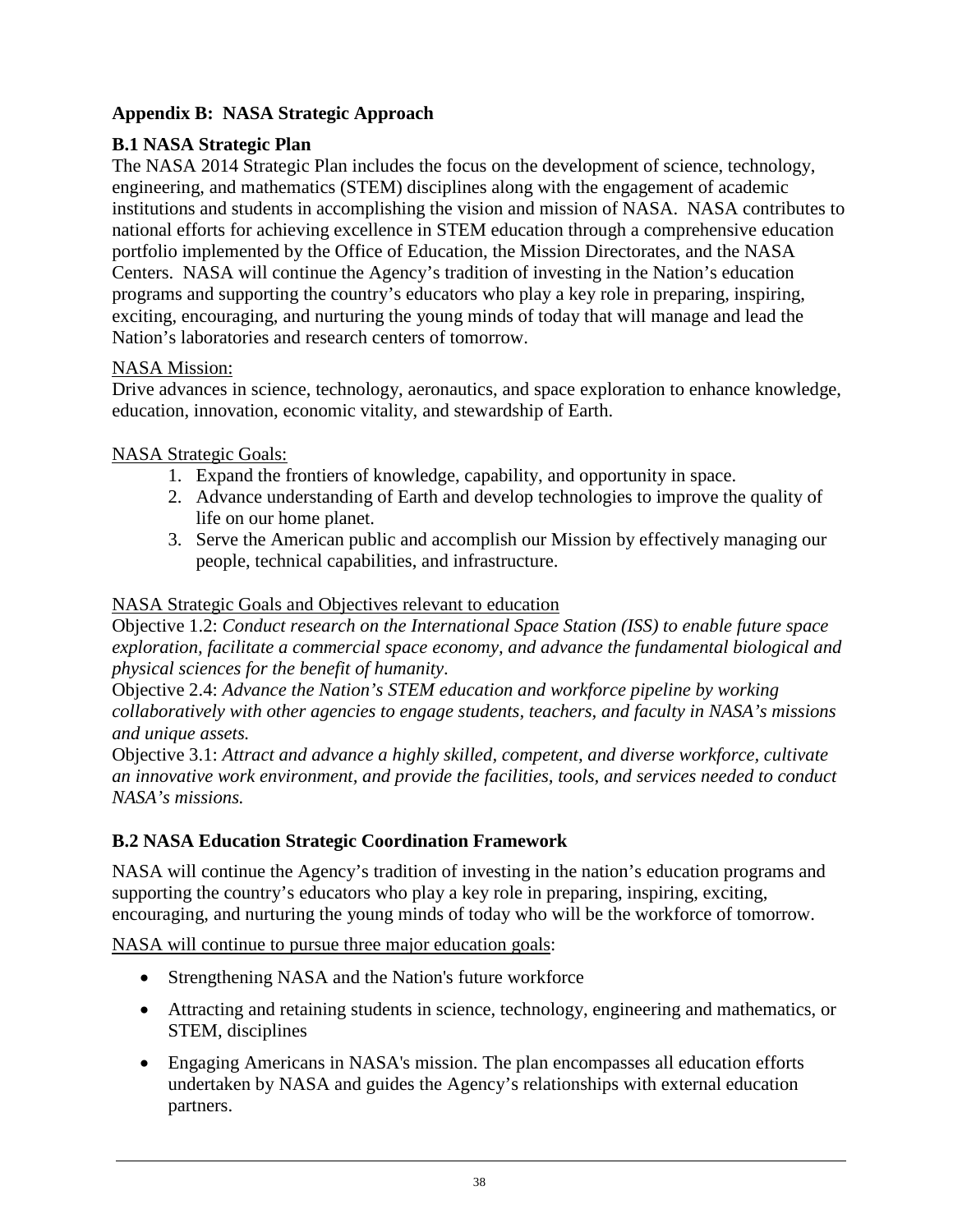## <span id="page-38-0"></span>**Appendix C: Definitions**

- Center The ten NASA Centers including the Jet Propulsion Laboratory (JPL). For purposes of collaboration in NASA EPSCoR, JPL is considered a NASA Center.
- Cooperative Agreement An agreement similar to a grant with the exception that NASA and the recipient are each expected to have substantial technical interaction for the performance of the project. Cooperative agreements are managed pursuant to the policies set forth in the *Grant and Cooperative Agreement Handbook.*
- Directorate One of NASA's Mission Directorates—Aeronautics Research (ARMD), Human Exploration & Operations (HEOMD), Space Technology (STMD), and Science (SMD).
- <u>Jurisdiction</u> States or commonwealths eligible to submit proposals in response to this CAN.
- NASA Research Contact The NASA Research Contact is the primary NASA point of contact during the proposal writing stage for the proposed research area. If the proposer has contacted and received permission from a NASA scientific or technical person, that individual may be listed in the proposal as the NASA Research Contact. Otherwise the NASA Research Contact is the University Affairs Officer at the Center, or the NASA Mission Directorate contact at NASA Headquarters. (See Appendix D.)
- Partnership A reciprocal and voluntary relationship between the project personnel and NASA, industry or other partners, to cooperatively achieve the goals of the proposed research.
- Principal Investigator (PI) For this EPSCoR CAN, the Principal Investigator is the jurisdiction's EPSCoR director. The Principal Investigator has an appropriate level of authority and is responsible for proper conduct of the research, including appropriate use of funds and administrative requirements such as the submission of the scientific progress reports to the Agency. The PI is the administrator for the proposal.
	- Co-Investigator  $(Co-I)$  A Co-I is a member of the proposal's investigation team who is a critical "partner" for the conduct of the investigation through the contribution of unique expertise and/or capabilities.
	- Science-PI For this CAN, one Co-I should be designated as the Science-PI for those cases where the person leading the scientific direction of the proposed work is not the PI. The formally stated PI will still be held responsible for the overall direction of the effort and use of funds.
	- Co-I/Institutional-PI A Co-I at an organization other than that of the PI institution who is making a major contribution to the proposal and serves as the point of contact at the Co-I's institution, may also be designated as the Co-I/Institutional-PI. For this CAN, the Science-PI may also serve as a Co-I/Institutional-PI. In these cases, the individual should be identified as the Science-PI in the proposal cover page.
- Research area One of the areas of research interest for the NASA Mission Directorate(s).
- Research Group A group of researchers that undertakes one of the specific research areas proposed.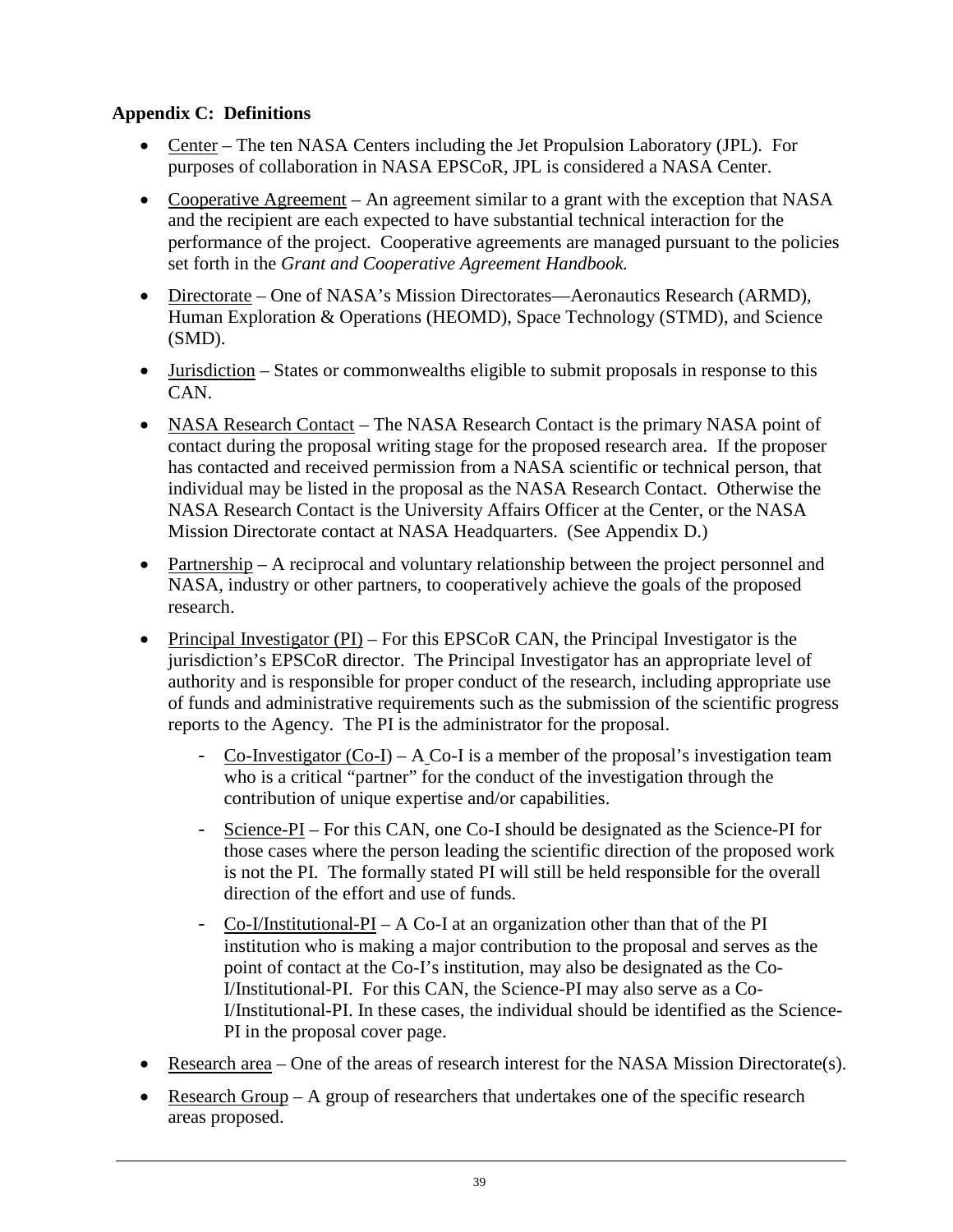- Research Student A student (undergraduate, graduate, or postdoctoral) who receives a research appointment in direct support of the NASA EPSCoR research in the research proposals.
- Technical Monitor A NASA scientific or technical person designated by the NASA EPSCoR office to monitor the research project.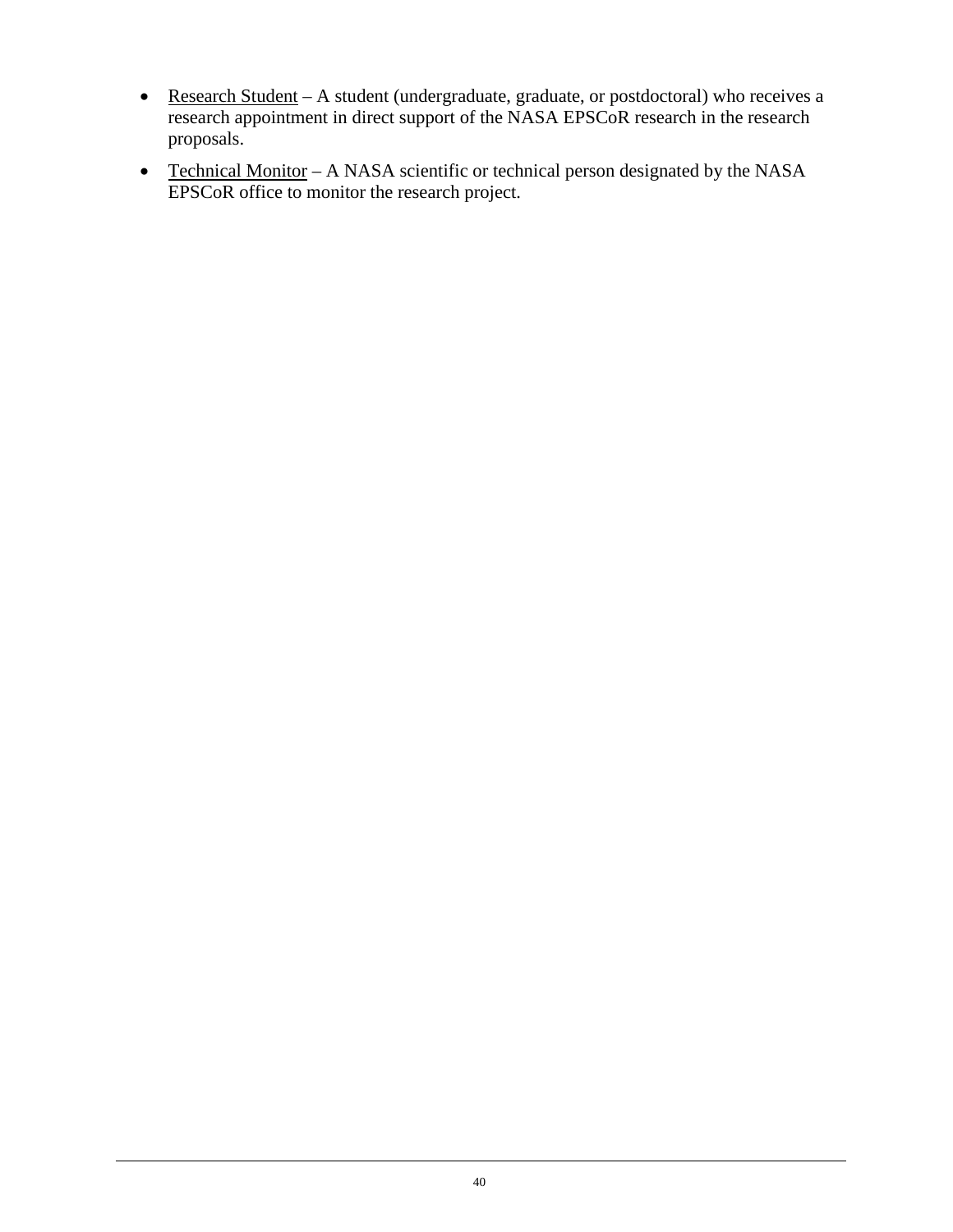#### <span id="page-40-0"></span>**Appendix D: NASA Points of Contact**

**D.1** Additional information regarding NASA EPSCoR can be obtained from the following:

Jeppie R. Compton Project Manager, NASA EPSCoR Office of Education NASA Kennedy Space Center HQ EX-E Kennedy Space Center, FL 32899-0001 Phone: (321) 867-6988 E-mail: Jeppie.R.Compton@nasa.gov

#### **D.2** NASA Research Contacts

Technical and scientific questions about research opportunities in this announcement may be directed to the appropriate contact below. Discussions of research with appropriate NASA Center or JPL personnel are strongly encouraged.

#### Aeronautics Research Mission Directorate *Tony Springer* Lead, Communications and Education NASA Headquarters Phone: (202) 358-0848 [Tony.Springer@nasa.gov](mailto:Tony.Springer@nasa.gov) Science Mission Directorate *Stephanie Stockman* Education/Public Outreach Lead NASA Headquarters Phone: (202) 358-0039 [Stephanie.A.Stockman@nasa.gov](mailto:Stephanie.A.Stockman@nasa.gov) Human Exploration & Operations Mission Directorate *Bradley Carpenter* Space Life and Physical Sciences Research and Applications Division NASA Headquarters Phone: (202) 358-0826 [BCarpenter@nasa.gov](mailto:BCarpenter@nasa.gov) Space Technology Mission Directorate *Joseph Grant* Education Lead NASA Headquarters Phone: (202) 358-0070 [Joseph.Grant@nasa.gov](mailto:Joseph.Grant@nasa.gov)

#### **D. 3 NASA Mission Directorate Liaisons**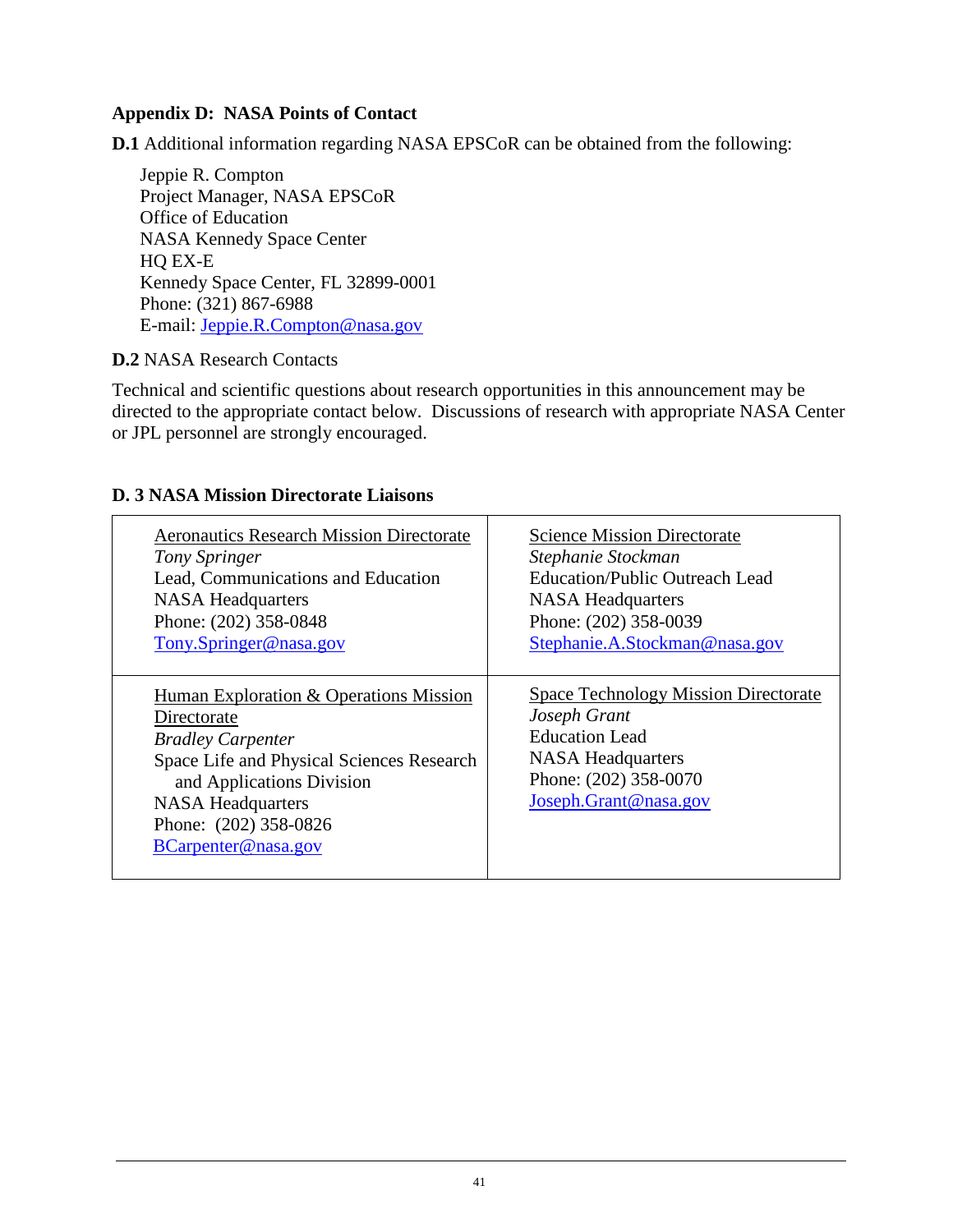## **D.4 NASA Center Liaisons**

| <b>Ames Research Center</b><br>Elizabeth Cartier<br>Space Grant Coordinator, Office of Education<br>and Public Outreach<br>Phone: 650-604-6958<br>Elizabeth.A.Cartier@nasa.gov | <b>Kennedy Space Center</b><br>Benita DeSuza<br>NASA Internships, Fellowships and<br>Scholarships (NIFS) Lead<br>Phone: (321) 867-3671<br>Benita.W.Desuza@nasa.gov                                       |
|--------------------------------------------------------------------------------------------------------------------------------------------------------------------------------|----------------------------------------------------------------------------------------------------------------------------------------------------------------------------------------------------------|
| <b>Armstrong Flight Research Center</b><br>Oscar Murillo<br><b>MIRO</b> Project Manager<br>Phone: (661) 276-6110<br>Oscar.J.Murillo@nasa.gov                                   | <b>Langley Research Center</b><br>Gamaliel (Dan) Cherry<br><b>University Affairs Officer</b><br>Phone: (757) 864-6113<br>Gamaliel.R.Cherry@nasa.gov                                                      |
| <b>Goddard Space Flight Center</b><br>David J. Rosage<br><b>Education Specialist</b><br>Phone: (301) 286-0904<br>David.J.Rosage@nasa.gov                                       | <b>Glenn Research Center</b><br>Mark David Kankam, Ph.D.<br><b>University Affairs Officer</b><br>Dir. of NASA Space & Aeronautics<br>Academy at Glenn<br>Phone: (216) 433-6143<br>Mark.D.Kankam@nasa.gov |
| Jet Propulsion Laboratory<br>Linda Rodgers<br>University Programs Administrator<br>Phone: (818) 354-3274<br>Linda.L.Rodgers@jpl.nasa.gov                                       | <b>Marshall Space Flight Center</b><br>Norman (Frank) Six<br><b>University Affairs Officer</b><br>Office of Academic Affairs (HS30)<br>Phone: (256) 961-0678<br>Norman.F.Six@nasa.gov                    |
| <b>Johnson Space Center</b><br>Kamlesh Lulla<br>Director, University Research Collaborations<br>and Partnership Office<br>Phone: (281) 483-3065<br>Kamlesh.P.Lulla@nasa.gov    | <b>Stennis Space Center</b><br>Nathan Sovik<br><b>University Affairs Officer</b><br>Phone: (228) 688-7355<br>Nathan.A.Sovik@nasa.gov                                                                     |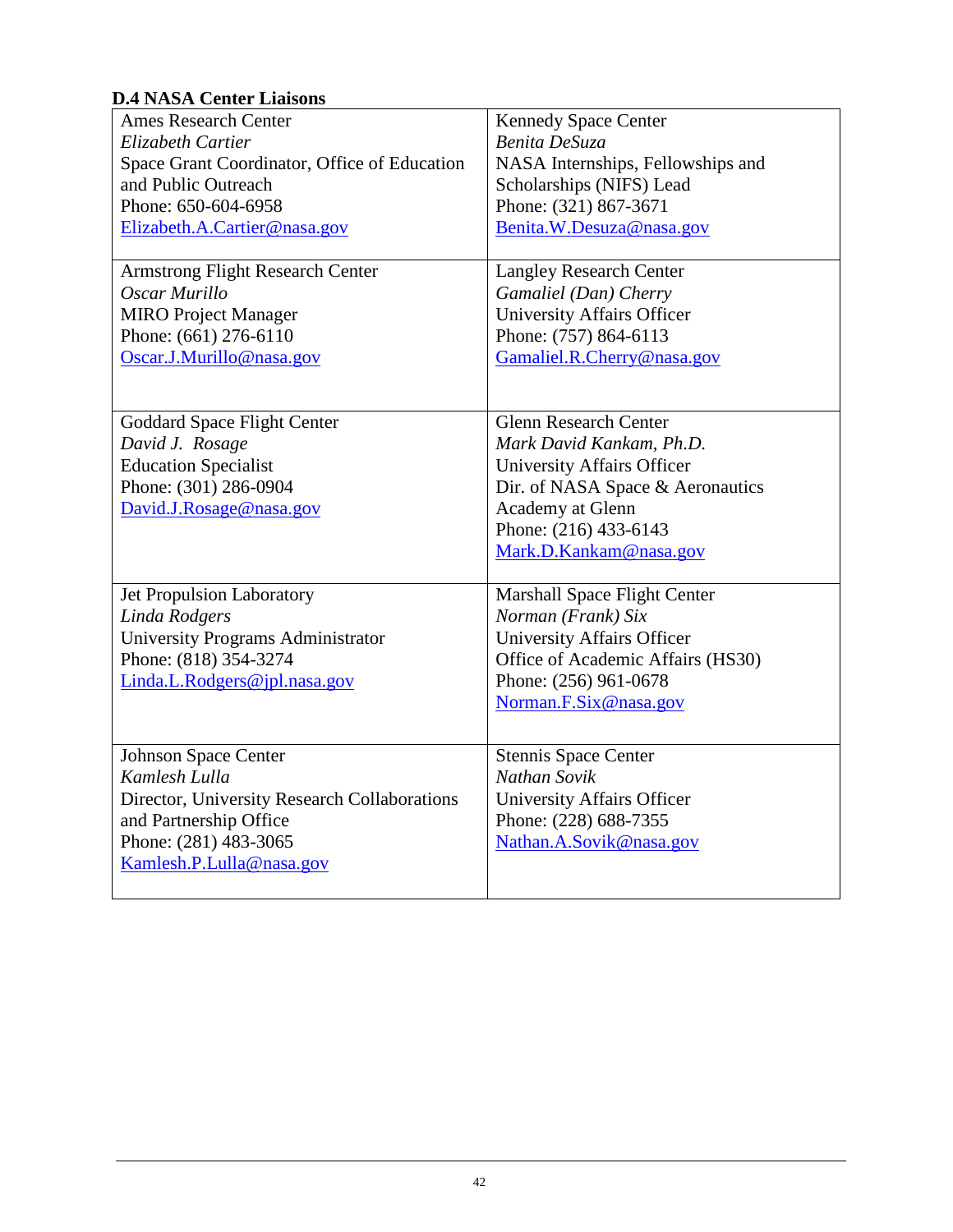### <span id="page-42-0"></span>**Appendix E: Proposal and Submission Information**

#### <span id="page-42-1"></span>**E.1 Proposal Instructions and Requirements**

All information needed to respond to this solicitation is contained in this CAN and in the companion *NASA Guidebook for Proposers May 2014 Edition* located at [http://www.hq.nasa.gov/office/procurement/nraguidebook/proposer2014.pdf.](http://www.hq.nasa.gov/office/procurement/nraguidebook/proposer2014.pdf)

Proposers are responsible for understanding and complying with its procedures for the successful, timely preparation and submission of their proposals. Proposals that do not conform to its standards may be declared noncompliant and rejected without review.

The introductory material, as well as the appendices, of the *NASA Guidebook for Proposers*  provide additional information about the entire CAN process, including NASA policies for the solicitation of proposals, guidelines for writing complete and effective proposals, and NASA's general policies and procedures for the review and selection of proposals and for issuing and managing the awards to the institutions that submitted selected proposals.

#### <span id="page-42-2"></span>**E.2 Content and Form of the Proposal Submission**

#### • **Electronic Proposal Submission**

All proposals submitted in response to this CAN must be submitted in a fully electronic form. No hard copy of the proposal will be accepted. Electronic proposals must be submitted by the authorized organization representative (AOR) at the proposal Principal Investigator's institution. Electronic submission by the AOR serves as the required original signature by an authorized official of the proposing institution.

Proposers may opt to submit proposals in response to this CAN via either of two different electronic proposal submission systems: NSPIRES, located at [http://nspires.nasaprs.com](http://nspires.nasaprs.com/) (see Section iv below), or Grants.gov located at [http://www.grants.gov](http://www.grants.gov/) (see Section v below). *Proposers should not submit the same proposal to both electronic submission systems.* NASA plans to use the NSPIRES system to facilitate the review process so all proposals received through Grants.gov will be transferred into NSPIRES.

Note carefully the following requirements for submission of an electronic proposal regardless of the intent to submit via NSPIRES or Grants.gov:

- Every institution that intends to submit a proposal to NASA in response to this CAN must be registered in NSPIRES. This applies whether proposals are submitted via NSPIRES or Grants.gov. Every institution that intends to submit a proposal through Grants.gov must register under that system as well as NSPIRES. Registration for either proposal data system must be performed by an institution's electronic business point-of-contact (EBPOC) having a valid registration with the System for Award Management (SAM) [formerly known as the Central Contractor Registry (CCR)].

> IMPORTANT NOTE: FORMER CCR REGISTRANTS: If your entity had an active record in CCR, then it has an active record in SAM. Your entity does not need to take any action with respect to SAM, unless a change in business circumstances requires updates to your entity's record(s) in order to be paid; to receive an award; or to renew your entity(s) prior to its expiration. SAM will send notifications to the registered user via email 60, 30, and 15 days prior to the entity's expiration. To update or renew your entity's records(s) in SAM,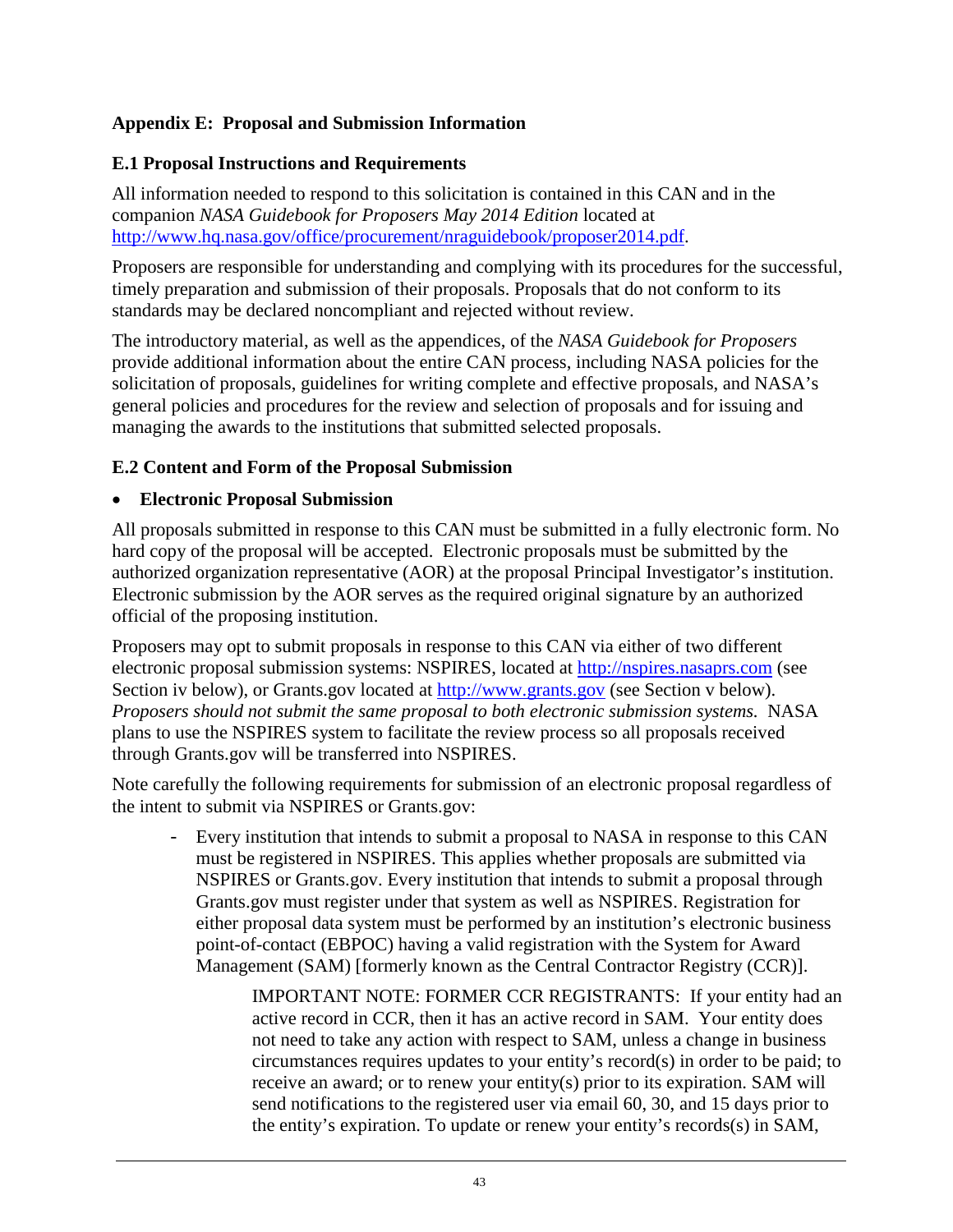your entity is required to create a SAM User Account and link it to your entity's migrated records.

- Any institution requesting NASA funds through the proposed investigation must be listed on the Proposal Cover Page. NASA will not fund institutions that do not appear on the Proposal Cover Page.
- Each individual team member named on the proposal's electronic cover page must be individually registered in NSPIRES or Grants.gov.
- Each individual team member named on the proposal's electronic cover page must specify an institutional affiliation. The institutional affiliation specified must be the institution through which the team member is participating in the proposed investigation. If the individual has multiple affiliations, then this institution may be different from the individual's primary employer or preferred mailing address.

Generically, an electronic proposal consists of one or more electronic forms, including an electronic cover page and one or more attachments. The attachments contain all sections of the proposal, including the project description as well as all required and allowed appendices; see the "Proposal Format and Contents" section below for further requirements.

Submission of electronic proposals via NSPIRES or Grants.gov requires several coordinated actions from the proposing institution. In particular, when the PI has completed entry of the data requested in the required electronic forms and attachment of the allowed PDF attachments, including the project description section, an official at the PI's institution who is authorized to make such a submission, referred to as the authorized organization representative (AOR), must submit the electronic proposal (forms plus attachments). Coordination between the PI and his/her AOR on the final editing and submission of the proposal materials is facilitated through their account in NSPIRES and/or Grants.gov. Note that if one individual is acting in both the PI and AOR roles, he/she must ensure that all steps in the process are taken, including submitting the proposal from the institution.

## • **Proposal Format and Contents**

All proposals submitted in response to this CAN must include the appropriate required electronic forms available through NSPIRES or Grants.gov.

The project description and other required sections of the proposal must be submitted as searchable, unlocked PDF files that are attached to the electronic submission using one of the proposal submission systems. Proposers must comply with any format requirements specified in this CAN and in the *NASA Guidebook for Proposers*, Section 2. Only appendices/attachments that are specifically requested in either this CAN or in the *NASA Guidebook for Proposers* will be permitted; proposals containing additional appendices/attachments may be declared noncompliant. The *NASA Guidebook for Proposers*, Section 2, provides detailed discussions of the content of proposals applicable to this CAN. Section 7.0. Proposal Preparation of this CAN provides a listing of required content elements.

In the event the information in this CAN is different from or contradicts the information in the *NASA Guidebook for Proposers*, the information in this CAN takes precedence.

Important note on creating PDF files for upload: It is essential that all PDF files generated and submitted meet the NASA requirements below. This will ensure that the submitted files can be transferred into NSPIRES or Grants.gov. At a minimum, it is the responsibility of the proposer to: (1) ensure that all PDF files are unlocked and that edit permission is enabled – this is necessary to allow NSPIRES to concatenate submitted files into a single PDF document; and (2) ensure that all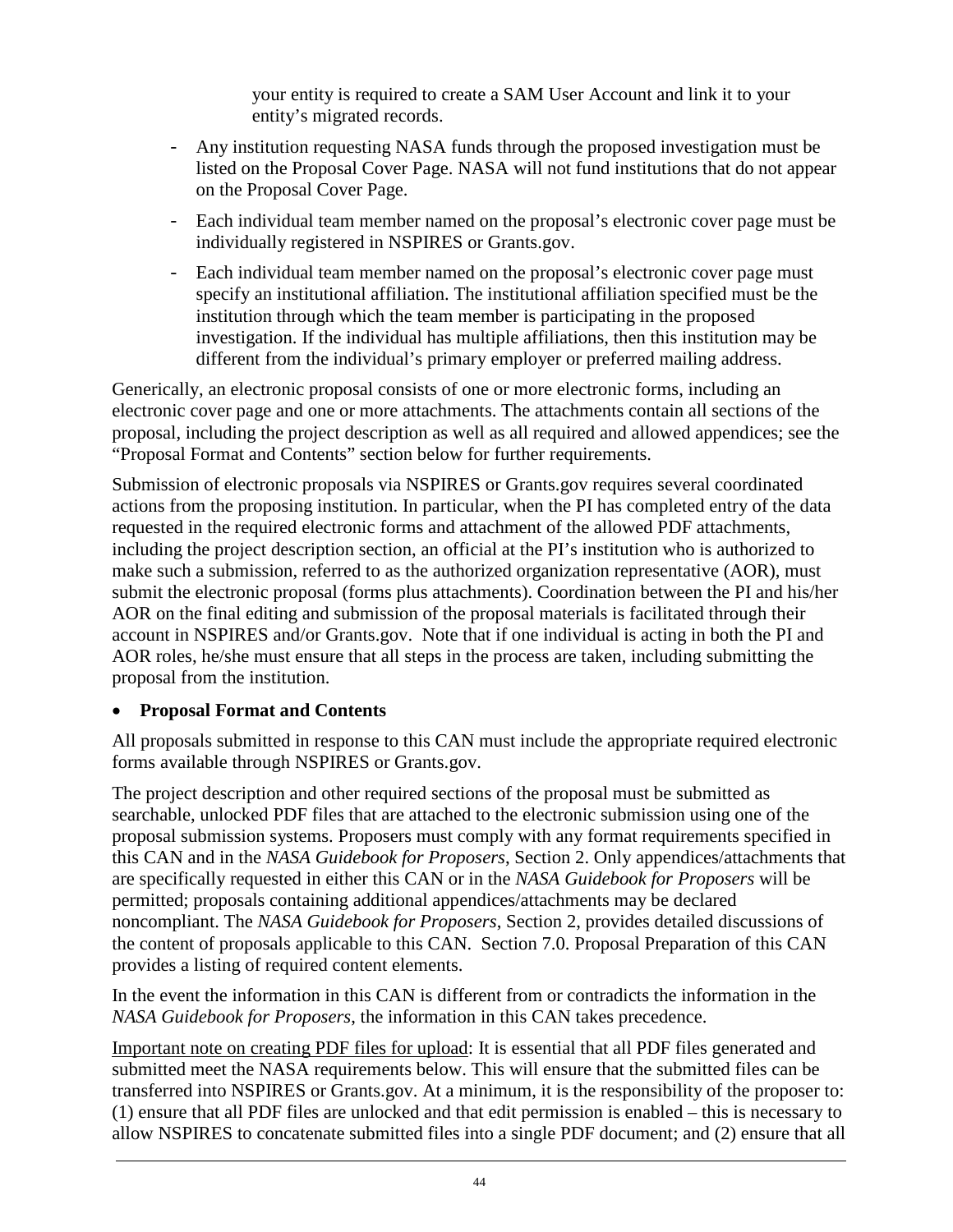fonts are embedded in the PDF file and that only Type 1 or TrueType fonts are used. In addition, any proposer who creates files using TeX or LaTeX is required to first create a DVI file and then convert the DVI file to Postscript and then to PDF. See

[http://nspires.nasaprs.com/tutorials/PDF\\_Guidelines.pdf](http://nspires.nasaprs.com/tutorials/PDF_Guidelines.pdf) for more information on creating PDF documents that are compliant with NSPIRES. PDF files that do not meet the NASA requirements may be declared noncompliant and not submitted to peer review for evaluation.

## • **Additional Requirement for Budget Format**

In addition to the budget summary information provided in the NSPIRES or Grants.gov:

Cover Page forms, all proposers are required to include more detailed budgets and budget justifications, including detailed subcontract/subaward budgets, in a format of their own choosing in the *Budget Justification*. For this CAN, this additional budget must be divided into two parts, the "*Budget Justification: Narrative*" and the "*Budget Justification: Details*," both as described in the *NASA Guidebook for Proposers,* Section 2.3.10.

The *Budget Justification: Narrative* includes the *Table of Proposed Work Effort* and the description of facilities and equipment, as well as the rationale and basis of estimate for all components of cost including procurements, travel (destination, purpose and number of travelers), publication costs, and all subawards/subcontracts. The *Table of Proposed Work Effort* must include the names and/or titles of all personnel (including postdoctoral fellows and graduate students, where known) necessary to perform the proposed investigation regardless of whether these individuals require funding from the current proposal. The number of person-months each person is expected to devote to the project must be given for each year. The *Budget Justification: Details* must include the detailed proposed budget including all of the Other Direct Costs, Total Cost Share/Match and Other Applicable Costs specified in the *NASA Guidebook for Proposers*.

Note that failure to provide sufficient budget justification and data in the *Budget Justification: Narrative* (including the *Table of Proposed Work Effort*) and the *Budget Justification: Details* will prevent the peer review from appropriately evaluating the cost realism of the proposed effort. A finding by the peer review of "insufficient information to properly evaluate cost realism" will be considered a proposal weakness. Inconsistent information between these budget descriptions and the proposal text will also be considered a proposal weakness.

## • **Submission of Proposals via NSPIRES, the NASA Proposal Data System**

In order to submit a proposal via NSPIRES, this CAN requires that the proposer register key data concerning the intended submission with NSPIRES; NSPIRES is accessed at [http://nspires.nasaprs.com.](http://nspires.nasaprs.com/) Potential applicants are urged to access this site well in advance of the proposal due date(s) of interest to familiarize themselves with its structure and enter the requested identifier information.

It is especially important to note that every individual named on the proposal's electronic *Cover Page* form (see below) as a proposing team member in any role, including Co-Investigators, must be registered in NSPIRES and that such individuals must perform this registration themselves; no one may register a second party, even the Principal Investigator of a proposal in which that person is committed to participate. This data site is secure and all information entered is strictly for NASA's use only.

All proposals submitted via NSPIRES in response to this CAN must include a required electronic *Cover Page* form that is accessed at [http://nspires.nasaprs.com.](http://nspires.nasaprs.com/) This form comprises several distinct sections: a *Cover Page* that contains the identifier information for the proposing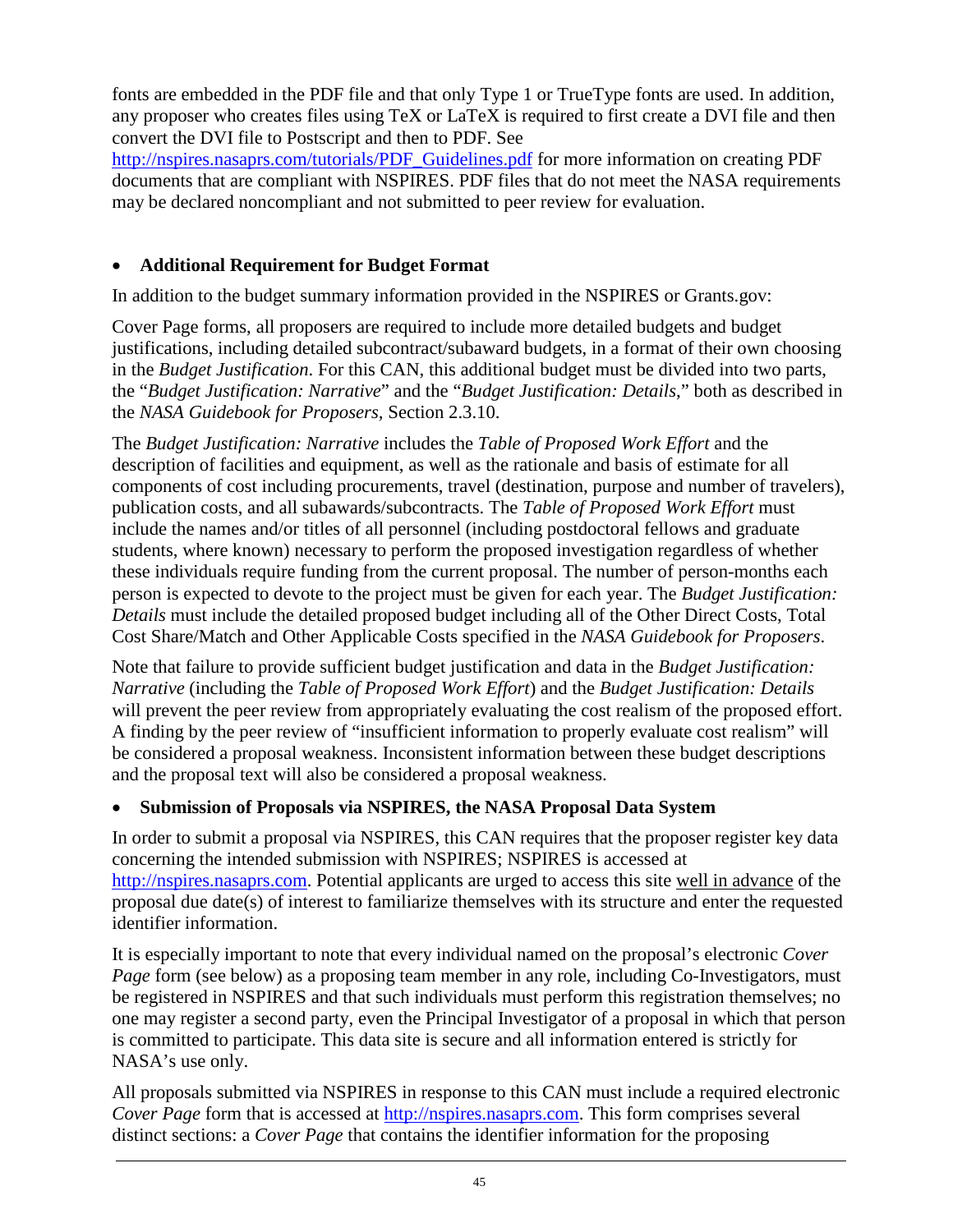institution and personnel; a *Proposal Summary* that provides an overview of the proposed investigation that is suitable for release through a publicly accessible archive should the proposal be selected; and a *Budget Summary* of the proposed research effort. Unless specified in the program description itself, no other forms are required for proposal submission via NSPIRES. See the *NASA Guidebook for Proposers*, Sections 2 and 3, for further details.

The required elements of the proposal, including the project description, must be submitted as one or more PDF documents that are attached to the *Cover Page* using the tools in NSPIRES. It is possible that the complete proposal is submitted as a single, searchable, unlocked PDF document that contains the complete proposal, including the project description section and budget justification, assembled in the order provided in this CAN and uploaded using the tools in NSPIRES. One advantage of submitting the proposal as one PDF document as described above is that it is easier for the proposer to create a table of contents that will be correct. If separate files are uploaded, there may be slight differences in page numbering due to the concatenation process. Any mismatch with the table of contents caused by this process does not impact the evaluation of the proposal.

NSPIRES will provide a list of all elements that make up an electronic proposal, and the system will conduct an element check to identify any item(s) that is (are) apparently missing or incomplete. The element check may produce warnings and/or identify errors. Uploading the proposal in one PDF file is likely to create warnings as part of the element check. These warnings should be ignored as warnings do not preclude proposal submission. Note, however, an error in the element check will preclude submission.

Proposers are encouraged to begin their submission process early. Tutorials and other NSPIRES help topics may be accessed through the NSPIRES online help site at [http://nspires.nasaprs.com/external/help.do.](http://nspires.nasaprs.com/external/help.do) For any questions that cannot be resolved with the available on-line help menus, requests for assistance may be directed by e-mail to [nspires](mailto:nspires-help@nasaprs.com)[help@nasaprs.com](mailto:nspires-help@nasaprs.com) or by telephone to (202) 479-9376, Monday through Friday, 8:00 a.m. – 6:00 p.m. Eastern Time.

## • **Submission of Proposals via Grants.gov**

NASA offers proposers the option to utilize Grants.gov to prepare and submit proposals in response to this CAN. Grants.gov allows institutions to electronically find and apply for competitive grant opportunities from all Federal grant-making agencies; it provides a single access point for over 1,000 grant programs offered by the 26 Federal grant-making agencies. The U.S. Department of Health and Human Services is the managing partner for Grants.gov.

In order to submit a proposal via Grants.gov, Grants.gov requires that the Principal Investigator download an application package from Grants.gov. Identifying the appropriate application package requires the funding opportunity number for that program; the funding opportunity number may be found in the *Summary of Key Information* subsection. Proposals submitted via Grants.gov must be submitted by the AOR.

Submitting a proposal via Grants.gov requires the following steps:

- Follow Grants.gov instructions provided at the website to download any software tools or applications required to submit to Grants.gov.
- Download the application package from Grants.gov by selecting "Download grant application packages" under "Apply for Grants" at [http://www.grants.gov.](http://www.grants.gov/)
- Complete the required Grants.gov forms including the SF424 Research and Related (R&R) Application for Federal Assistance, R&R Other Project Information, R&R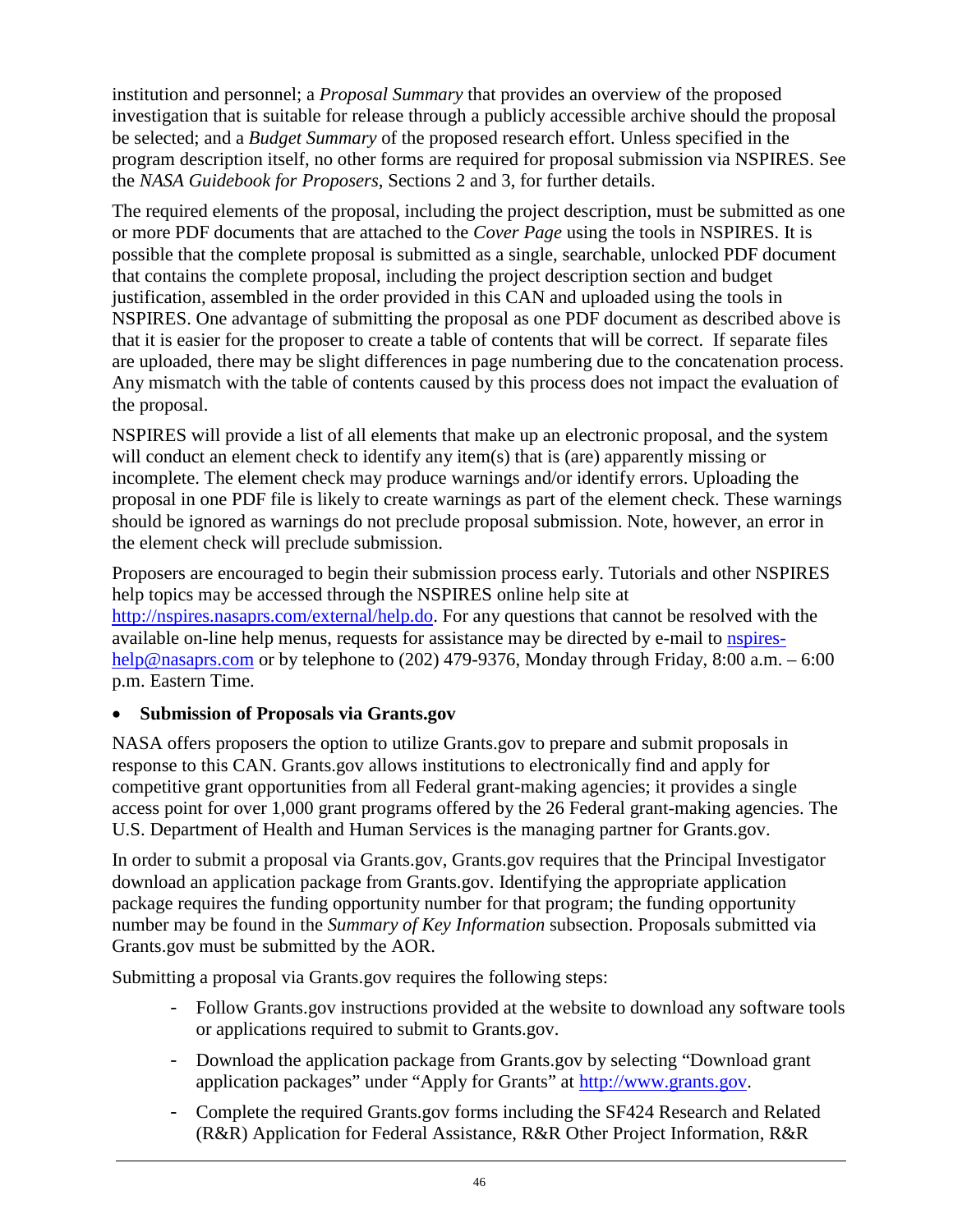Senior/Key Person Profile, and R&R Budget. Every named individual must be identified with the institution through which they are participating in the proposal, regardless of their place of permanent employment or preferred mailing address.

- Complete the required NASA specific forms: NASA Other Project Information, NASA Principal Investigator and Authorized Representative Supplemental Data Sheet, NASA Senior/Key Person Supplemental Data Sheet (this form is only required if there are Senior/Key Persons other than the Principal Investigator).
- Create a proposal in PDF including the project description and all other required proposal sections (see the *NASA Guidebook for Proposers*, Section 2). Upload sections as separate PDFs as prompted by Grants.gov.
- Submit the proposal via the authorized organization representative (AOR); the proposal Principal Investigator may not submit the application to Grants.gov unless he/she is an AOR.
- Grant researchers do NOT need to register with Grants.gov. However, every individual named in the proposal as a proposing team member in any role, including PI, Co-Investigators, must be registered in NSPIRES [\(http://nspires.nasaprs.com\)](http://nspires.nasaprs.com/) and those individuals must perform this registration themselves; no one may register a second party, even the PI of a proposal in which that person is committed to participate. This data site is secure and all information entered is strictly for NASA's use only.

Potential applicants are urged to access Grants.gov site well in advance of the proposal due date(s) of interest to familiarize themselves with its structure and download the appropriate application packages and tools.

Additional instructions for formatting and submitting proposals via Grants.gov may be found in the *NASA Guidebook for Proposers,* Sections 2 and 3. Instructions for the use of Grants.gov may be found in the *Grants.gov User Guide.*

Instructions for NASA-specific forms may be found in the application package. For any questions that cannot be resolved with the available on-line help menus and documentation, requests for assistance may be directed by e-mail to [support@grants.gov](mailto:support@grants.gov) or by telephone to (800) 518-4726.

## <span id="page-46-0"></span>**E.3 Notice of Intent to Propose**

A brief Notice of Intent (NOI) to propose is encouraged, but not required, for the submission of proposals to this solicitation. The information contained in an NOI is used to help expedite the proposal review activities and, therefore, is of considerable value to both NASA and the proposer. NOIs must be submitted by the jurisdiction NASA EPSCoR Director through NSPIRES [\(http://nspires.nasaprs.com\)](http://nspires.nasaprs.com/). Note that NOIs may be submitted within NSPIRES directly by the proposal Principal Investigator; no action by an organization's AOR is required to submit an NOI. The NOI, at a minimum, should include a clear descriptive title and/or a scientific/technical summary of the anticipated research. If possible, the NOI should include the Mission Directorate and the NASA research area(s) of interest.

Interested proposers must register with NSPIRES before it can be accessed for use. Since NOIs submitted after the deadline may still be useful to NASA, late NOIs may be submitted by e-mail as directed in the *NASA Guidebook for Proposers*, Section 3.1*.*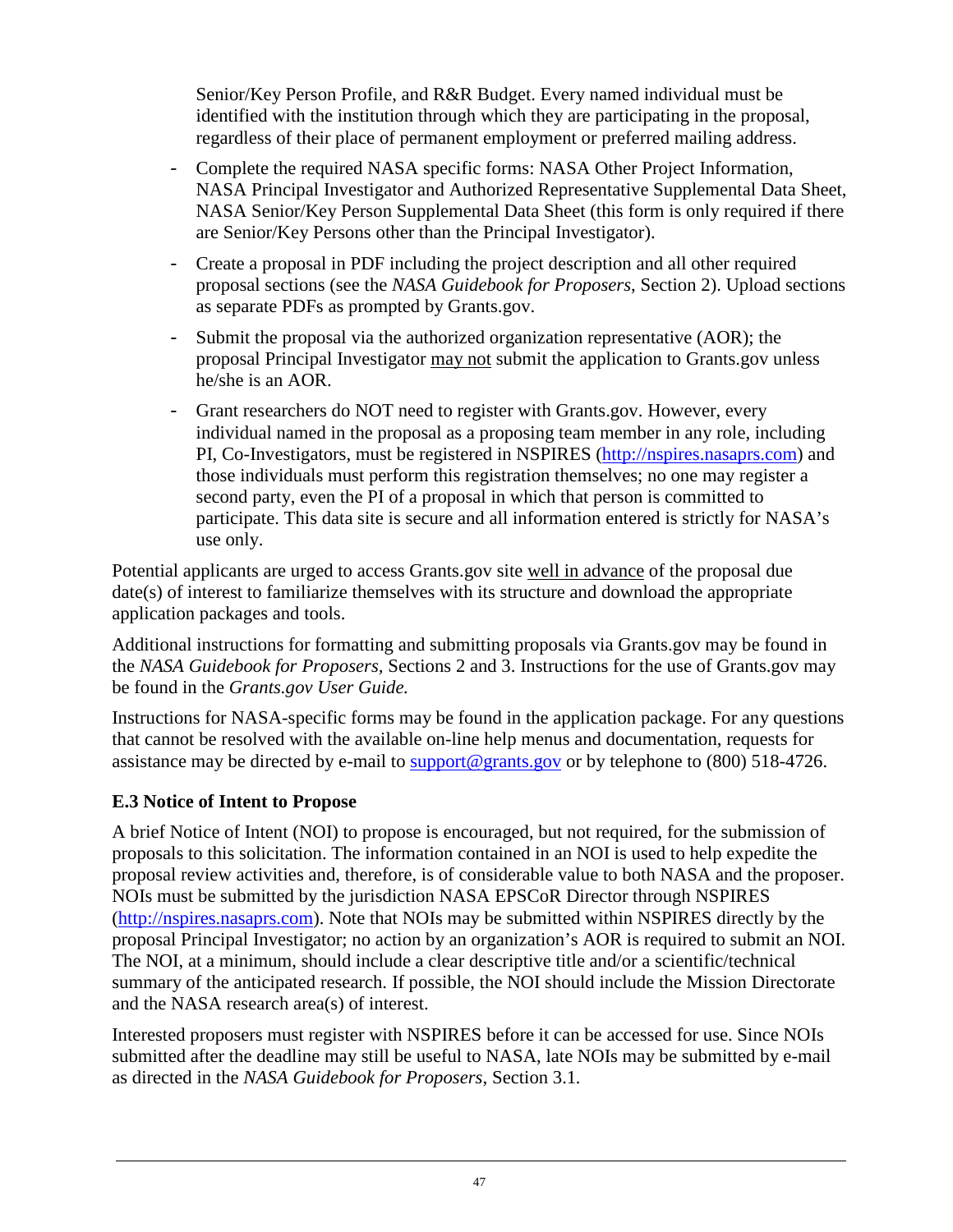## <span id="page-47-0"></span>**E.4 Proposal Funding Restrictions**

In addition to the funding restrictions and requirements given in the *NASA Guidebook for Proposers* and the *Grant and Cooperative Agreement Handbook*, the following restrictions exist on the use of the federally-provided NASA EPSCoR funds and proposed cost-share funds under this CAN:

- Funds may not be used to fund research carried out by non-U.S. institutions. U.S. research award recipients may, however, directly purchase supplies and/or services that do not constitute research from non-U.S. sources. However, subject to export control restrictions, a foreign national may receive remuneration through a NASA award for the conduct of research while employed either full or part time by a U.S. institution. For additional guidance on foreign participation, see Section 1.6 of the *NASA Guidebook for Proposers* and NASA FAR Supplement Part 1835.016-70.
- Travel, including foreign travel, is allowed for the meaningful completion of the proposed investigation, as well as for reporting results at appropriate professional meetings. Foreign travel to meetings and conferences in support of the jurisdiction's NASA EPSCoR research project is an acceptable use of NASA EPSCoR funds, with an upper limit of \$3,000 per trip for up to two separate years of a jurisdiction's proposal (i.e., the maximum amount the jurisdiction can request for foreign travel is \$3,000 total in any one year and a limit of \$6,000 total for each research proposal). EPSCoR support should be acknowledged by EPSCoR research project number in written reports and publications. Note that domestic travel (defined as travel not requiring a passport) does not have a limit. Domestic travel should be appropriate and reasonable to conduct the proposed research.
- The construction of facilities is not an allowable cost any of the programs solicited in this CAN. For further information on allowable costs, refer to the cost principles cited in the *Grant and Cooperative Agreement Handbook*, 14 Code of Federal Regulations (CFR), Section 1260.127.
- NASA EPSCoR funding cannot be used to purchase general purpose equipment, e.g. desktop workstations, office furnishings, reproduction and printing equipment, etc. as a direct charge. Special purpose equipment purchases (i.e. equipment that is used only for research, scientific, and technical activities directly related to the proposed research activities) are allowed and can be reflected as a direct charge as per NASA Grants and Cooperative Agreement Handbook, Section A 1260.27.
- NASA EPSCoR funding may not be used to support NASA civil service participation (FTE) in a research project unless that funding is provided through a funding vehicle between the jurisdiction and NASA center, such as a Space Act Agreement or other reimbursable agreement. NASA EPSCoR cannot hold back funding from an award to send to a center for FTE support.

## <span id="page-47-1"></span>**E.5 Conflict of Interest Check Information**

NASA expects all peer reviewers to disclose all conflicts of interest; whether they are situations which may be actual conflicts of interest or which may give the appearance of a conflict of interest. Peer reviewers are also expected to disclose situations which may give the appearance of bias, or may cause a reasonable observer to question the ability of the reviewer to provide an unbiased evaluation of a proposal (see the *NASA Guidebook for Proposers*, Appendix E.3). Peer reviewers are required to sign a non-disclosure/conflict of interest form prior to being granted access to proposals.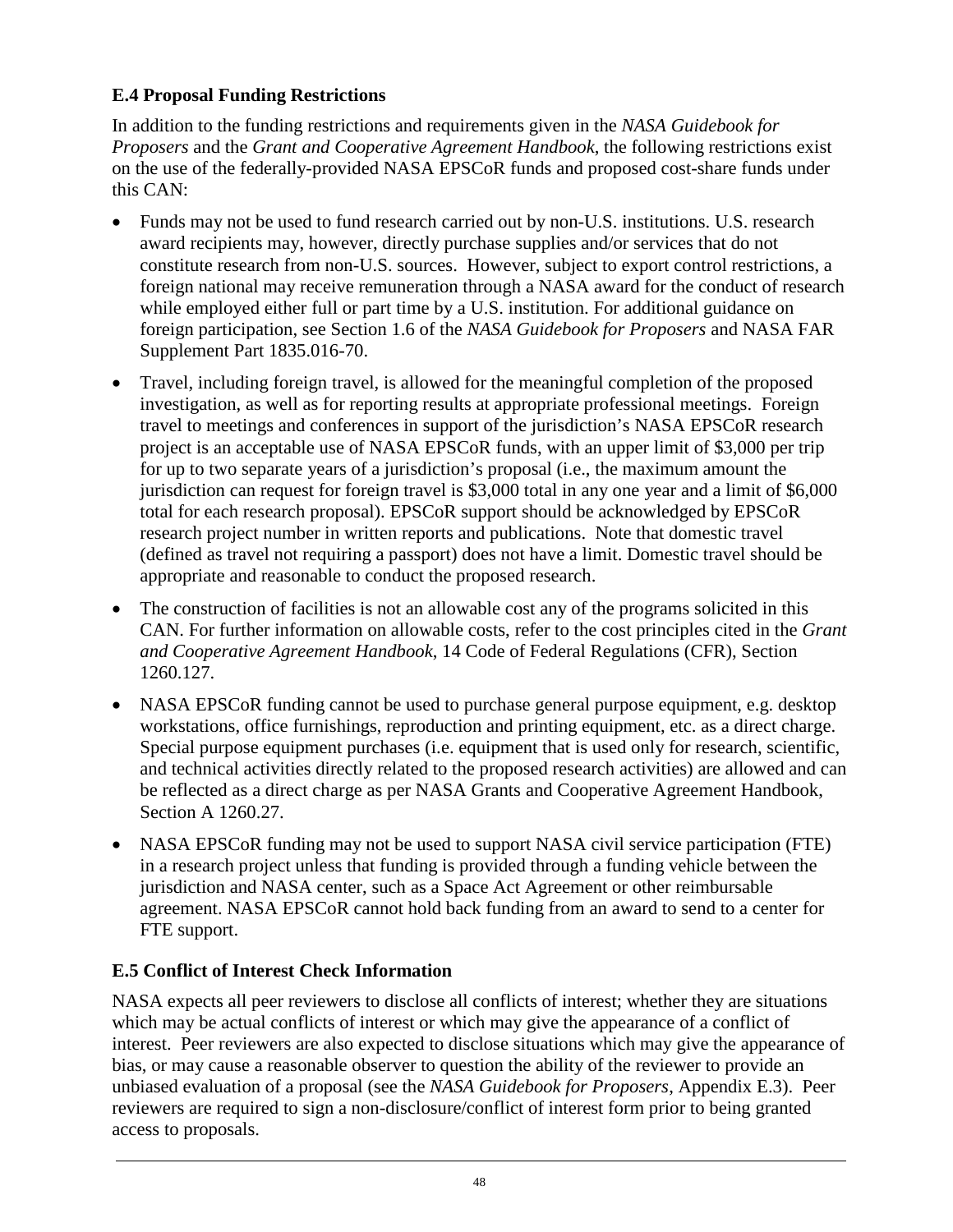### <span id="page-48-0"></span>**E.6 Certification of Compliance**

By submitting the enclosed proposal cover sheet certification form in response to this NASA research announcement, the authorizing official provides assurance that the jurisdiction is in compliance with the certifications listed. The summaries for the existing certifications state:

#### • **Debarment, Suspension, and Other Responsibility Matters Primary Covered Transactions**

This certification is required by the regulations implementing Executive Order 12549, Debarment and Suspension, 34 CFR Part 85, Section 85.510, Participant's responsibilities. The regulations were published as Part VII of the May 26, 1988 Federal Register (pages 19160 - 19211). Copies of the regulation may be obtained by contacting the U.S. Department of Education, Grants and Contracts Service, 400 Maryland Avenue, S.W. (Room 3633 GSA Regional Office Building No. 3), Washington, DC. 20202-4725, telephone (202) 732-2505.

- The prospective primary participant certifies to the best of its knowledge and belief, that it and its principals:
	- Are not presently debarred, suspended, proposed for debarment, declared ineligible, or voluntarily excluded from covered transactions by any Federal department or agency;
	- Have not within a three-year period preceding this proposal been convicted of or had a civil judgment rendered against them for commission of fraud or a criminal offense in connection with obtaining, attempting to obtain, or performing a public (Federal, State, or Local) transaction or contract under a public transaction; violation of Federal or State antitrust statutes or commission of embezzlement, theft, forgery, bribery, falsification or destruction of records, making false statements, or receiving stolen property;
	- Are not presently indicted for or otherwise criminally or civilly charged by a governmental entity (Federal, State, or Local) with commission of any of the offenses enumerated in paragraph (1)(b) of this certification; and
	- Have not within a three-year period preceding this application/proposal had one or more public transactions (Federal, State, or Local) terminated for cause or default.
- Where the prospective primary participant is unable to certify to any of the statements in this certification, such prospective participant shall attach an explanation to this proposal.

#### • **Certification Regarding Lobbying for Contracts, Grants, Loans, and Cooperative Agreements**

The undersigned certifies, to the best of his or her knowledge and belief, that:

- No Federal appropriated funds have been paid or will be paid, by or on behalf of the undersigned, to any person for influencing or attempting to influence an officer or employee of any agency, a Member of Congress, an officer or employee of Congress, or an employee of a Member of Congress in connection with the awarding of any Federal contract, the making of any Federal grant, the making of any Federal loan, the entering into of any cooperative agreement, and the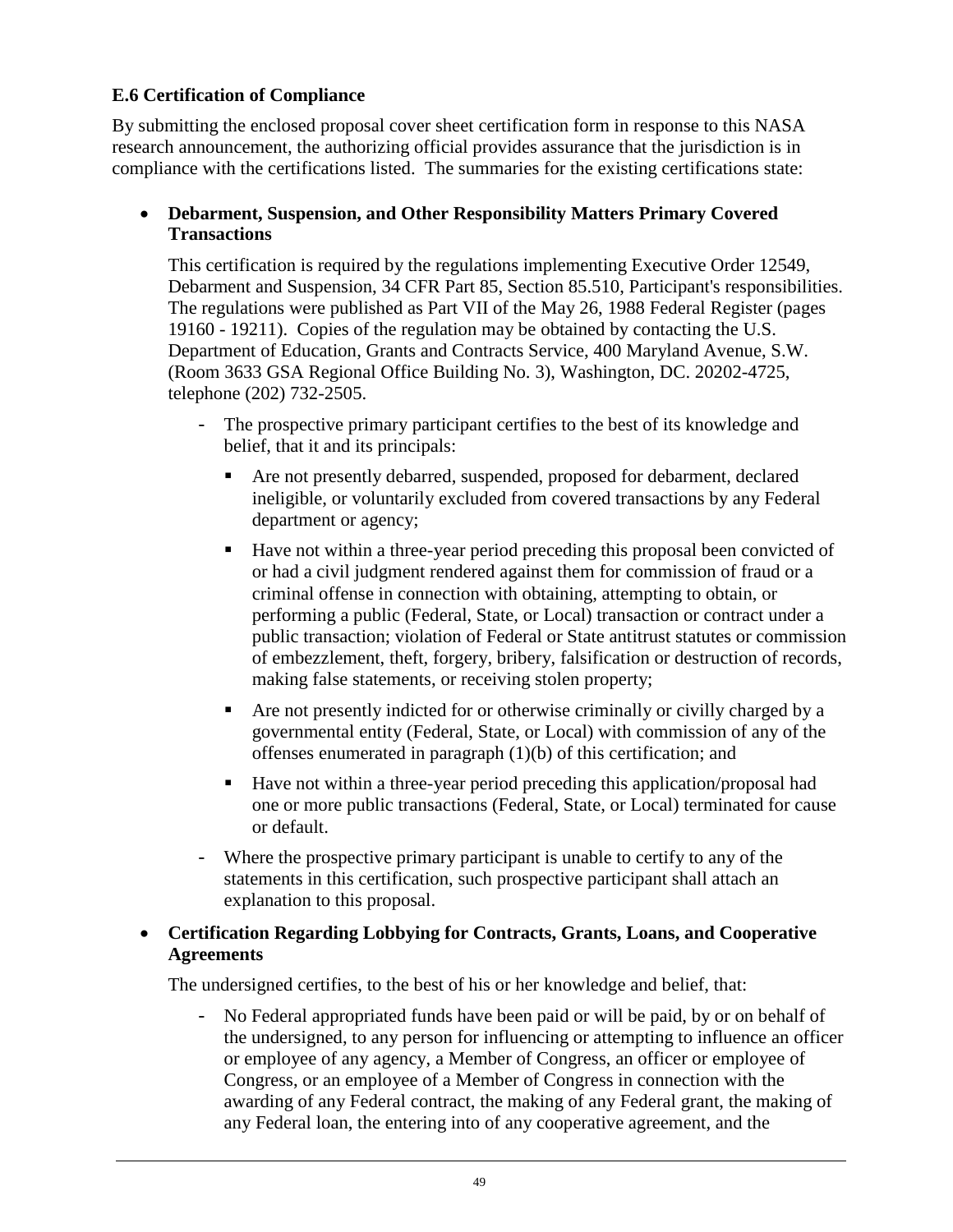extension, continuation, renewal, amendment, or modification of any Federal contract, grant, loan, or cooperative agreement.

- If any funds other than Federal appropriated funds have been paid or will be paid to any person for influencing or attempting to influence an officer or employee of any agency, a Member of Congress, an officer or employee of Congress, or an employee of a Member of Congress in connection with the Federal contract, grant, loan, or cooperative agreement, the undersigned shall complete and submit Standard Form - LLL, "Disclosure Form to Report Lobbying," in accordance with its instructions.
- The undersigned shall require that the language of this certification be included in the award documents for all subawards at all tiers (including subcontracts, subgrants, and contracts under grants, loans, and cooperative agreements) and that all sub-recipients shall certify and disclose accordingly.

This certification is a material representation of fact upon which reliance was placed when this transaction was made or entered into. Submission of this certification is a prerequisite for making or entering into this transaction imposed by section 1352, title 31, U.S. Code. Any person who fails to file the required certificate shall be subject to a civil penalty of not less than \$10,000, and not more than \$100,000 for each such failure.

#### • **Assurance of Compliance with the National Aeronautics and Space Administration Regulations Pursuant to Nondiscrimination in Federally Assisted Programs**

As a condition of receipt of Federal financial assistance, the Applicant Institution, acknowledges and agrees that it must comply (and require any subgrantees, contractors, successors, transferees, and assignees to comply) with applicable provisions of national laws and policies prohibiting discrimination, including but not limited to:

- Title VI of the Civil Rights Act of 1964, as amended, which prohibits recipients of federal financial assistance from discriminating on the basis of race, color, or national origin (42 U.S.C. 2000d et seq.), as implemented by NASA Title VI regulations, 14 C.F.R. Part 1250.
- As clarified by Executive Order 13166, Improving Access to Services for Persons with Limited English Proficiency, and resulting agency guidance, national origin discrimination includes discrimination on the basis of limited English proficiency (LEP). To ensure compliance with Title VI, the Applicant must take reasonable steps to ensure that LEP persons have meaningful access to its programs in accordance with NASA Title VI LEP Guidance to Grant Recipients (68 Fed. Reg. 70039). Meaningful access may entail providing language assistance services, including oral and written translation, where necessary. The Applicant is encouraged to consider the need for language services for LEP persons served or encountered both in developing budgets and in conducting programs and activities. Assistance and information regarding LEP obligations may be found at [http://www.lep.gov.](http://www.lep.gov/)
- Title IX of the Education Amendments of 1972, as amended, which prohibits discrimination on the basis of sex in education programs or activities (20 U.S.C. 1681 et seq.) as implemented by NASA Title IX regulations, 14 C.F.R. Part 1253. If the Applicant is an educational institution:
	- The Applicant is required to designate at least one employee to serve as its Title IX coordinator (14 C.F.R. §1253.135(a)).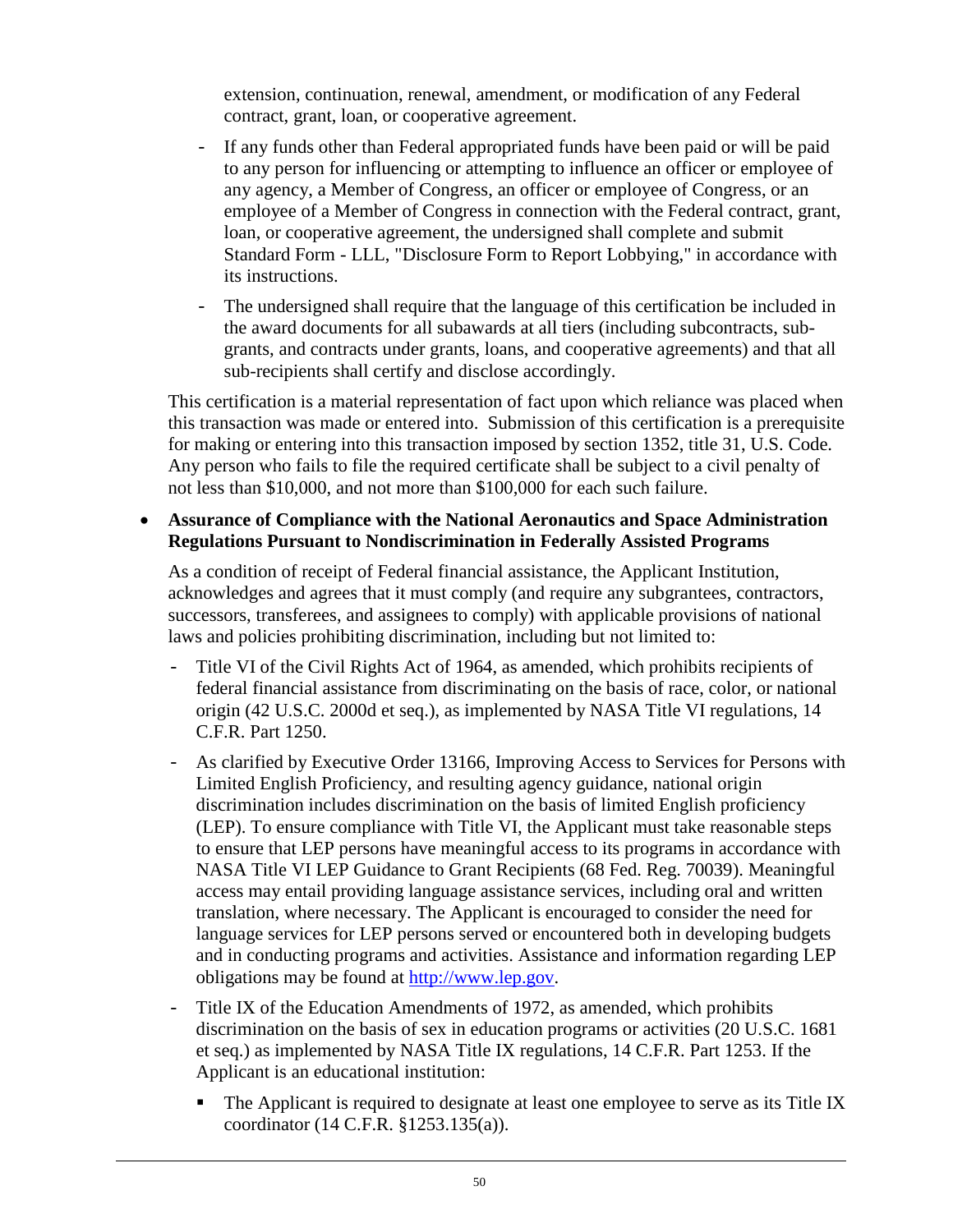- The Applicant is required to notify all of its program beneficiaries of the name, office, address, and telephone number of the employee(s) designated to serve as the Title IX coordinators.  $(14 \text{ C.F.R. } §1253.135(a))$ .
- The Applicant is required to publish internal grievance procedures to promptly and equitably resolve complaints alleging illegal discrimination in its programs or activities (14 C.F.R. §1253.135(b).
- The Applicant is required to take specific steps to regularly and consistently notify program beneficiaries that the Applicant does not discriminate in the operation of its programs and activities. (14 C.F.R. §1253.140).
- Section 504 of the Rehabilitation Act of 1973, as amended, which prohibits The Applicant from discriminating on the basis of disability (29 U.S.C. 794) as implemented by NASA Section 504 regulations, 14 C.F.R. Part 1251.
	- The Applicant is required to designate at least one employee to serve as its Section 504 coordinator (14 C.F.R. §1251.106(a)).
	- The Applicant is required to notify all its program beneficiaries of the name, office, address, and telephone number of the employee(s) designated to serve as the Section 504 coordinator (14 C.F.R. §1251.106(a)).
	- The Applicant is required to publish internal grievance procedures to promptly and equitably resolve complaints alleging illegal discrimination in its programs or activities (14 C.F.R. §1251.106(b)).
	- The Applicant is required to take specific steps to regularly and consistently notify program beneficiaries that the Applicant do not discriminate in the operation of its programs and activities. (14 C.F.R. §1251.107).
- The Age Discrimination Act of 1975, as amended, which prohibits the Applicant from discriminating on the basis of age (42 U.S.C. 6101 et seq.) as implemented by NASA Age Discrimination Act regulations, 14 C.F.R. Part 1252.

The Applicant also acknowledges and agrees that it must cooperate with any compliance review or complaint investigation conducted by NASA and comply (and require any subgrantees, contractors, successors, transferees, and assignees to comply) with applicable provisions governing NASA access to records, accounts, documents, information, facilities, and staff. The Applicant must keep such records and submit to the responsible NASA official or designee timely, complete, and accurate compliance reports at such times, and in such form and containing such information, as the responsible NASA official or his designee may determine to be necessary to ascertain whether the Applicant has complied or is complying with relevant obligations and must immediately take any measure determined necessary to effectuate this agreement. The Applicant must comply with all other reporting, data collection, and evaluation requirements, as prescribed by law or detailed in program guidance.

The below certification form must be completed and returned as part of the jurisdiction's proposal.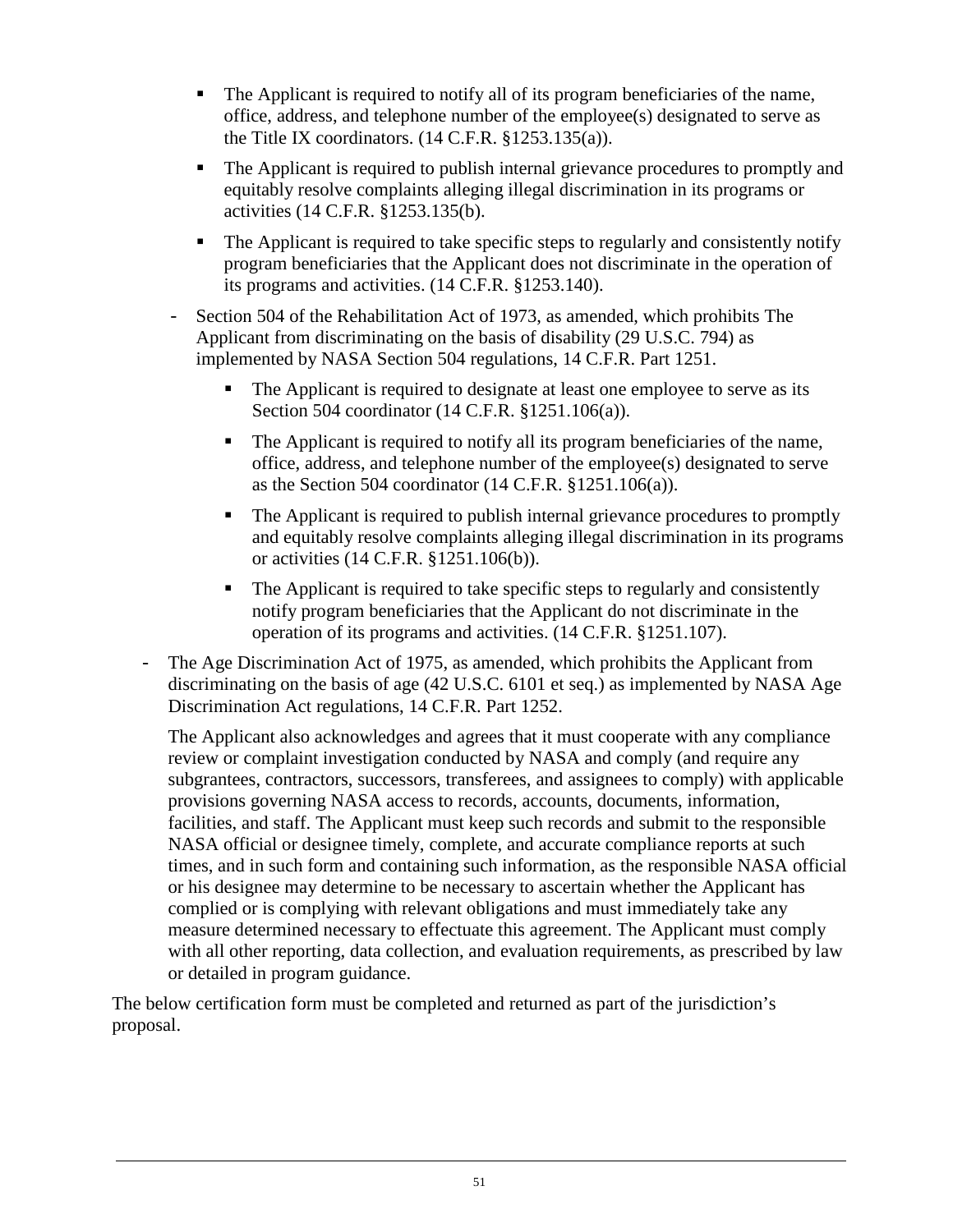#### *Proposal Cover Sheet*

| Co-Investigator Institution & Address | Phone & E-mail        |
|---------------------------------------|-----------------------|
|                                       | _____________________ |
|                                       |                       |

Certification of Compliance with Applicable Executive Orders and U.S. Code

By submitting the proposal identified in the Cover Sheet/Proposal Summary either in response to a NASA Research Announcement or as an Unsolicited Proposal, the Authorizing Official of the proposing institution (or the individual proposer if there is no proposing institution) as identified below:

- Certifies that the statements made in this proposal are true and complete to the best of his/her knowledge;
- Agrees to accept the obligations to comply with NASA award terms and conditions if an award is made as a result of this proposal; and
- Confirms compliance with all provisions, rules and stipulations set forth by these two Certifications [namely, (i) *Certification of Compliance with the NASA Regulations Pursuant to Nondiscrimination in Federally Assisted Programs*, and (ii) *Certifications, Disclosures, And Assurances Regarding Lobbying and Debarment & Suspension*].

Willful provision of false information in this proposal and/or its supporting documents, or in reports required under an ensuing award, is a criminal offense (U.S. Code, Title 18, Section 1001).

| Title of Authorizing Official: |                                                   |                                                                                                                                                                                                                                                                                                                                                                                                                          |
|--------------------------------|---------------------------------------------------|--------------------------------------------------------------------------------------------------------------------------------------------------------------------------------------------------------------------------------------------------------------------------------------------------------------------------------------------------------------------------------------------------------------------------|
| Signature:                     |                                                   | Date: $\frac{1}{\sqrt{1-\frac{1}{2}}}\frac{1}{\sqrt{1-\frac{1}{2}}}\frac{1}{\sqrt{1-\frac{1}{2}}}\frac{1}{\sqrt{1-\frac{1}{2}}}\frac{1}{\sqrt{1-\frac{1}{2}}}\frac{1}{\sqrt{1-\frac{1}{2}}}\frac{1}{\sqrt{1-\frac{1}{2}}}\frac{1}{\sqrt{1-\frac{1}{2}}}\frac{1}{\sqrt{1-\frac{1}{2}}}\frac{1}{\sqrt{1-\frac{1}{2}}}\frac{1}{\sqrt{1-\frac{1}{2}}}\frac{1}{\sqrt{1-\frac{1}{2}}}\frac{1}{\sqrt{1-\frac{1}{2}}}\frac{1}{\$ |
|                                |                                                   |                                                                                                                                                                                                                                                                                                                                                                                                                          |
| Phone: _____________________   |                                                   | E-mail: ______________________                                                                                                                                                                                                                                                                                                                                                                                           |
|                                | Cage Code: ______________ DUNS Number: __________ | TIN Number: _______                                                                                                                                                                                                                                                                                                                                                                                                      |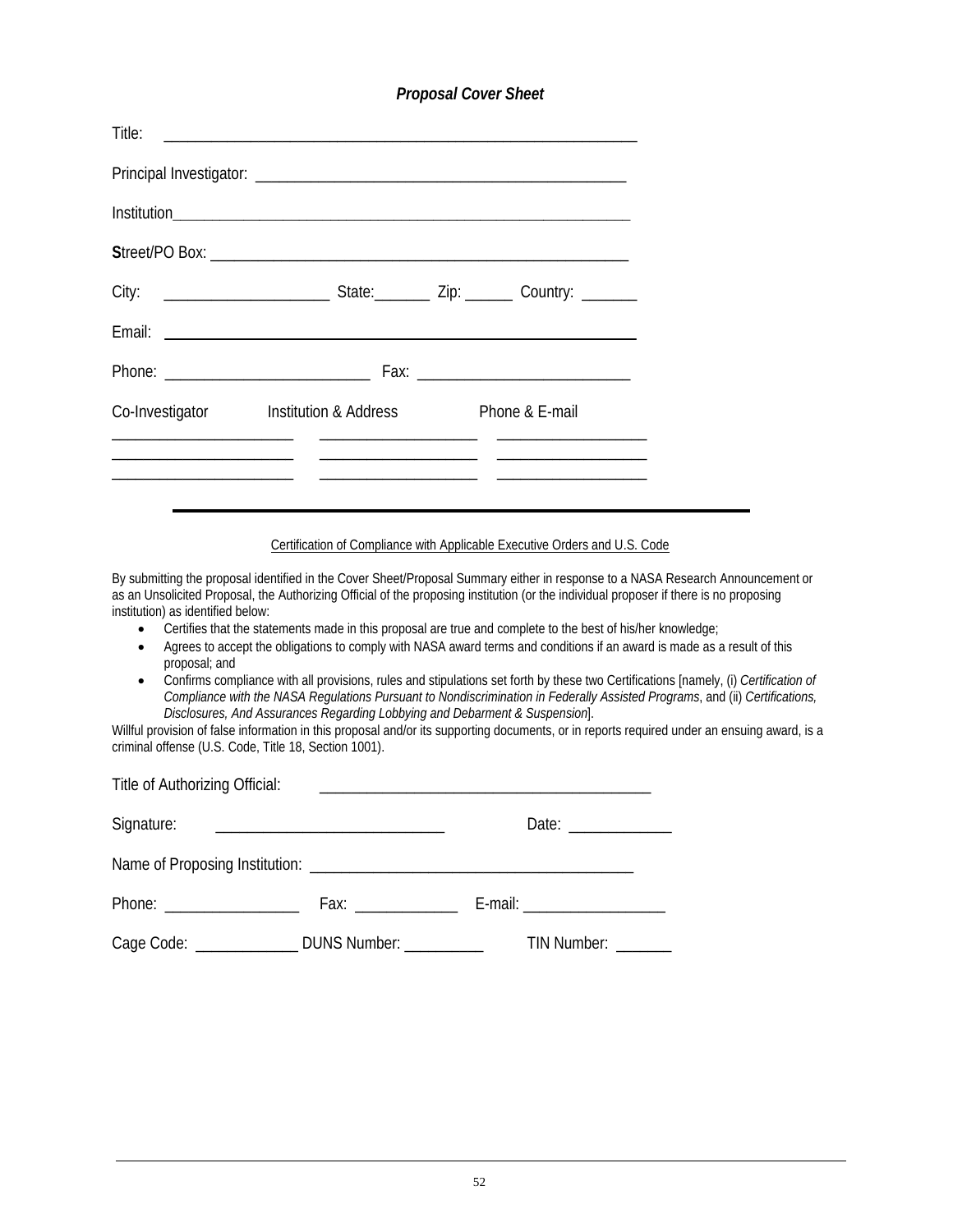#### **E.6.1 Assurance of Compliance – China Funding Restriction (DEVIATION FEB 2012)**

An Assurance of Compliance with The Department of Defense and Full-Year Appropriation Act, Public Law 112-10 Section 1340(a); The Consolidated and Further Continuing Appropriation Act of 2012, Public Law 112-55, Section 539; and future-year appropriations herein after referred to as "the Acts", whereas:

- NASA is restricted from using funds appropriated in the Acts to enter into or fund any grant or cooperative agreement of any kind to participate, collaborate, or coordinate bilaterally with China or any Chinese-owned company, at the prime recipient level and at all subrecipient levels, whether the bilateral involvement is funded or performed under a no-exchange of funds arrangement.
- Definition: "China or Chinese-owned Company" means the People's Republic of China, any company owned by the People's Republic of China, or any company incorporated under the laws of the People's Republic of China.
- The restrictions in the Acts do not apply to commercial items of supply needed to perform a grant or cooperative agreement.
- By submission of its proposal, the proposer represents that the proposer is not China or a Chinese-owned company, and that the proposer will not participate, collaborate, or coordinate bilaterally with China or any Chinese-owned company, at the prime recipient level or at any subrecipient level, whether the bilateral involvement is funded or performed under a no-exchange of funds arrangement.

| Date: $\frac{1}{\sqrt{1-\frac{1}{2}} \cdot \frac{1}{2}}$ |  |  |
|----------------------------------------------------------|--|--|
|                                                          |  |  |
|                                                          |  |  |
|                                                          |  |  |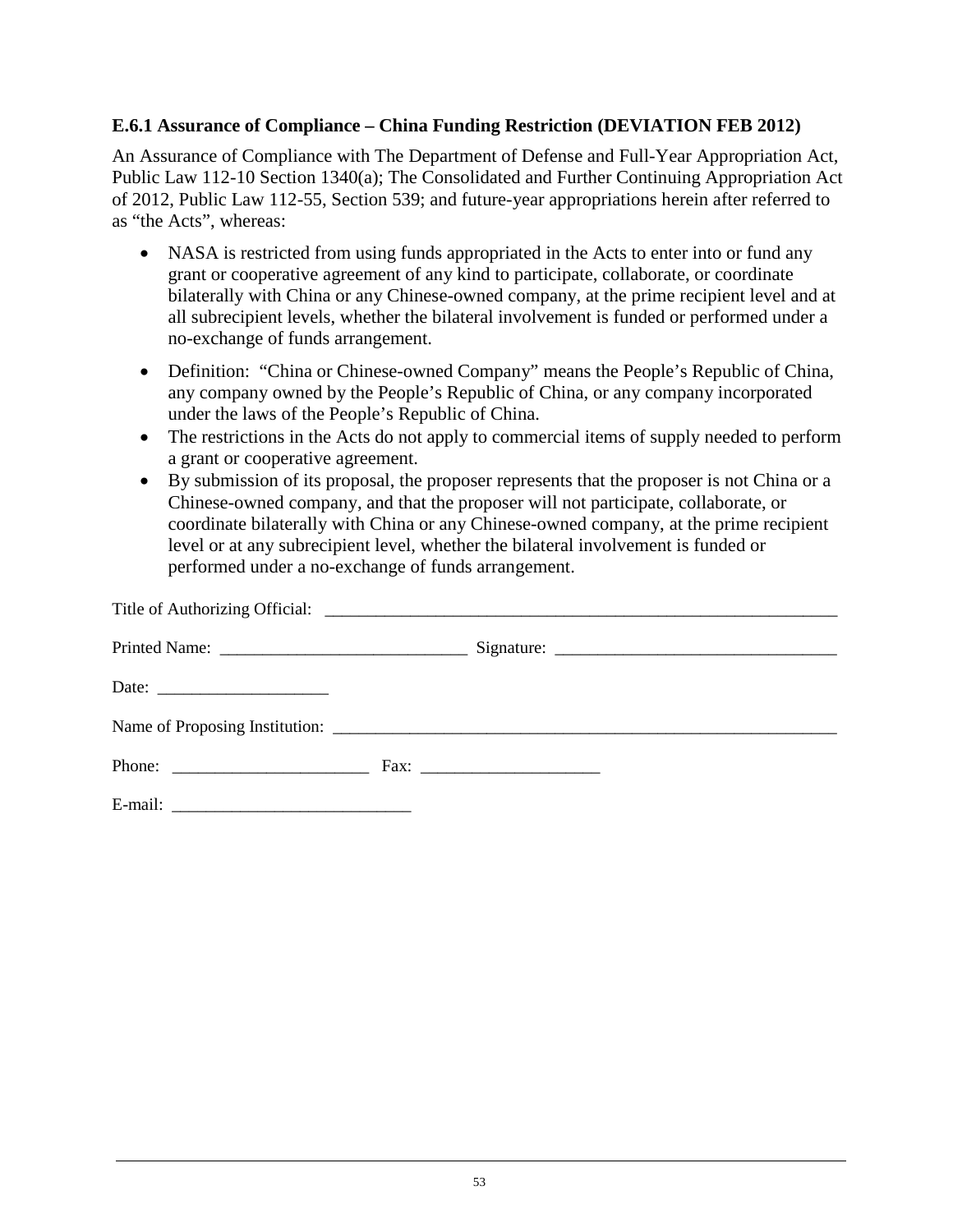#### **E.6.2 Representation by prospective recipient that they are not the Association of Community Organizations for Reform now (ACORN) or a subsidiary of ACORN**

In accordance with section 534 of the Consolidated and Further Continuing Appropriations Act of 2012 (Pub. L.112-55), none of the funds made available by the Act may be distributed to the Association of Community Organizations for Reform Now (ACORN) or its subsidiaries.

The prospective recipient represents, by submission of its offer, that it is not the Association of Community Organizations for Reform Now (ACORN) or a subsidiary thereof, and that no funds made available under this award will be distributed to ACORN or its subsidiaries.

| Signature |  |
|-----------|--|
|           |  |
|           |  |
|           |  |

### **E.6.3 Representation by corporations regarding an unpaid delinquent tax liability or a felony conviction under any federal law**

In accordance with sections 544 and 543 of the Consolidated and Further Continuing Appropriations Act of 2012 (Pub. L.112-55), none of the funds made available by that Act may be used to enter into a grant or cooperative agreement with any corporation that -

- Has any unpaid Federal tax liability that has been assessed, for which all judicial and administrative remedies have been exhausted or have lapsed, and that is not being paid in a timely manner pursuant to an agreement with the authority responsible for collecting the tax liability, where the awarding agency is aware of the unpaid tax liability, unless an agency has considered suspension or debarment of the corporation and made a determination that this action is not necessary to protect the interests of the Government; or
- Was convicted (or had an officer or agent of such corporation acting on behalf of the corporation convicted) of a felony criminal violation under any Federal law within the preceding 24 months, where the awarding agency is aware of the conviction, unless an agency has considered suspension or debarment of the corporation and made a determination that this action is not necessary to protect the interests of the Government.

The prospective recipient represents that -

• It is  $\lceil \cdot \rceil$  is not  $\lceil \cdot \rceil$  a corporation that has had any unpaid Federal tax liability that has been assessed, for which all judicial and administrative remedies have been exhausted or have lapsed, and that is not being paid in a timely manner pursuant to an agreement with the authority responsible for collecting the tax liability; and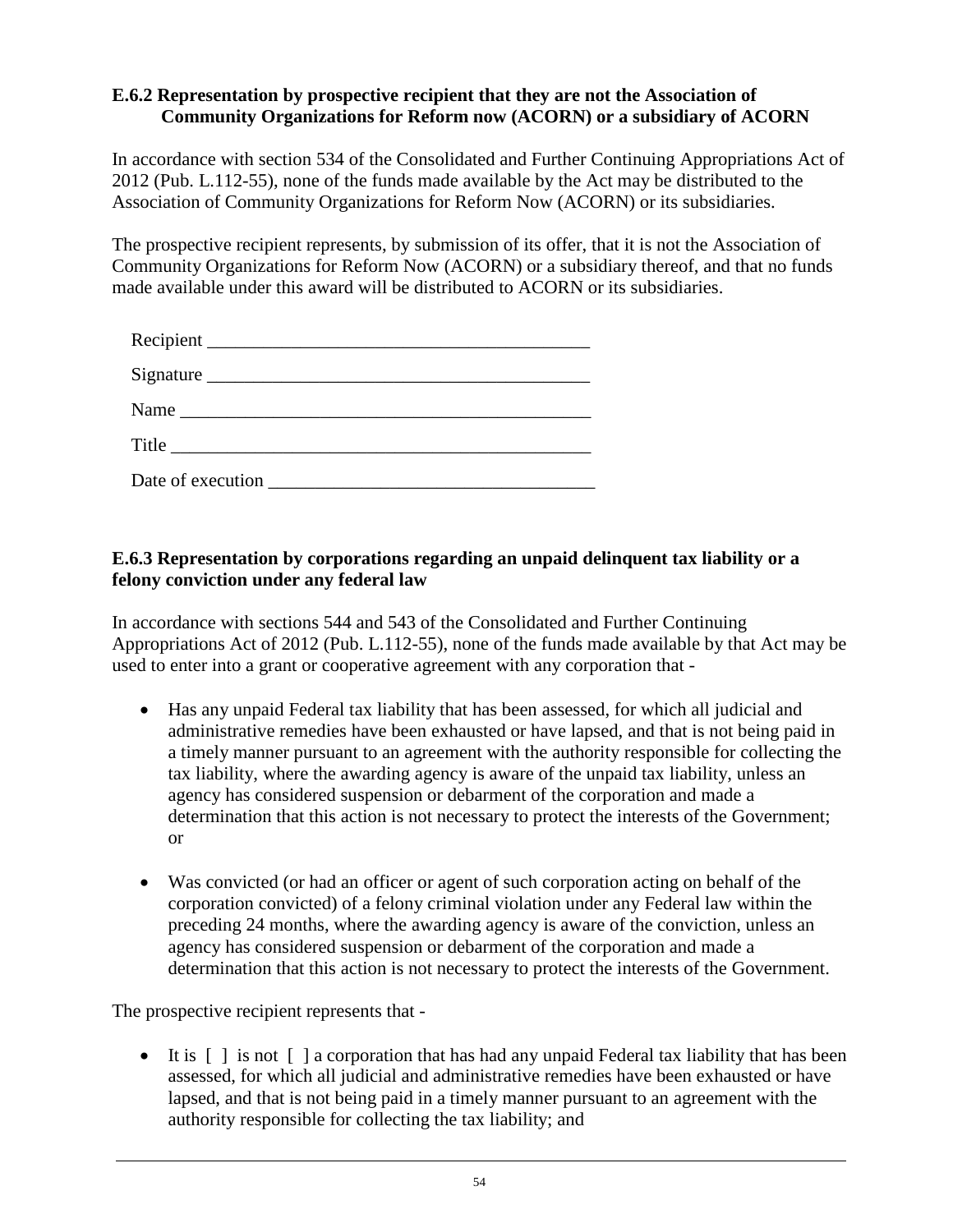• It is  $\lceil \cdot \rceil$  is not  $\lceil \cdot \rceil$  a corporation that was convicted, or had an officer or agent acting on behalf of the corporation convicted, of a felony criminal violation under a Federal law within the preceding 24 months.

#### **E.6.4 Certification by prospective recipients regarding federal income tax filing and federal income tax violations**

In accordance with section 527 of the Consolidated and Further Continuing Appropriations Act of 2012 (Pub. L.112-55), none of the funds made available by the Act may be used to enter into a grant or cooperative agreement in an amount greater than \$5 Million unless the prospective recipient certifies in writing to NASA that, to the best of its knowledge and belief, the prospective recipient has filed all Federal tax returns required during the three years preceding the certification, has not been convicted of a criminal offense under the Internal revenue Code of 1986, and has not, more than 90 days prior to certification, been notified of any unpaid Federal tax assessment for which the liability remains unsatisfied, unless the assessment is the subject of an installment agreement or offer in compromise that has been approved by the Internal Revenue Service and is not in default, or the assessment is the subject of a non-frivolous administrative or judicial proceeding.

The prospective recipient's proposal shall include a signed written certification as follows -

To the best of my knowledge and belief, \_\_\_\_\_\_\_\_\_\_\_\_\_\_\_\_\_\_\_\_\_\_\_\_\_\_\_\_(name of offeror) has filed the Federal tax returns required during the three years preceding this certification, has not been convicted of a criminal offense under the Internal revenue Code of 1986, and has not, more than 90 days prior to certification, been notified of any unpaid Federal tax assessment for which the liability remains unsatisfied, unless the assessment is the subject of an installment agreement or offer in compromise that has been approved by the Internal Revenue Service and is not in default, or the assessment is the subject of a non-frivolous administrative or judicial proceeding.